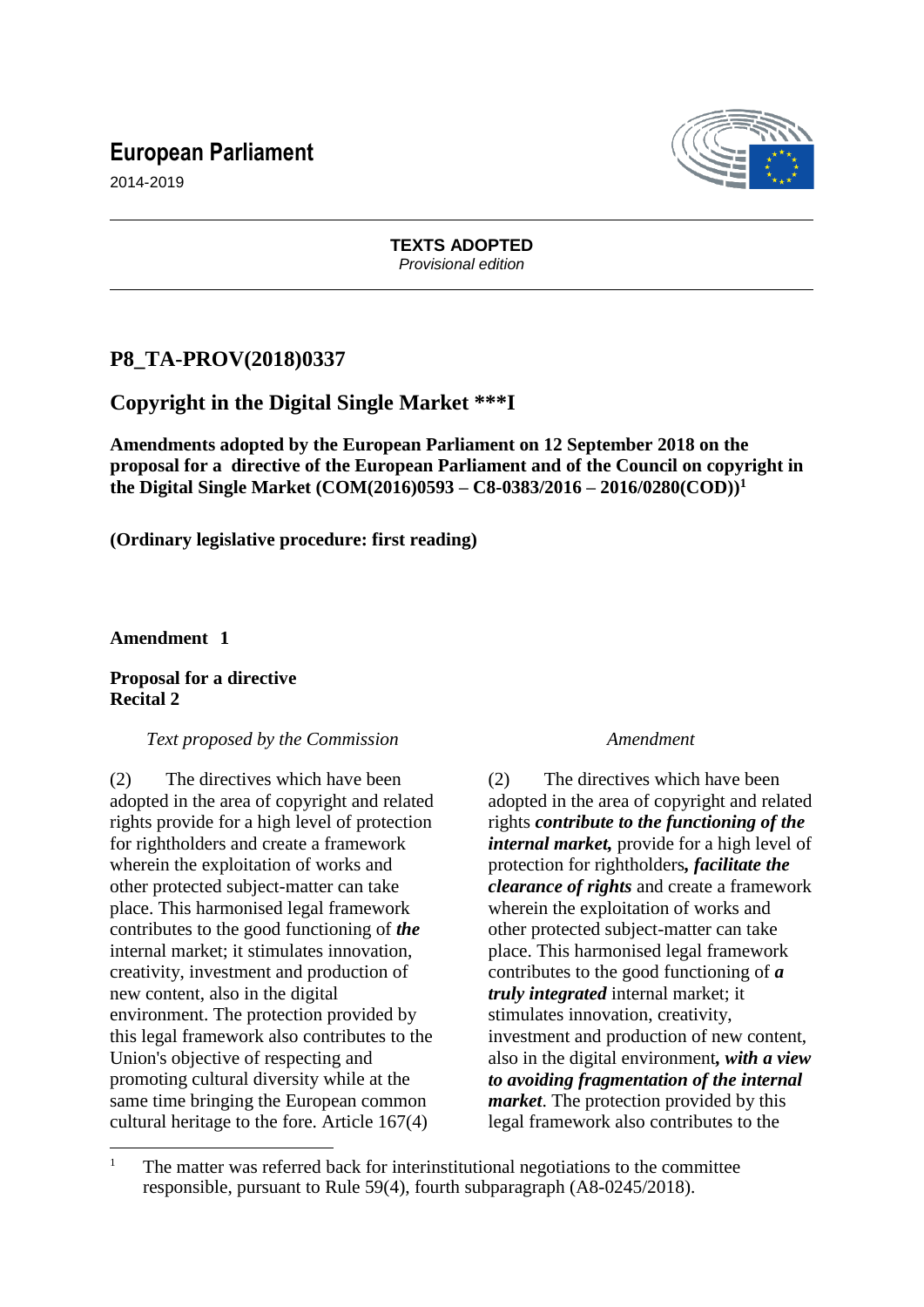of the Treaty on the Functioning of the European Union requires the Union to take cultural aspects into account in its action.

Union's objective of respecting and promoting cultural diversity while at the same time bringing the European common cultural heritage to the fore. Article 167(4) of the Treaty on the Functioning of the European Union requires the Union to take cultural aspects into account in its action.

## **Amendment 2**

## **Proposal for a directive Recital 3**

### *Text proposed by the Commission Amendment*

(3) Rapid technological developments continue to transform the way works and other subject-matter are created, produced, distributed and exploited. New business models and new actors continue to emerge. The objectives and the principles laid down by the Union copyright framework remain sound. However, legal uncertainty remains, for both rightholders and users, as regards certain uses, including cross-border uses, of works and other subject-matter in the digital environment. As set out in the Communication of the Commission entitled 'Towards a modern, more European copyright framework'<sup>26</sup> , in some areas it is necessary to adapt and supplement the current Union copyright framework. This Directive provides for rules to adapt certain exceptions and limitations to digital and cross-border environments, as well as measures to facilitate certain licensing practices as regards the dissemination of out-ofcommerce works and the online availability of audiovisual works on videoon-demand platforms with a view to ensuring wider access to content. In order to achieve a well-functioning marketplace for copyright, there should also be rules on *rights in publications, on* the use of works and other subject-matter *by* online service *providers storing and giving access to user uploaded content* and on the transparency of authors' and performers'

(3) Rapid technological developments continue to transform the way works and other subject-matter are created, produced, distributed and exploited*, and relevant legislation needs to be future proof so as not to restrict technological development*. New business models and new actors continue to emerge. The objectives and the principles laid down by the Union copyright framework remain sound. However, legal uncertainty remains, for both rightholders and users, as regards certain uses, including cross-border uses, of works and other subject-matter in the digital environment. As set out in the Communication of the Commission entitled 'Towards a modern, more European copyright framework'<sup>26</sup>, in some areas it is necessary to adapt and supplement the current Union copyright framework. This Directive provides for rules to adapt certain exceptions and limitations to digital and cross-border environments, as well as measures to facilitate certain licensing practices as regards the dissemination of out-ofcommerce works and the online availability of audiovisual works on videoon-demand platforms with a view to ensuring wider access to content. In order to achieve a well-functioning *and fair* marketplace for copyright, there should also be rules on *the exercise and enforcement of* the use of works and other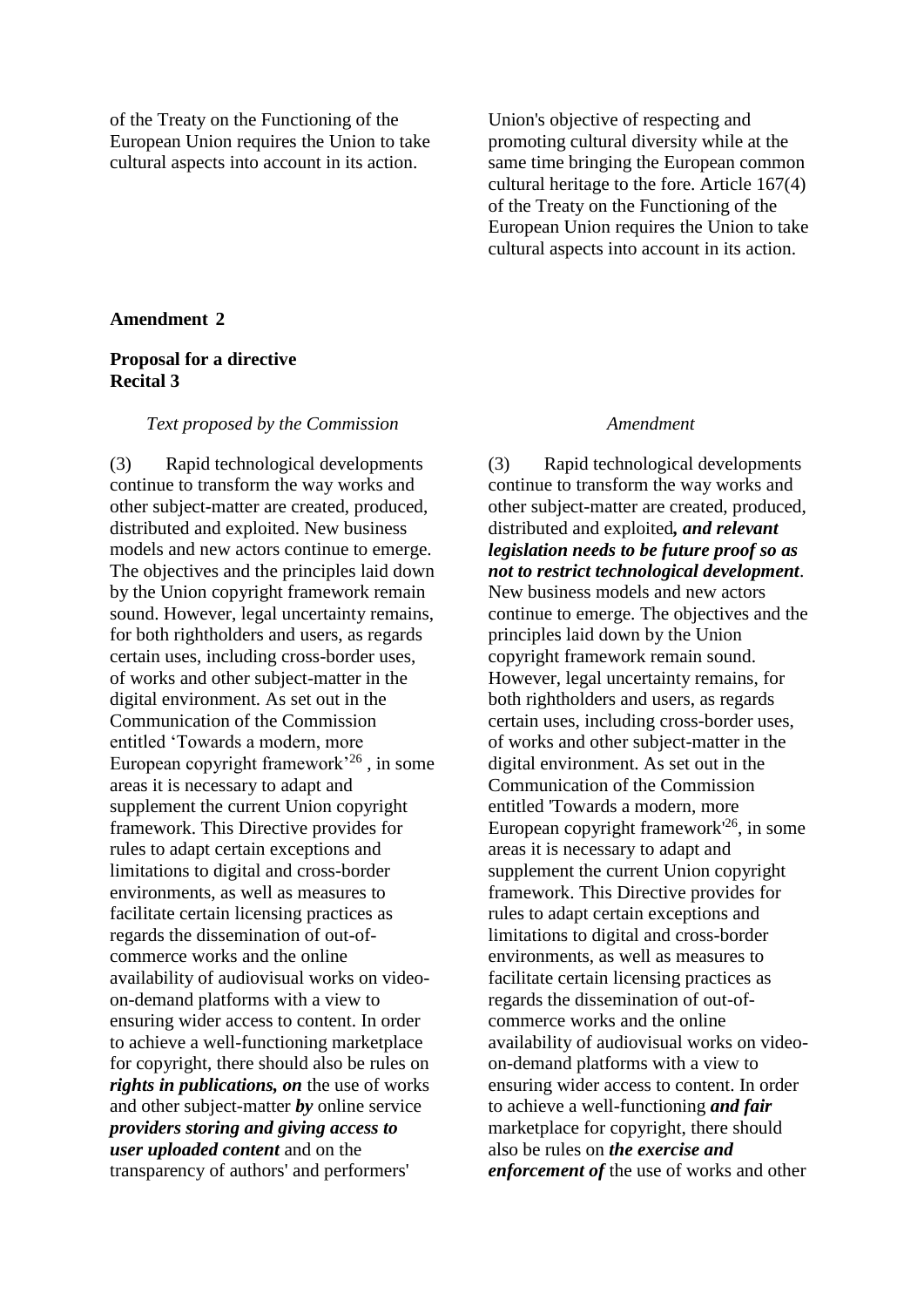contracts. subject-matter *on* online service *providers' platforms* and on the transparency of authors' and performers' contracts *and of the accounting linked with the exploitation of protected works in accordance with those contracts*.

<sup>26</sup> COM(2015) 626 *final*.

# <sup>26</sup> COM(2015) *0*626.

### **Amendment 3**

## **Proposal for a directive Recital 4**

## *Text proposed by the Commission Amendment*

\_\_\_\_\_\_\_\_\_\_\_\_\_\_\_\_\_\_ \_\_\_\_\_\_\_\_\_\_\_\_\_\_\_\_\_\_

(4) This Directive is based upon, and complements, the rules laid down in the Directives currently in force in this area, in particular Directive 96/9/EC of the European Parliament and of the Council<sup>27</sup>, Directive 2001/29/EC of the European Parliament and of the Council<sup>28</sup>, Directive 2006/115/EC of the European Parliament and of the Council<sup>29</sup>, Directive 2009/24/EC of the European Parliament and of the Council<sup>30</sup>, Directive 2012/28/EU of the European Parliament and of the Council<sup>31</sup> and Directive 2014/26/EU of the European Parliament and of the Council<sup>32</sup>.

\_\_\_\_\_\_\_\_\_\_\_\_\_\_\_\_\_ \_\_\_\_\_\_\_\_\_\_\_\_\_\_\_\_\_

(4) This Directive is based upon, and complements, the rules laid down in the Directives currently in force in this area, in particular Directive 96/9/EC of the European Parliament and of the Council<sup>27</sup>, Directive *2000/31/EC of the European Parliament and of the Council 27a , Directive* 2001/29/EC of the European Parliament and of the Council<sup>28</sup>, Directive 2006/115/EC of the European Parliament and of the Council<sup>29</sup>, Directive 2009/24/EC of the European Parliament and of the Council<sup>30</sup>, Directive 2012/28/EU of the European Parliament and of the Council<sup>31</sup> and Directive 2014/26/EU of the European Parliament and of the Council<sup>32</sup>.

*27a Directive 2000/31/EC of the European Parliament and of the Council of 8 June 2000 on certain legal aspects of information society services, in particular electronic commerce, in the Internal Market ('Directive on electronic commerce') (OJ L 178, 17.7.2000, p. 1).*

<sup>28</sup> Directive 2001/29/EC of the European Parliament and of the Council of 22 May

<sup>&</sup>lt;sup>27</sup> Directive 96/9/EC of the European Parliament and of the Council of 11 March 1996 on the legal protection of databases (OJ L 77, 27.3.1996, p. 20*–28*).

<sup>&</sup>lt;sup>27</sup> Directive 96/9/EC of the European Parliament and of the Council of 11 March 1996 on the legal protection of databases (OJ L 77, 27.3.1996, p. 20).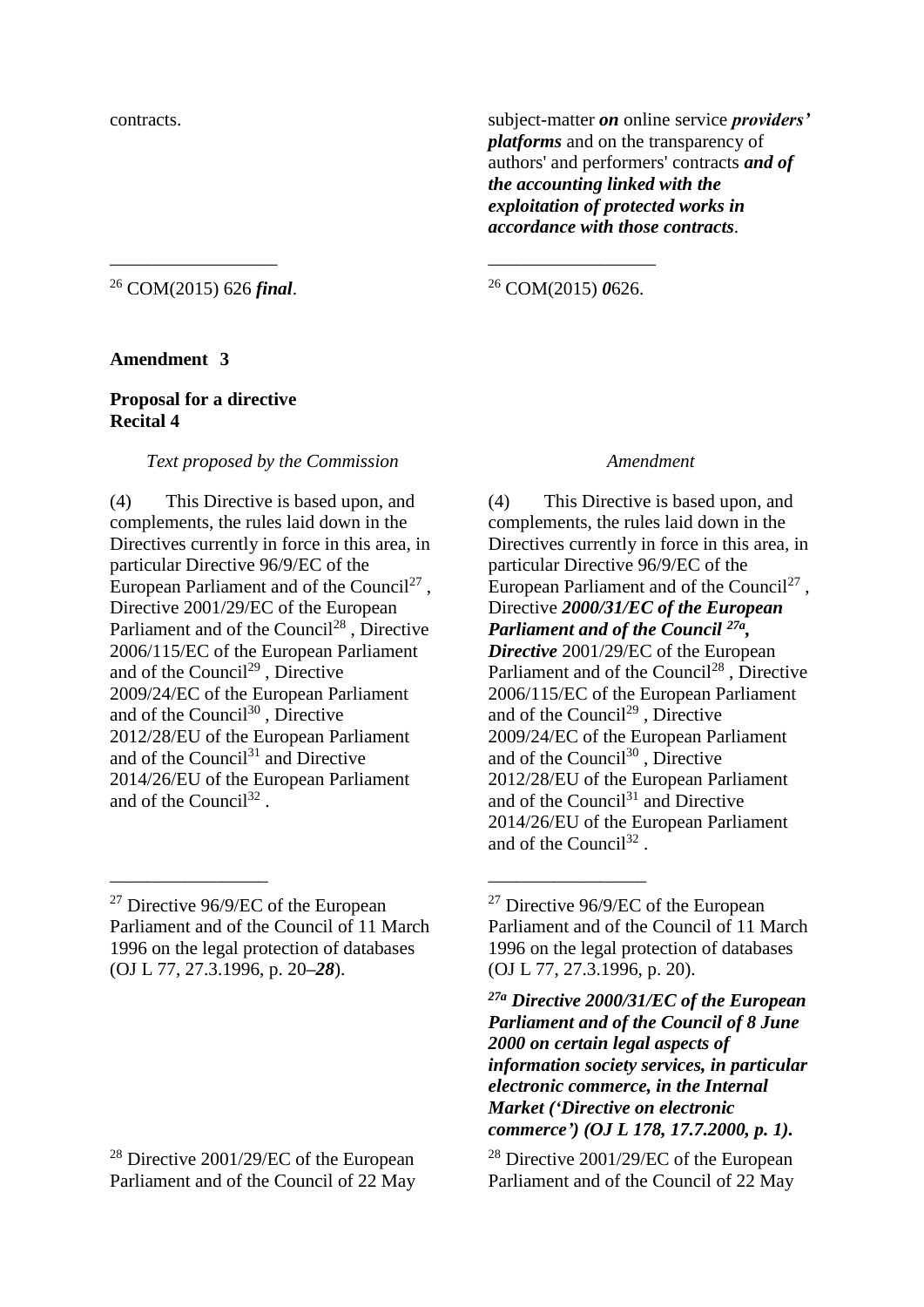2001 on the harmonisation of certain aspects of copyright and related rights in the information society (OJ L 167, 22.6.2001, p. 10*–19*).

<sup>29</sup> Directive 2006/115/EC of the European Parliament and of the Council of 12 December 2006 on rental right and lending right and on certain rights related to copyright in the field of intellectual property (OJ L 376, 27.12.2006, p. 28*–35*).

<sup>30</sup> Directive 2009/24/EC of the European Parliament and of the Council of 23 April 2009 on the legal protection of computer programs (OJ L 111, 5.5.2009, p. 16*–22*).

<sup>31</sup> Directive 2012/28/EU of the European Parliament and of the Council of 25 October 2012 on certain permitted uses of orphan works (OJ L 299, 27.10.2012, p. 5*– 12*).

<sup>32</sup> Directive 2014/26/EU of the European Parliament and of the Council of 26 February 2014 on collective management of copyright and related rights and multiterritorial licensing of rights in musical works for online use in the internal market (OJ L 84, 20.3.2014, p. 72*–98*).

## **Amendment 4**

## **Proposal for a directive Recital 5**

## *Text proposed by the Commission Amendment*

(5) In the fields of research, education and preservation of cultural heritage, digital technologies permit new types of uses that are not clearly covered by the current Union rules on exceptions and limitations. In addition, the optional nature of exceptions and limitations provided for in Directives 2001/29/EC, 96/9/EC and 2009/24/EC in these fields may negatively impact the functioning of the internal market. This is particularly relevant as regards cross-border uses, which are becoming increasingly important in the digital environment. Therefore, the existing

2001 on the harmonisation of certain aspects of copyright and related rights in the information society (OJ L 167, 22.6.2001, p. 10).

<sup>29</sup> Directive 2006/115/EC of the European Parliament and of the Council of 12 December 2006 on rental right and lending right and on certain rights related to copyright in the field of intellectual property (OJ L 376, 27.12.2006, p. 28).

<sup>30</sup> Directive 2009/24/EC of the European Parliament and of the Council of 23 April 2009 on the legal protection of computer programs (OJ L 111, 5.5.2009, p. 16).

<sup>31</sup> Directive 2012/28/EU of the European Parliament and of the Council of 25 October 2012 on certain permitted uses of orphan works (OJ L 299, 27.10.2012, p. 5).

<sup>32</sup> Directive 2014/26/EU of the European Parliament and of the Council of 26 February 2014 on collective management of copyright and related rights and multiterritorial licensing of rights in musical works for online use in the internal market (OJ L 84, 20.3.2014, p. 72).

(5) In the fields of research, *innovation,* education and preservation of cultural heritage, digital technologies permit new types of uses that are not clearly covered by the current Union rules on exceptions and limitations. In addition, the optional nature of exceptions and limitations provided for in Directives 2001/29/EC, 96/9/EC and 2009/24/EC in these fields may negatively impact the functioning of the internal market. This is particularly relevant as regards crossborder uses, which are becoming increasingly important in the digital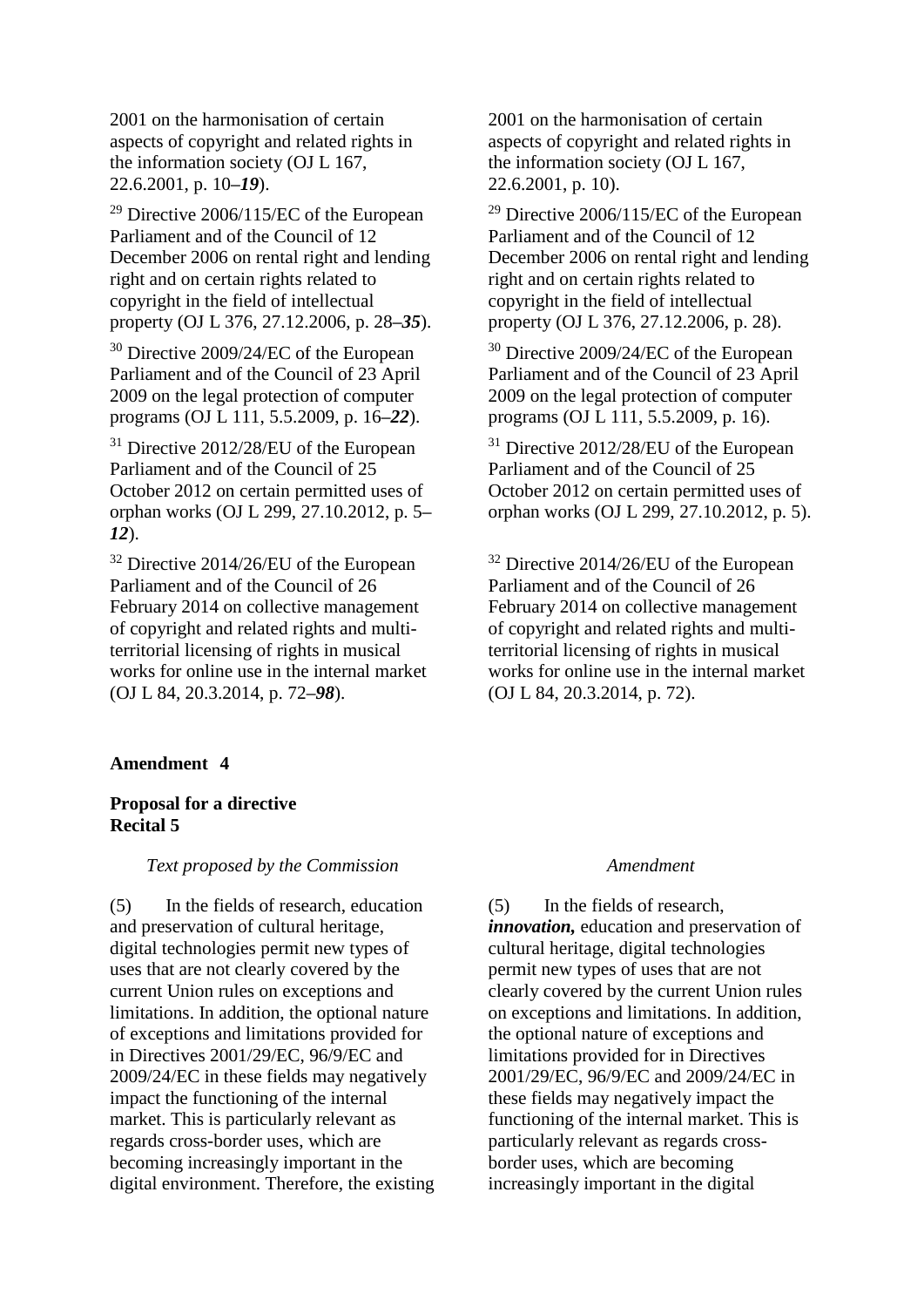exceptions and limitations in Union law that are relevant for scientific research, teaching and preservation of cultural heritage should be reassessed in the light of those new uses. Mandatory exceptions or limitations for uses of text and data mining technologies in the field of scientific research, illustration for teaching in the digital environment and for preservation of cultural heritage should be introduced. For uses not covered by the exceptions or the limitation provided for in this Directive, the exceptions and limitations existing in Union law should continue to apply. Directives 96/9/EC and 2001/29/EC should be adapted.

environment. Therefore, the existing exceptions and limitations in Union law that are relevant for *innovation,* scientific research, teaching and preservation of cultural heritage should be reassessed in the light of those new uses. Mandatory exceptions or limitations for uses of text and data mining technologies in the field of *innovation and* scientific research, illustration for teaching in the digital environment and for preservation of cultural heritage should be introduced. For uses not covered by the exceptions or the limitation provided for in this Directive, the exceptions and limitations existing in Union law should continue to apply*. Therefore, existing well-functioning exceptions in those fields should be allowed to continue to be available in Member States, as long as they do not restrict the scope of the exceptions or limitations provided for in this Directive*. Directives 96/9/EC and 2001/29/EC should be adapted.

## **Amendment 5**

## **Proposal for a directive Recital 6**

### *Text proposed by the Commission Amendment*

(6) The exceptions and the *limitation* set out in this Directive seek to achieve a fair balance between the rights and interests of authors and other rightholders on the one hand, and of users on the other. They can be applied only in certain special cases which do not conflict with the normal exploitation of the works or other subjectmatter and do not unreasonably prejudice the legitimate interests of the rightholders.

**Amendment 6**

**Proposal for a directive Recital 8**

(6) The exceptions and the *limitations* set out in this Directive seek to achieve a fair balance between the rights and interests of authors and other rightholders on the one hand, and of users on the other. They can be applied only in certain special cases which do not conflict with the normal exploitation of the works or other subjectmatter and do not unreasonably prejudice the legitimate interests of the rightholders.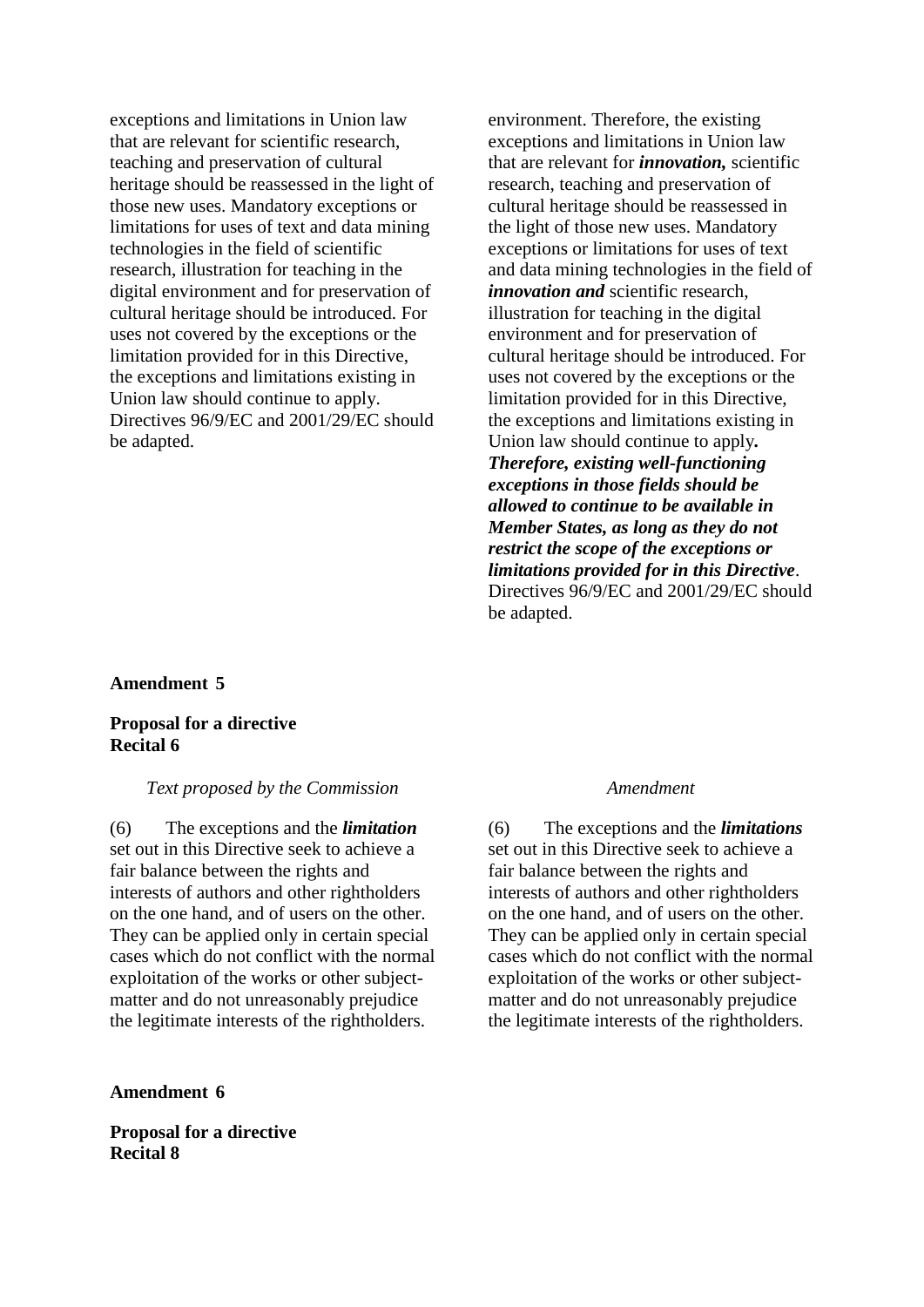### *Text proposed by the Commission Amendment*

(8) New technologies enable the automated computational analysis of information in digital form, such as text, sounds, images or data, generally known as text and data mining. *Those technologies allow researchers to process* large amounts of information to gain new knowledge and discover new trends*.* Whilst text and data mining technologies are prevalent across the digital economy, there is widespread acknowledgment that text and data mining can in particular benefit the research community and in so doing encourage innovation. However, in the Union, research organisations such as universities and research institutes are confronted with legal uncertainty as to the extent to which they can perform text and data mining of content. In certain instances, text and data mining may involve acts protected by copyright and/or by the *sui generis* database right, notably the reproduction of works or other subject-matter and/or the extraction of contents from a database. Where there is no exception or limitation which applies, an authorisation to undertake such acts would be required from rightholders. Text and data mining may also be carried out in relation to mere facts or data which are not protected by copyright and in such instances no authorisation would be required.

(8) New technologies enable the automated computational analysis of information in digital form, such as text, sounds, images or data, generally known as text and data mining. *Text and data mining allows the reading and analysis of*  large amounts of *digitally stored*  information to gain new knowledge and discover new trends*.* Whilst text and data mining technologies are prevalent across the digital economy, there is widespread acknowledgment that text and data mining can in particular benefit the research community and in so doing encourage innovation. However, in the Union, research organisations such as universities and research institutes are confronted with legal uncertainty as to the extent to which they can perform text and data mining of content. In certain instances, text and data mining may involve acts protected by copyright and/or by the *sui generis* database right, notably the reproduction of works or other subject-matter and/or the extraction of contents from a database. Where there is no exception or limitation which applies, an authorisation to undertake such acts would be required from rightholders. Text and data mining may also be carried out in relation to mere facts or data which are not protected by copyright and in such instances no authorisation would be required.

## **Amendment 7**

**Proposal for a directive Recital 8 a (new)**

*Text proposed by the Commission Amendment*

*(8a) For text and data mining to occur, it is in most cases necessary first to access information and then to reproduce it. It is generally only after that information is normalised that it can be processed*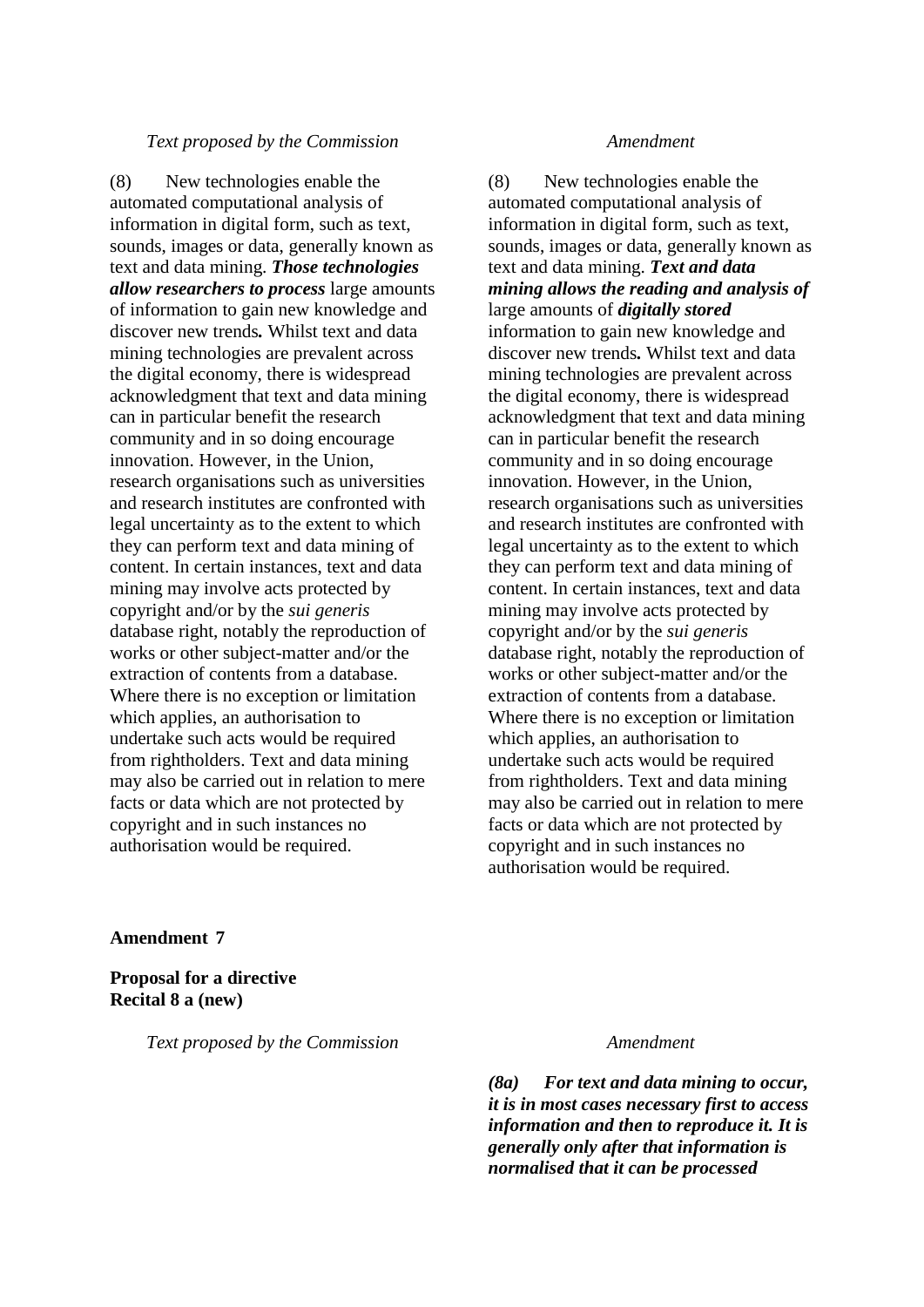*through text and data mining. Once there is lawful access to information, it is when that information is being normalised that a copyright-protected use takes place, since this leads to a reproduction by changing the format of the information or by extracting it from a database into a format that can be subjected to text and data mining. The copyright-relevant processes in the use of text and data mining technology is, consequently, not the text and data mining process itself which consists of a reading and analysis of digitally stored, normalised information, but the process of accessing and the process by which information is normalised to enable its automated computational analysis, insofar as this process involves extraction from a database or reproductions. The exceptions for text and data mining purposes provided for in this Directive should be understood as referring to such copyrightrelevant processes necessary to enable text and data mining. Where existing copyright law has been inapplicable to uses of text and data mining, such uses should remain unaffected by this Directive.*

## **Amendment 8**

## **Proposal for a directive Recital 10**

## *Text proposed by the Commission Amendment*

(10) This legal uncertainty should be addressed by providing for a mandatory exception to the right of reproduction and also to the right to prevent extraction from a database. The new exception should be without prejudice to the existing mandatory exception on temporary acts of reproduction laid down in Article 5(1) of Directive 2001/29, which should continue to apply to text and data mining techniques which do not involve the making of copies going beyond the scope of that exception.

(10) This legal uncertainty should be addressed by providing for a mandatory exception *for research organisations* to the right of reproduction and also to the right to prevent extraction from a database. The new exception should be without prejudice to the existing mandatory exception on temporary acts of reproduction laid down in Article 5(1) of Directive 2001/29, which should continue to apply to text and data mining techniques which do not involve the making of copies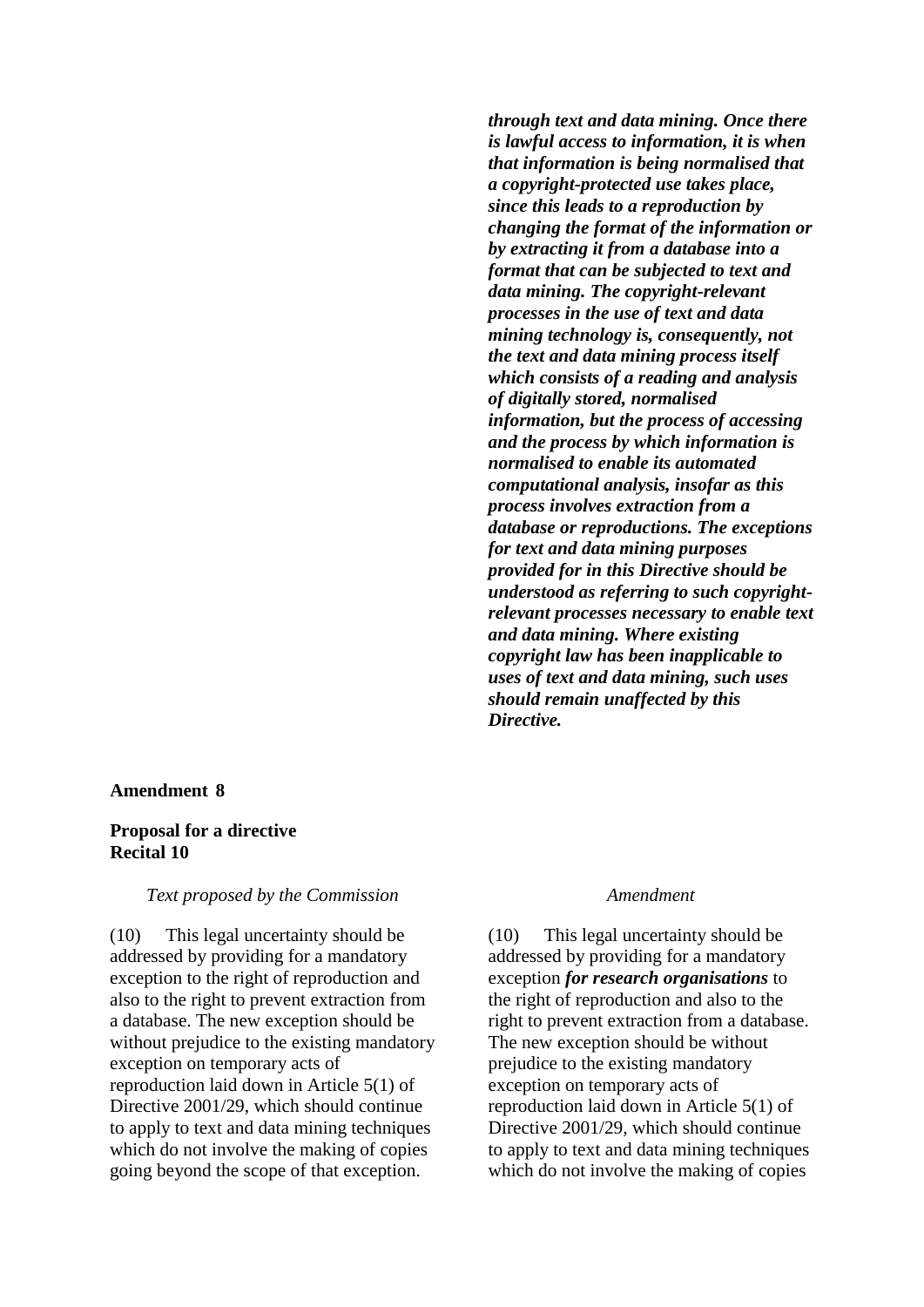*Research organisations should also benefit from the exception when they engage into public-private partnerships.* going beyond the scope of that exception. *Educational establishments and cultural heritage institutions that conduct scientific research should also be covered by the text and data mining exception, provided that the results of the research do not benefit an undertaking exercising a decisive influence upon such organisations in particular. In the event that the research is carried out in the framework of a public-private partnership, the undertaking participating in the public-private partnership should also have lawful access to the works and other subject matter. The reproductions and extractions made for text and data mining purposes should be stored in a secure manner and in a way that ensures that the copies are only used for the purpose of scientific research.*

### **Amendment 9**

**Proposal for a directive Recital 13 a (new)**

*Text proposed by the Commission Amendment*

*(13a) To encourage innovation also in the private sector, Member States should be able to provide for an exception going further than the mandatory exception, provided that the use of works and other subject matter referred to therein has not been expressly reserved by their rightholders including by machine readable means.*

### **Amendment 10**

## **Proposal for a directive Recital 15**

*Text proposed by the Commission Amendment*

(15) While distance learning and crossborder education programmes are mostly developed at higher education level, digital

(15) While distance learning and crossborder education programmes are mostly developed at higher education level, digital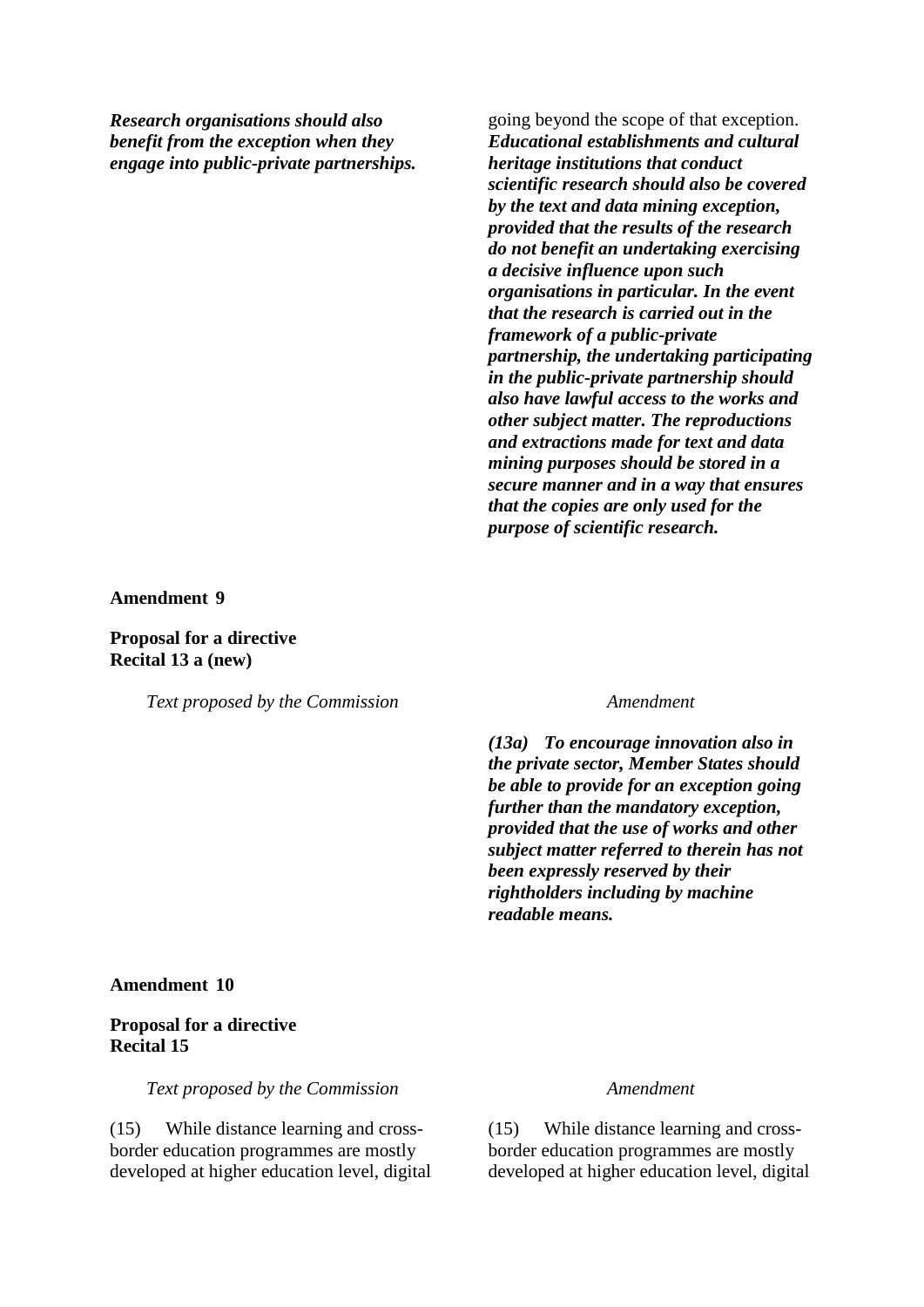tools and resources are increasingly used at all education levels, in particular to improve and enrich the learning experience. The exception or limitation provided for in this Directive should therefore benefit all educational establishments in primary, secondary, vocational and higher education to the extent they pursue their educational activity for a non-commercial purpose. The organisational structure and the means of funding of an educational establishment are not the decisive factors to determine the non-commercial nature of the activity.

tools and resources are increasingly used at all education levels, in particular to improve and enrich the learning experience. The exception or limitation provided for in this Directive should therefore benefit all educational establishments in primary, secondary, vocational and higher education to the extent they pursue their educational activity for a non-commercial purpose. The organisational structure and the means of funding of an educational establishment are not the decisive factors to determine the non-commercial nature of the activity. *Where cultural heritage institutions pursue an educational objective and are involved in teaching activities, it should be possible for Member States to consider those institutions as an educational establishment under this exception in so far as their teaching activities are concerned.* 

### **Amendment 11**

## **Proposal for a directive Recital 16**

## *Text proposed by the Commission Amendment*

(16) The exception or limitation should cover digital uses of works and other subject-matter *such as the use of parts or extracts of works* to support, enrich or complement the teaching, including the related learning activities. The use of the works or other subject-matter under the exception or limitation should be only in the context of teaching and learning activities carried out under the responsibility of educational establishments, including during examinations, and be limited to what is necessary for the purpose of such activities. The exception or limitation should cover both uses through digital means *in the classroom* and online uses through the educational establishment's secure electronic *network*, the access to which

(16) The exception or limitation should cover digital uses of works and other subject-matter to support, enrich or complement the teaching, including the related learning activities. *The exception or limitation of use should be granted as long as the work or other subject-matter used indicates the source, including the authors' name, unless that turns out to be impossible for reasons of practicability.* The use of the works or other subjectmatter under the exception or limitation should be only in the context of teaching and learning activities carried out under the responsibility of educational establishments, including during examinations, and be limited to what is necessary for the purpose of such activities. The exception or limitation should cover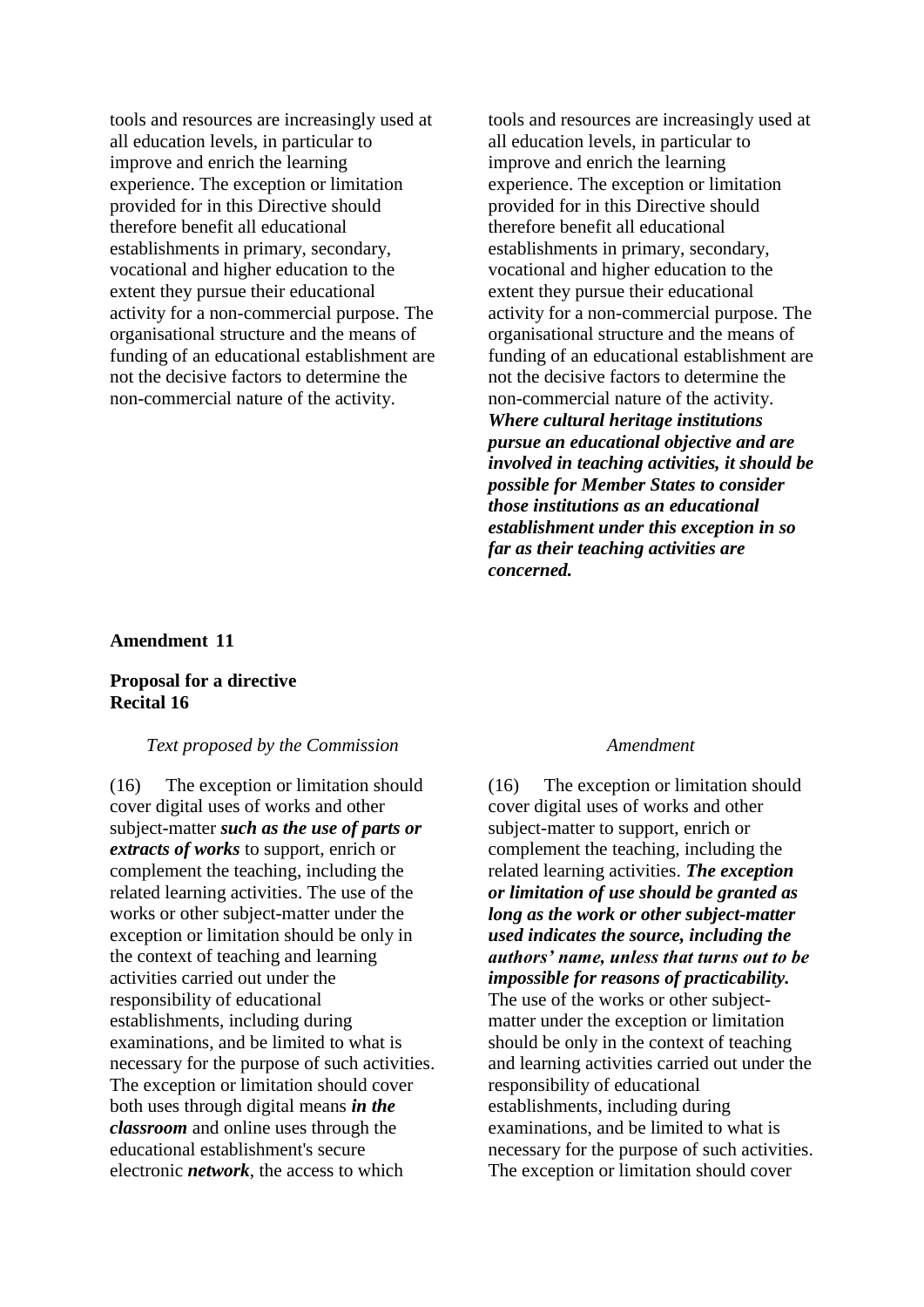should be protected, notably by authentication procedures. The exception or limitation should be understood as covering the specific accessibility needs of persons with a disability in the context of illustration for teaching.

both uses through digital means *where the teaching activity is physically provided, including where it takes place outside the premises of the educational establishment, for example in libraries or cultural heritage institutions, as long as the use is made under the responsibility of the educational establishment,* and online uses through the educational establishment's secure electronic *environment*, the access to which should be protected, notably by authentication procedures. The exception or limitation should be understood as covering the specific accessibility needs of persons with a disability in the context of illustration for teaching.

## **Amendment 12**

**Proposal for a directive Recital 16 a (new)**

*Text proposed by the Commission Amendment*

*(16a) A secure electronic environment should be understood as a digital teaching and learning environment, access to which is limited through an appropriate authentication procedure to the educational establishment's teaching staff and to the pupils or students enrolled in a study programme.*

## **Amendment 13**

## **Proposal for a directive Recital 17**

## *Text proposed by the Commission Amendment*

(17) Different arrangements, based on the implementation of the exception provided for in Directive 2001/29/EC or on licensing agreements covering further uses, are in place in a number of Member States in order to facilitate educational uses of works and other subject-matter. Such arrangements have usually been developed

(17) Different arrangements, based on the implementation of the exception provided for in Directive 2001/29/EC or on licensing agreements covering further uses, are in place in a number of Member States in order to facilitate educational uses of works and other subject-matter. Such arrangements have usually been developed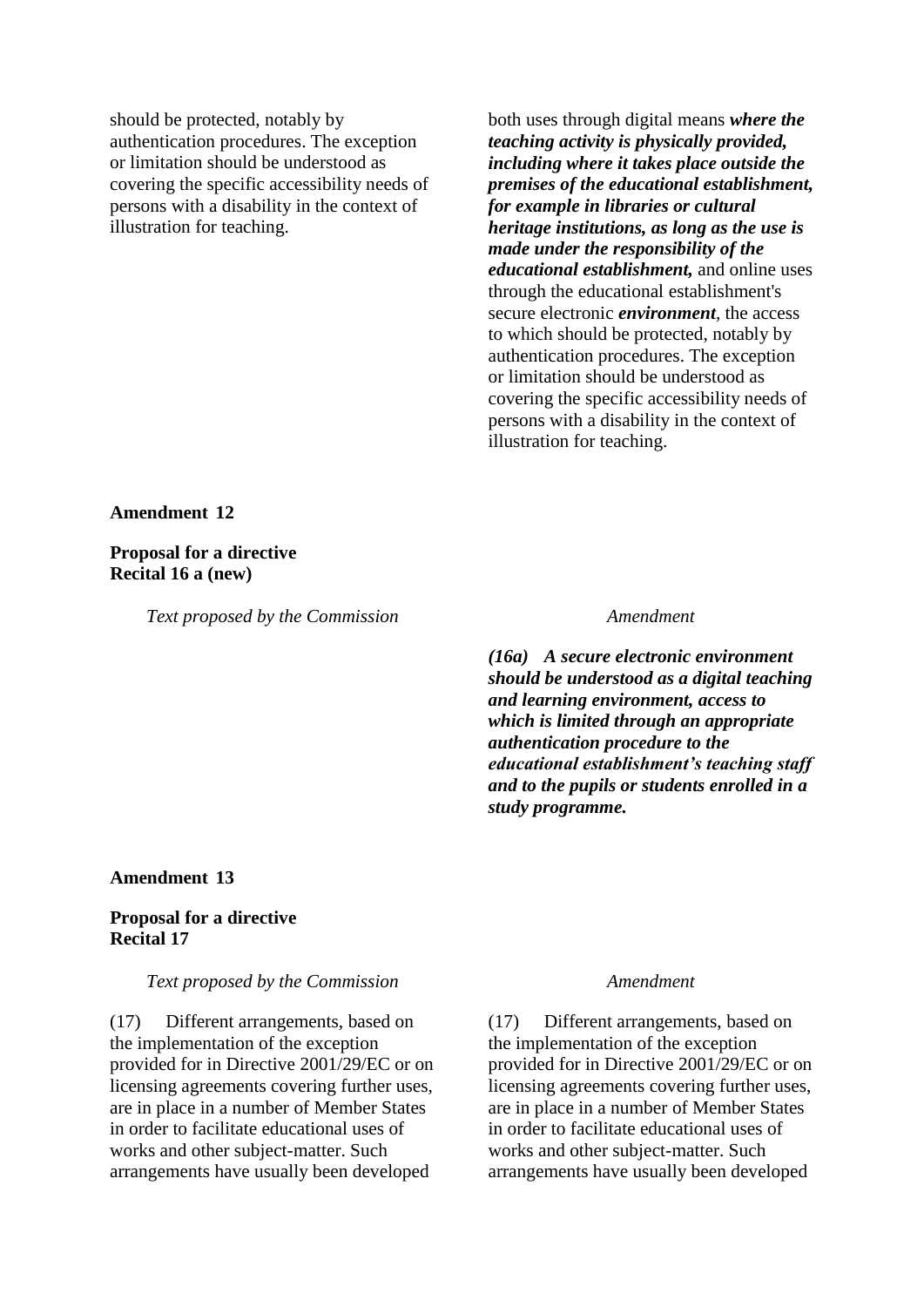taking account of the needs of educational establishments and different levels of education. Whereas it is essential to harmonise the scope of the new mandatory exception or limitation in relation to digital uses and cross-border teaching activities, the modalities of implementation may differ from a Member State to another, to the extent they do not hamper the effective application of the exception or limitation or cross-border uses. This should allow Member States to build on the existing arrangements concluded at national level. In particular, Member States could decide to subject the application of the exception or limitation, fully or partially, to the availability of adequate licences*, covering* at least the same uses as those allowed under the exception. This mechanism would, for example, allow giving precedence to licences for materials which are primarily intended for the educational market. In order to avoid that such mechanism results in legal uncertainty or administrative burden for educational establishments, Member States adopting this approach should take concrete measures to ensure that licensing schemes allowing digital uses of works or other subject-matter for the purpose of illustration for teaching are easily available and that educational establishments are aware of the existence of such licensing schemes.

taking account of the needs of educational establishments and different levels of education. Whereas it is essential to harmonise the scope of the new mandatory exception or limitation in relation to digital uses and cross-border teaching activities, the modalities of implementation may differ from a Member State to another, to the extent they do not hamper the effective application of the exception or limitation or cross-border uses. This should allow Member States to build on the existing arrangements concluded at national level. In particular, Member States could decide to subject the application of the exception or limitation, fully or partially, to the availability of adequate licences*. Such licences can take the form of collective licensing agreements, extended collective licensing agreements and licences that are negotiated collectively such as "blanket licences", in order to avoid educational establishments having to negotiate individually with rightholders. Such licenses should be affordable and cover* at least the same uses as those allowed under the exception. This mechanism would, for example, allow giving precedence to licences for materials which are primarily intended for the educational market*, or for teaching in educational establishments or sheet music*. In order to avoid that such mechanism results in legal uncertainty or administrative burden for educational establishments, Member States adopting this approach should take concrete measures to ensure that *such* licensing schemes allowing digital uses of works or other subject-matter for the purpose of illustration for teaching are easily available and that educational establishments are aware of the existence of such licensing schemes. *Member States should be able to provide for systems to ensure that there is fair compensation for rightholders for uses under those exceptions or limitations. Member States should be encouraged to use systems that do not create an administrative burden, such as systems that provide for one-off payments.*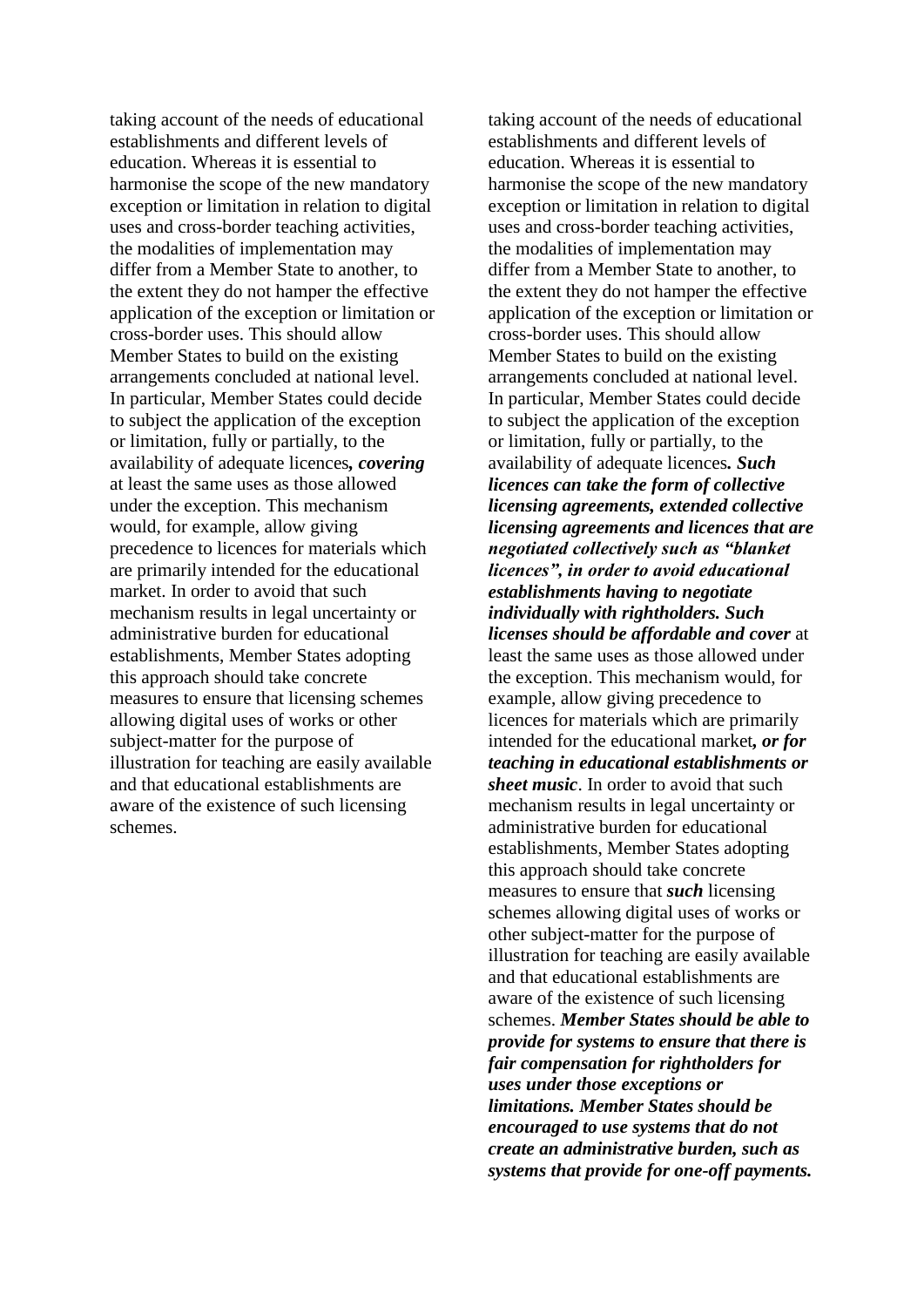## **Amendment 14**

### **Proposal for a directive Recital 17 a (new)**

*Text proposed by the Commission Amendment*

*(17 a) In order to guarantee legal certainty when a Member State decides to subject the application of the exception to the availability of adequate licences, it is necessary to specify under which conditions an educational establishment may use protected works or other subjectmatter under that exception and, conversely, when it should act under a licensing scheme.*

### **Amendment 15**

## **Proposal for a directive Recital 18**

*Text proposed by the Commission Amendment*

(18) An act of preservation may require a reproduction *of a work or other subjectmatter in the collection of a cultural heritage institution* and consequently the authorisation of the relevant rightholders. Cultural heritage institutions are engaged in the preservation of their collections for future generations. Digital technologies offer new ways to preserve the heritage contained in those collections but they also create new challenges. In view of these new challenges, it is necessary to adapt the current legal framework by providing a mandatory exception to the right of reproduction in order to allow those acts of preservation.

(18) An act of preservation *of a work or other subject-matter in the collection of a cultural heritage institution* may require a reproduction and consequently *require* the authorisation of the relevant rightholders. Cultural heritage institutions are engaged in the preservation of their collections for future generations. Digital technologies offer new ways to preserve the heritage contained in those collections but they also create new challenges. In view of these new challenges, it is necessary to adapt the current legal framework by providing a mandatory exception to the right of reproduction in order to allow those acts of preservation *by such institutions*.

**Amendment 16**

**Proposal for a directive Recital 19**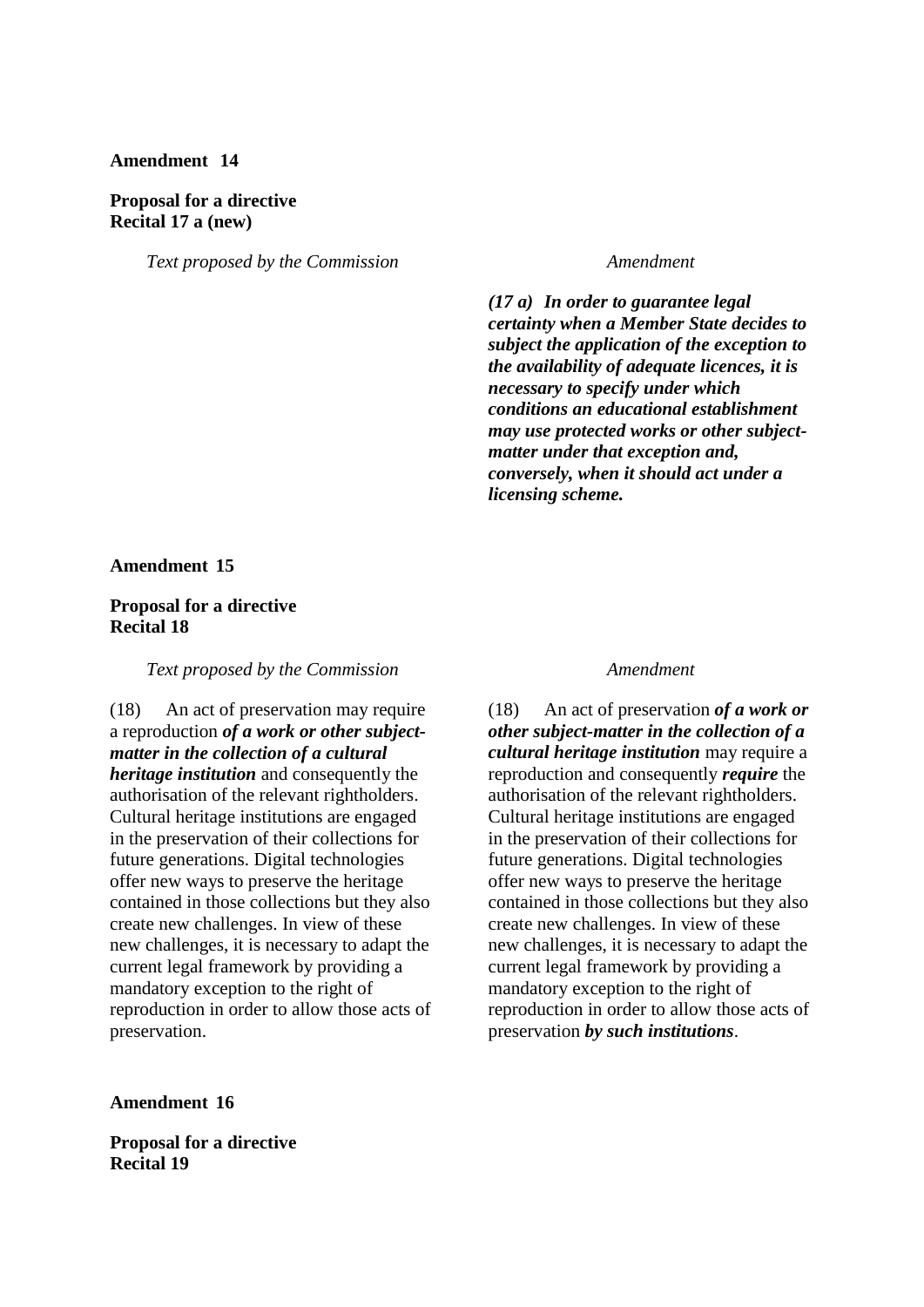### *Text proposed by the Commission Amendment*

(19) Different approaches in the Member States for acts of preservation *by cultural heritage institutions* hamper cross-border cooperation *and* the sharing of means of preservation *by cultural heritage institutions in the internal market*, leading to an inefficient use of resources.

(19) Different approaches in the Member States for acts of *reproduction for* preservation hamper cross-border cooperation*,* the sharing of means of preservation *and the establishment of cross-border preservation networks in the internal market organisations that are engaged in preservation*, leading to an inefficient use of resources. *This can have a negative impact on the preservation of cultural heritage.*

## **Amendment 17**

## **Proposal for a directive Recital 20**

## *Text proposed by the Commission Amendment*

(20) Member States should therefore be required to provide for an exception to permit cultural heritage institutions to reproduce works and other subject-matter permanently in their collections for preservation purposes, *for example* to address technological obsolescence or the degradation of original supports. Such an exception should allow for the making of copies by the appropriate preservation tool, means or technology, in the required number and at any point in the life of a work or other subject-matter to the extent required in order to produce a copy for preservation purposes only.

(20) Member States should therefore be required to provide for an exception to permit cultural heritage institutions to reproduce works and other subject-matter permanently in their collections for preservation purposes, to address technological obsolescence or the degradation of original supports *or to insure works*. Such an exception should allow for the making of copies by the appropriate preservation tool, means or technology, *in any format or medium,* in the required number*,* at any point in the life of a work or other subject-matter *and* to the extent required in order to produce a copy for preservation purposes only. *The archives of research organisations or public-service broadcasting organisations should be considered cultural heritage institutions and therefore beneficiaries of this exception. Member States should, for the purpose of this exception, be able to maintain provisions to treat publicly accessible galleries as museums.*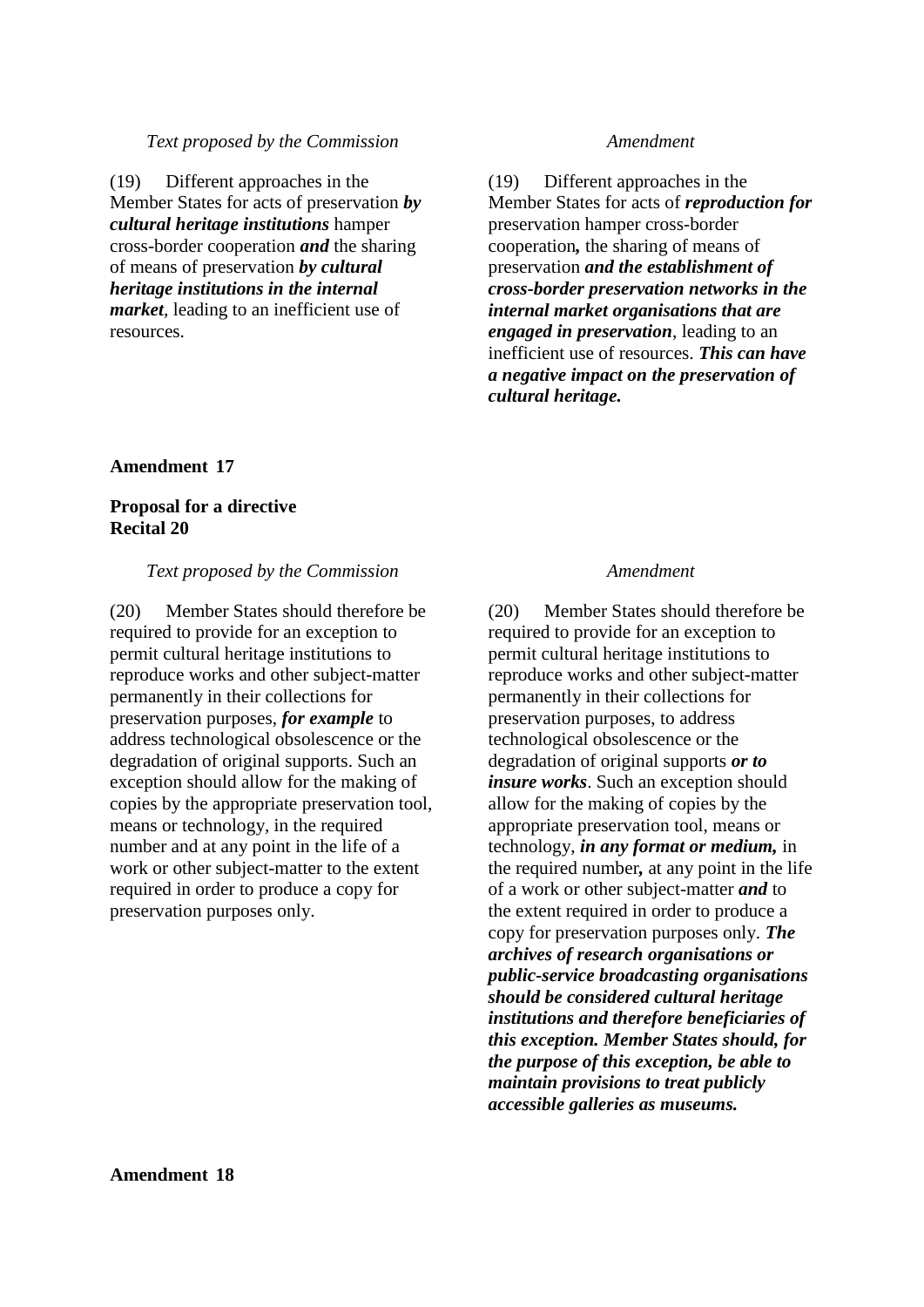## **Proposal for a directive Recital 21**

### *Text proposed by the Commission Amendment*

(21) For the purposes of this Directive, works and other subject-matter should be considered to be permanently in the collection of a cultural heritage institution when copies are owned or permanently held by *the cultural heritage institution*, for example as a result of a transfer of ownership *or* licence agreements.

(21) For the purposes of this Directive, works and other subject-matter should be considered to be permanently in the collection of a cultural heritage institution when copies *of such works or other subject matter* are owned or permanently held by *those organisations*, for example as a result of a transfer of ownership*,* licence agreements*, a legal deposit or a long-term loan*. *Works or other subject matter that cultural heritage institutions access temporarily via a third-party server are not considered as being permanently in their collections.*

**Amendment 19**

## **Proposal for a directive Recital 21 a (new)**

*Text proposed by the Commission Amendment*

*(21a) Technological developments have given rise to information society services enabling their users to upload content and make it available in diverse forms and for various purposes, including to illustrate an idea, criticism, parody or pastiche. Such content may include short extracts of pre-existing protected works or other subject-matter that such users might have altered, combined or otherwise transformed.*

## **Amendment 20**

## **Proposal for a directive Recital 21 b (new)**

*Text proposed by the Commission Amendment*

*(21b) Despite some overlap with existing exceptions or limitations, such as the ones*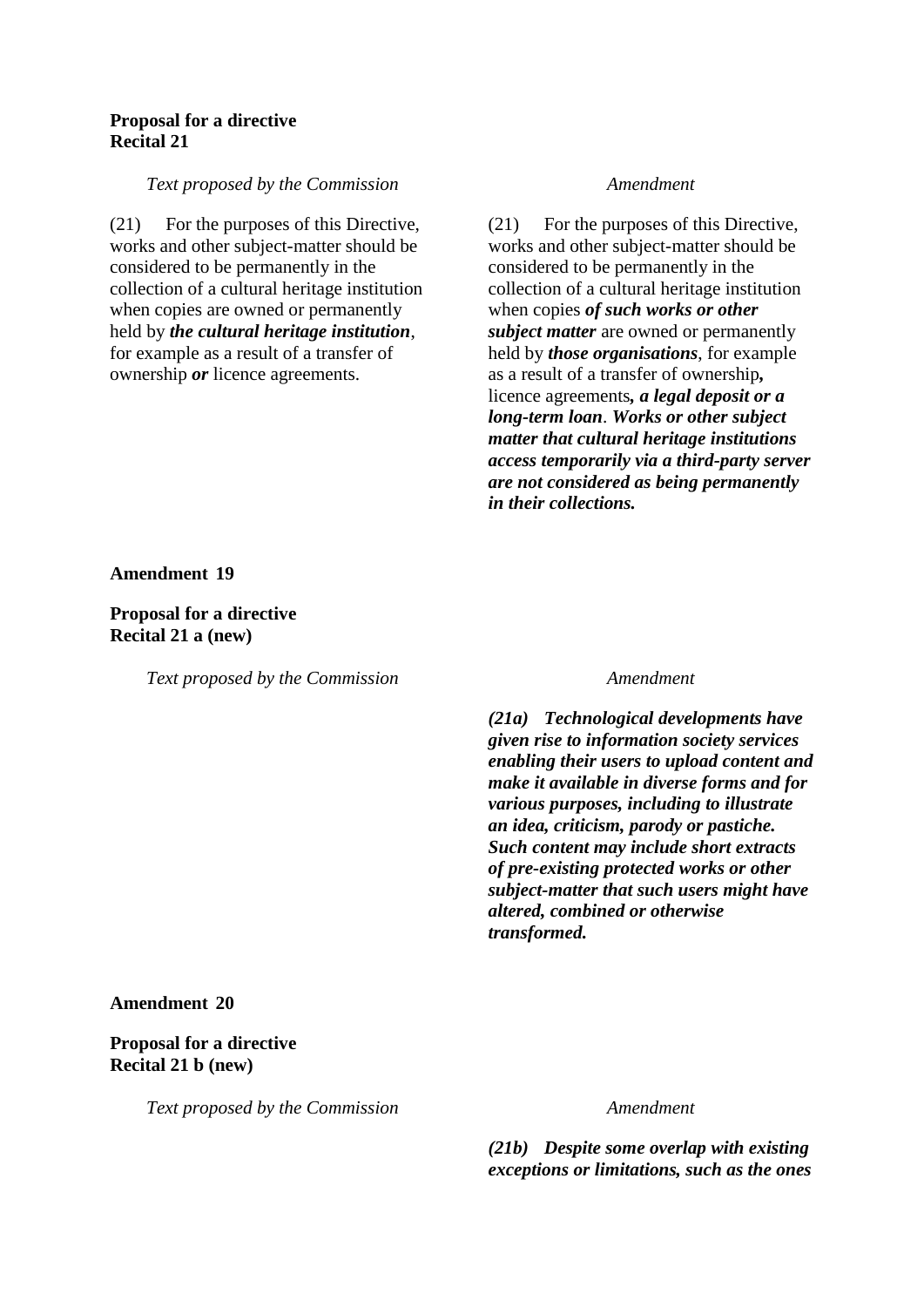*for quotation and parody, not all content that is uploaded or made available by a user that reasonably includes extracts of protected works or other subject-matter is covered by Article 5 of Directive 2001/29/EC. A situation of this type creates legal uncertainty for both users and rightholders. It is therefore necessary to provide a new specific exception to permit the legitimate uses of extracts of pre-existing protected works or other subject-matter in content that is uploaded or made available by users. Where content generated or made available by a user involves the short and proportionate use of a quotation or of an extract of a protected work or other subject-matter for a legitimate purpose, such use should be protected by the exception provided for in this Directive. This exception should only be applied in certain special cases which do not conflict with normal exploitation of the work or other subject-matter concerned and do not unreasonably prejudice the legitimate interests of the rightholder. For the purpose of assessing such prejudice, it is essential that the degree of originality of the content concerned, the length/extent of the quotation or extract used, the professional nature of the content concerned or the degree of economic harm be examined, where relevant, while not precluding the legitimate enjoyment of the exception. This exception should be without prejudice to the moral rights of the authors of the work or other subjectmatter.*

**Amendment 21**

**Proposal for a directive Recital 21 c (new)**

*Text proposed by the Commission Amendment*

*(21c) Information society service providers that fall within the scope of Article 13 of this Directive should not be*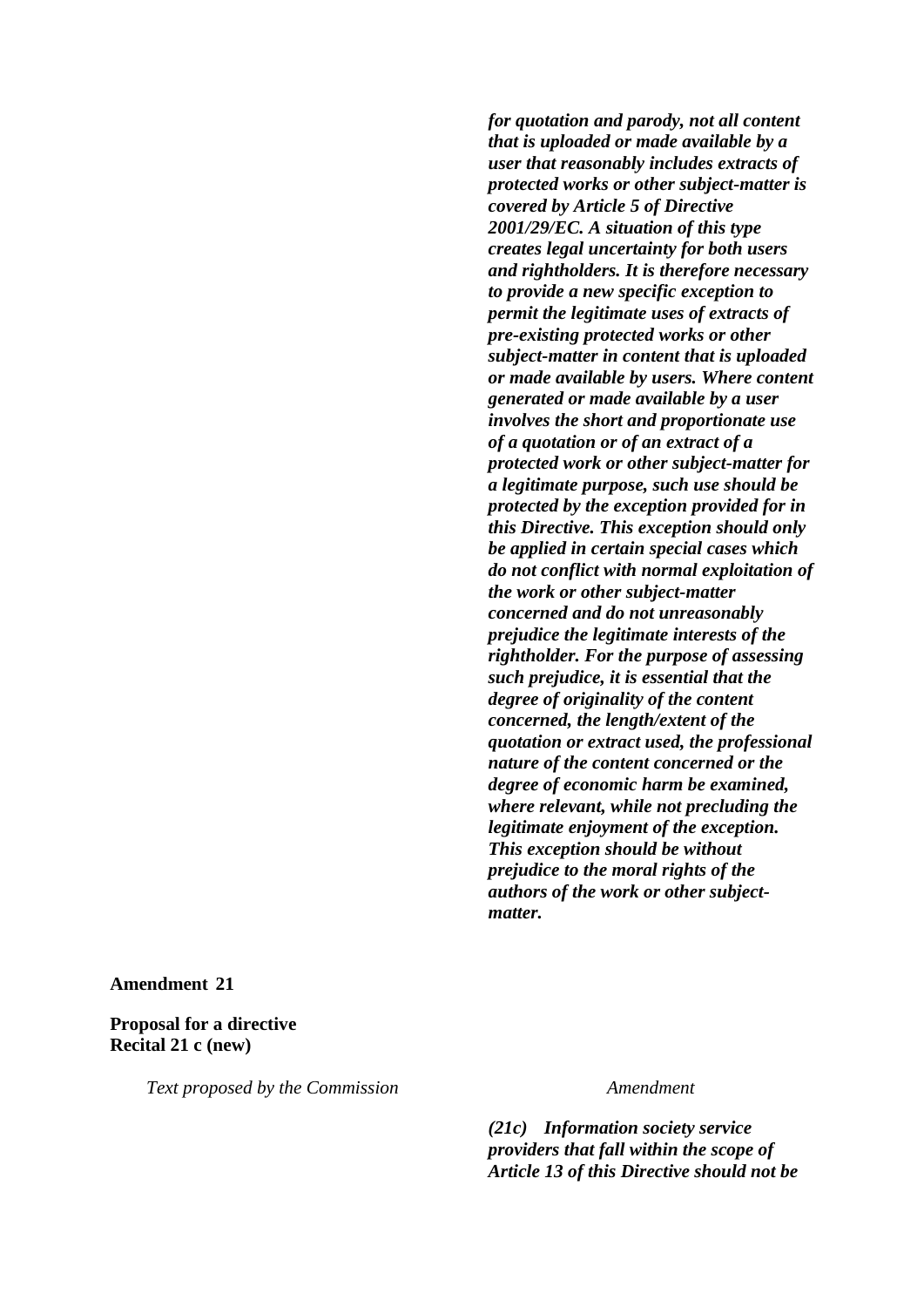*able to invoke for their benefit the exception for the use of extracts from preexisting works provided for in this Directive, for the use of quotations or extracts from protected works or other subject-matter in content that is uploaded or made available by users on those information society services, to reduce the scope of their obligations under Article 13 of this Directive.*

### **Amendment 22**

## **Proposal for a directive Recital 22**

### *Text proposed by the Commission Amendment*

(22) Cultural heritage institutions should benefit from a clear framework for the digitisation and dissemination, including across borders, of out-of-commerce works or other subject-matter. However, the particular characteristics of the collections of out-of-commerce works mean that obtaining the prior consent of the individual rightholders may be very difficult. This can be due, for example, to the age of the works or other subjectmatter, their limited commercial value or the fact that they were never intended for commercial use. It is therefore necessary to provide for measures to facilitate the *licensing of rights in* out-of-commerce works that are in the collections of cultural heritage institutions and thereby to allow the conclusion of agreements with crossborder effect in the internal market.

(22) Cultural heritage institutions should benefit from a clear framework for the digitisation and dissemination, including across borders, of out-of-commerce works or other subject-matter. However, the particular characteristics of the collections of out-of-commerce works mean that obtaining the prior consent of the individual rightholders may be very difficult. This can be due, for example, to the age of the works or other subjectmatter, their limited commercial value or the fact that they were never intended for commercial use *or have never been in commerce*. It is therefore necessary to provide for measures to facilitate the *use of* out-of-commerce works that are in the collections of cultural heritage institutions and thereby to allow the conclusion of agreements with cross-border effect in the internal market.

### **Amendment 23**

## **Proposal for a directive Recital 22 a (new)**

*Text proposed by the Commission Amendment*

*(22a) Several Member States have*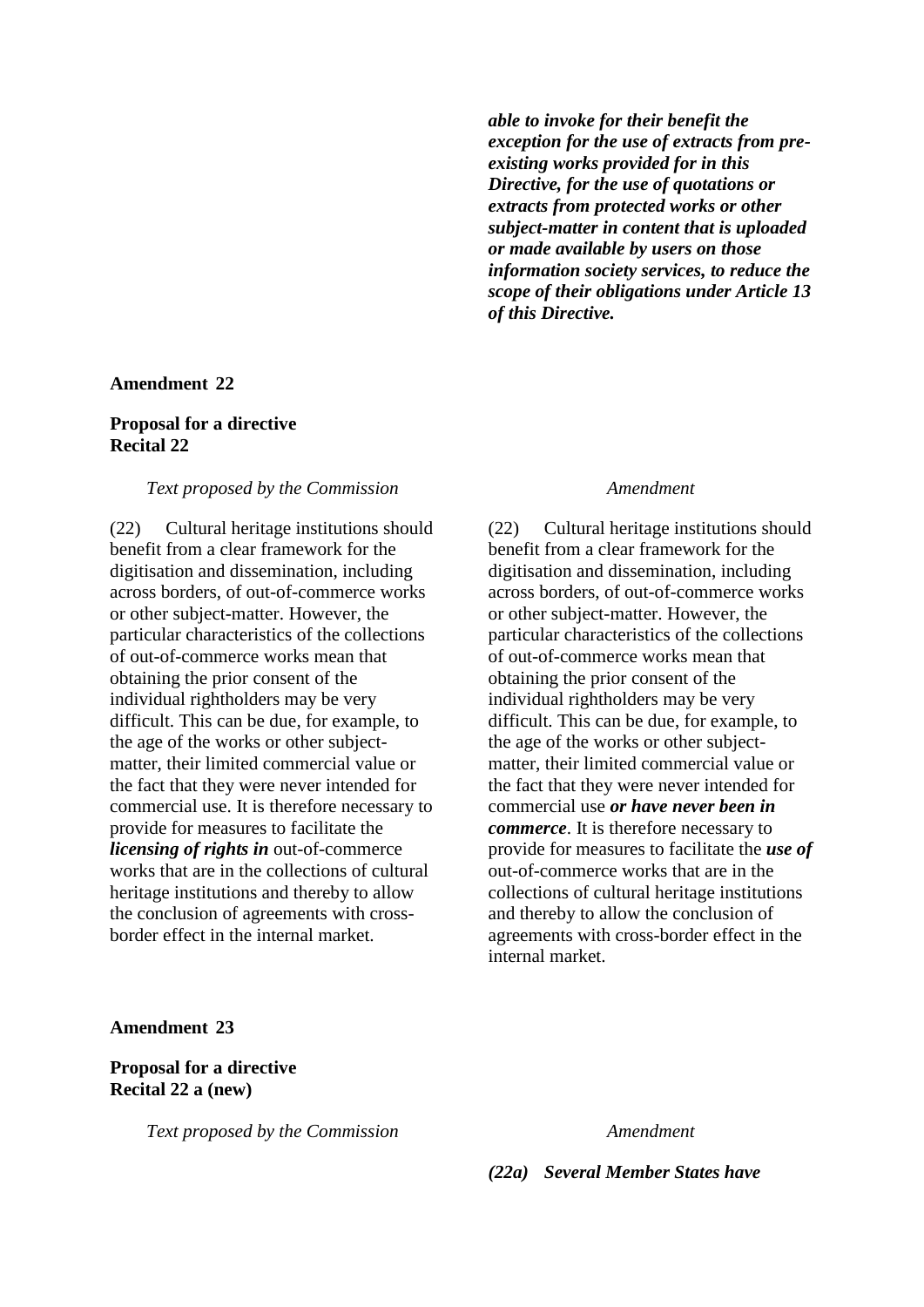*already adopted extended collective licencing regimes, legal mandates or legal presumptions facilitating the licencing of out-of-commerce works. However considering the variety of works and other subject-matter in the collections of cultural heritage institutions and the variance between collective management practices across Member States and sectors of cultural production, such measures may not provide a solution in all cases, for example, because there is no practice of collective management for a certain type of work or other subject matter. In such particular instances, it is therefore necessary to allow cultural heritage institutions to make out-ofcommerce works held in their permanent collection available online under an exception to copyright and related rights. While it is essential to harmonise the scope of the new mandatory exception in order to allow cross-border uses of out-ofcommerce works, Member States should nevertheless be allowed to use or continue to use extended collective licencing arrangements concluded with cultural heritage institutions at national level for categories of works that are permanently in the collections of cultural heritage institutions The lack of agreement on the conditions of the licence should not be interpreted as a lack of availability of licensing-based solutions. Any uses under this exception should be subject to the same opt-out and publicity requirements as uses authorised by a licensing mechanism. In order to ensure that the exception only applies when certain conditions are fulfilled and to provide legal certainty, Member States should determine, in consultation with rightholders, collective management organisations and cultural heritage organisations, and at appropriate intervals of time, for which sectors and which types of works appropriate licencebased solutions are not available, in which case the exception should apply.*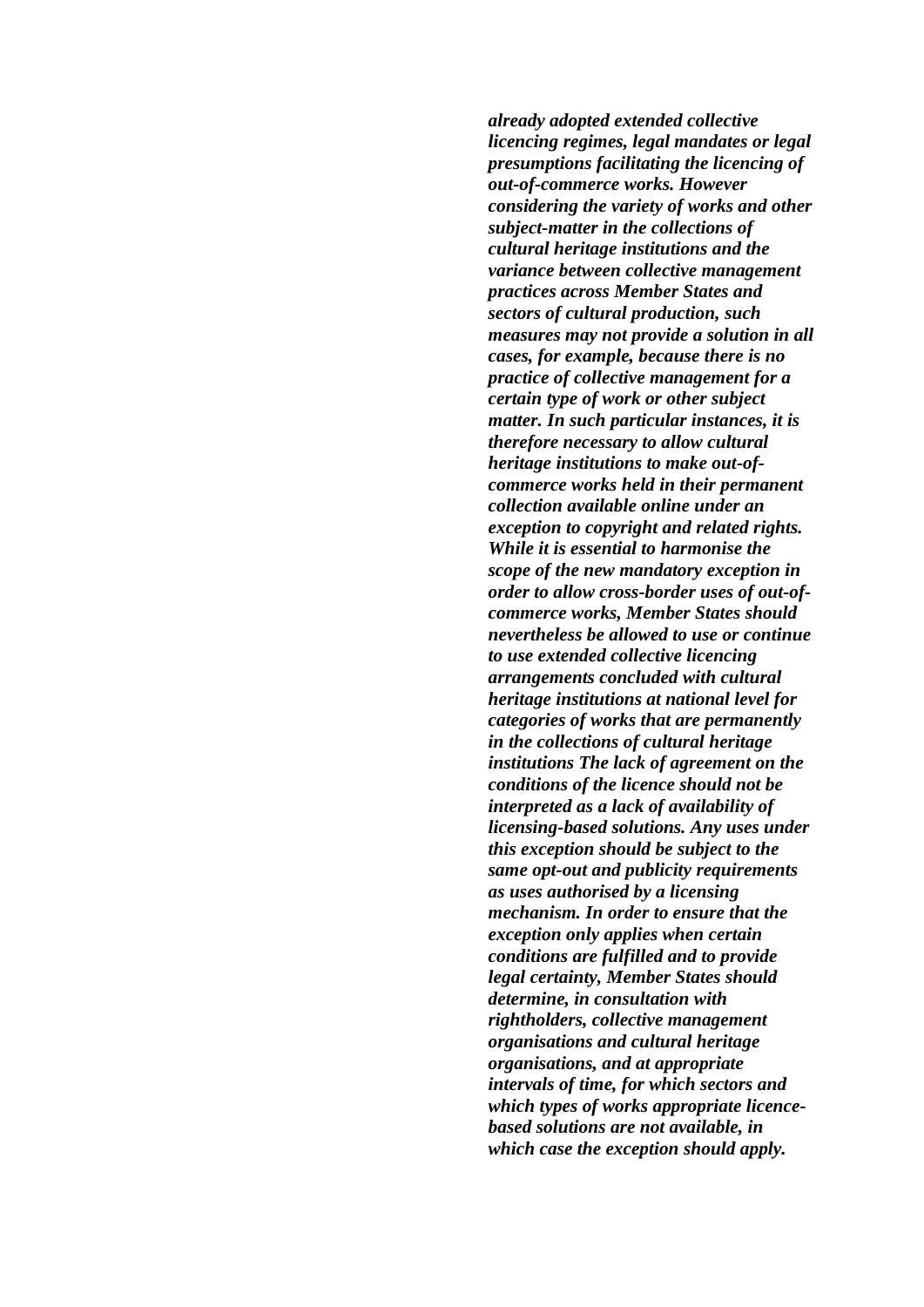## **Amendment 24**

## **Proposal for a directive Recital 23**

### *Text proposed by the Commission Amendment*

(23) Member States should, within the framework provided for in this Directive, have flexibility in choosing the specific type of mechanism allowing for licences for out-of-commerce works to extend to the rights of rightholders that are not represented by the collective management organisation, in accordance *to* their legal traditions, practices or circumstances. Such mechanisms can include extended collective licensing and presumptions of representation.

## **Amendment 25**

## **Proposal for a directive Recital 24**

### *Text proposed by the Commission Amendment*

(24) For the purpose of those licensing mechanisms, a rigorous and wellfunctioning collective management system is important. That system includes in particular rules of good governance, transparency and reporting, as well as the regular, diligent and accurate distribution and payment of amounts due to individual rightholders, as provided for by Directive 2014/26/EU. Additional appropriate safeguards should be available for all rightholders, who should be given the opportunity to exclude the application of such mechanisms to their works or other subject-matter. Conditions attached to those mechanisms should not affect their practical relevance for cultural heritage institutions.

(23) Member States should, within the framework provided for in this Directive, have flexibility in choosing the specific type of mechanism allowing for licences for out-of-commerce works to extend to the rights of rightholders that are not represented by the *relevant* collective management organisation, in accordance *with* their legal traditions, practices or circumstances. Such mechanisms can include extended collective licensing and presumptions of representation.

(24) For the purpose of those licensing mechanisms, a rigorous and wellfunctioning collective management system is important *and should be encouraged by the Member States*. That system includes in particular rules of good governance, transparency and reporting, as well as the regular, diligent and accurate distribution and payment of amounts due to individual rightholders, as provided for by Directive 2014/26/EU. Additional appropriate safeguards should be available for all rightholders, who should be given the opportunity to exclude the application of such *licensing* mechanisms *or of such exceptions* to their works or other subjectmatter. Conditions attached to those mechanisms should not affect their practical relevance for cultural heritage institutions.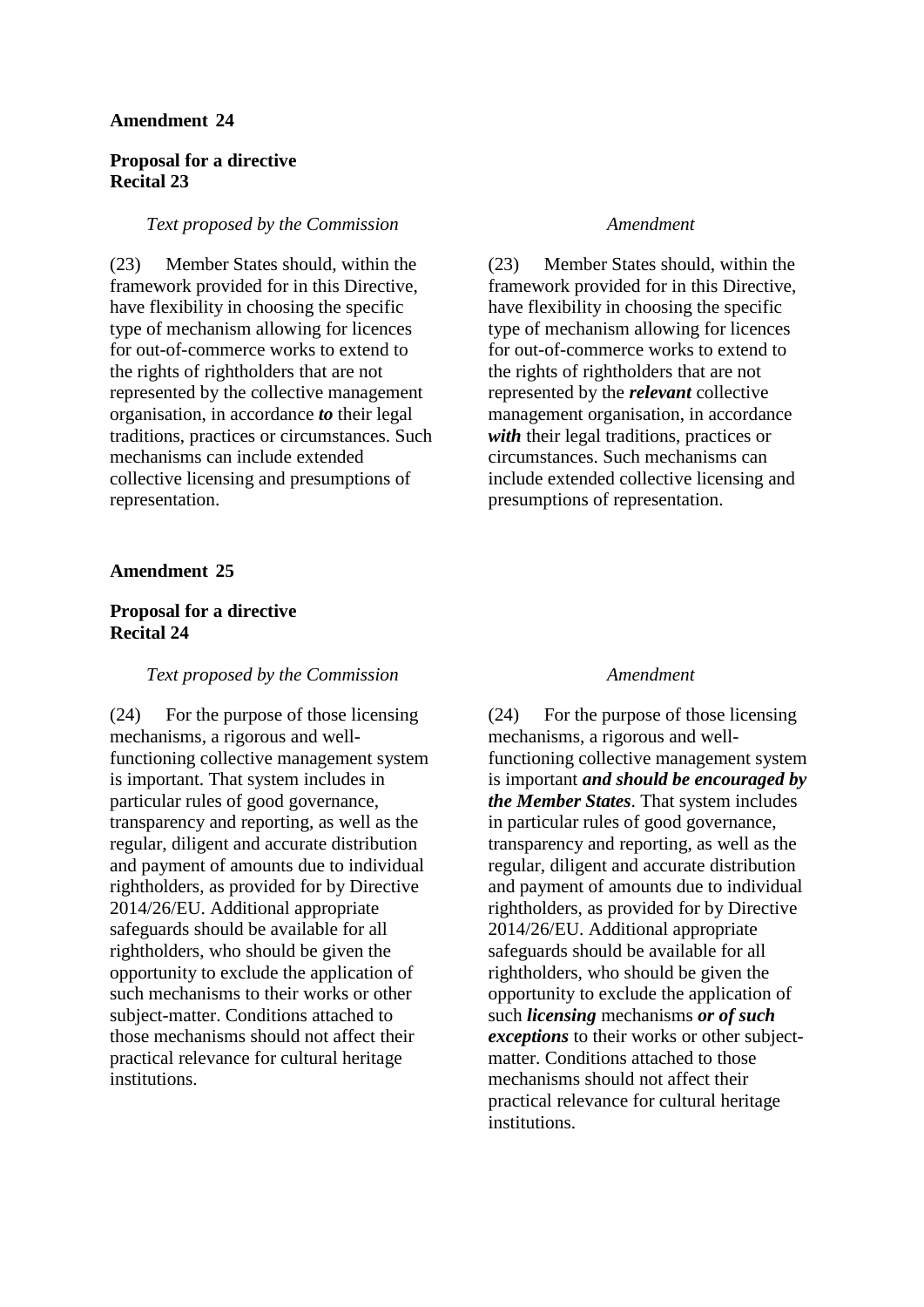## **Amendment 26**

## **Proposal for a directive Recital 25**

### *Text proposed by the Commission Amendment*

(25) Considering the variety of works and other subject-matter in the collections of cultural heritage institutions, it is important that the licensing mechanisms introduced by this Directive are available and can be used in practice for different types of works and other subject-matter, including photographs, sound recordings and audiovisual works. In order to reflect the specificities of different categories of works and other subject-matter as regards modes of publication and distribution and to facilitate the usability of *those mechanisms*, specific requirements and procedures may have to be established by Member States for the practical application of those licensing mechanisms. It is appropriate that Member States consult rightholders, *users* and collective management organisations when doing so.

(25) Considering the variety of works and other subject-matter in the collections of cultural heritage institutions, it is important that the licensing mechanisms introduced by this Directive are available and can be used in practice for different types of works and other subject-matter, including photographs, sound recordings and audiovisual works. In order to reflect the specificities of different categories of works and other subject-matter as regards modes of publication and distribution and to facilitate the usability of *the solutions on the use of out-of-commerce works introduced by this Directive*, specific requirements and procedures may have to be established by Member States for the practical application of those licensing mechanisms. It is appropriate that Member States consult rightholders, *cultural heritage institutions* and collective management organisations when doing so.

### **Amendment 27**

## **Proposal for a directive Recital 26**

## *Text proposed by the Commission Amendment*

(26) For reasons of international comity, the licensing mechanisms for the digitisation and dissemination of out-ofcommerce works provided for in this Directive should not apply to works or other subject-matter that are first published or, in the absence of publication, first broadcast in a third country or, in the case of cinematographic or audiovisual works, to works the producer of which has his headquarters or habitual residence in a third country. Those mechanisms should

(26) For reasons of international comity, the licensing mechanisms *and the exception* for the digitisation and dissemination of out-of-commerce works provided for in this Directive should not apply to works or other subject-matter that are first published or, in the absence of publication, first broadcast in a third country or, in the case of cinematographic or audiovisual works, to works the producer of which has his headquarters or habitual residence in a third country. Those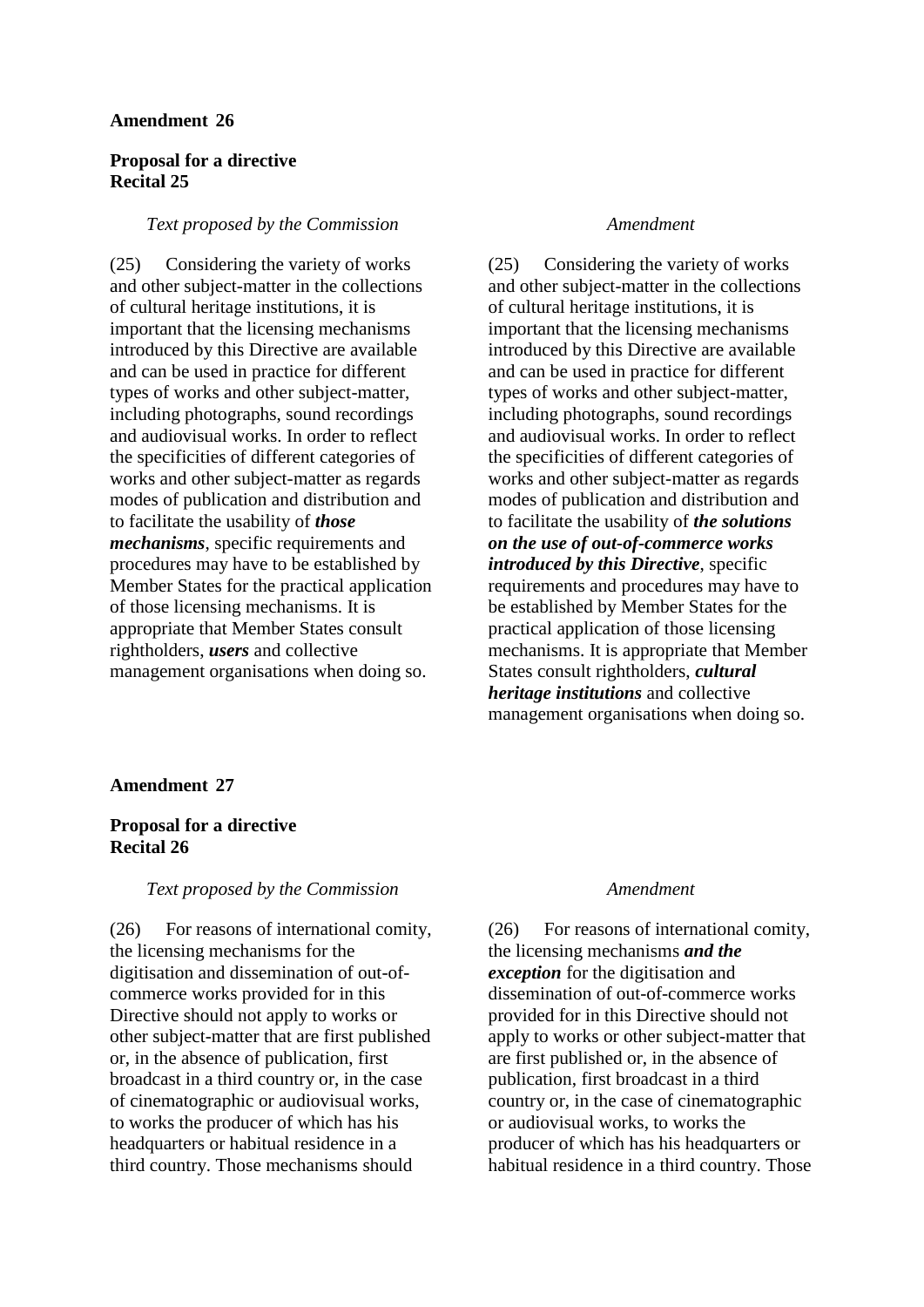also not apply to works or other subjectmatter of third country nationals except when they are first published or, in the absence of publication, first broadcast in the territory of a Member State or, in the case of cinematographic or audiovisual works, to works of which the producer's headquarters or habitual residence is in a Member State.

### **Amendment 28**

## **Proposal for a directive Recital 27**

### *Text proposed by the Commission Amendment*

(27) As mass digitisation projects can entail significant investments by cultural heritage institutions, any licences granted under the mechanisms provided for in this Directive should not prevent them from *generating reasonable revenues in order to cover* the costs of the licence and the costs of digitising and disseminating the works and other subject-matter covered by the licence.

### **Amendment 29**

## **Proposal for a directive Recital 28**

### *Text proposed by the Commission Amendment*

(28) Information regarding the future and ongoing use of out-of-commerce works and other subject-matter by cultural heritage institutions on the basis of the licensing mechanisms provided for in this Directive and the arrangements in place for all rightholders to exclude the application of licences to their works or other subjectmatter should be adequately publicised. This is particularly important when uses take place across borders in the internal market. It is therefore appropriate to make provision for the creation of a single

mechanisms should also not apply to works or other subject-matter of third country nationals except when they are first published or, in the absence of publication, first broadcast in the territory of a Member State or, in the case of cinematographic or audiovisual works, to works of which the producer's headquarters or habitual residence is in a Member State.

(27) As mass digitisation projects can entail significant investments by cultural heritage institutions, any licences granted under the mechanisms provided for in this Directive should not prevent them from *covering* the costs of the licence and the costs of digitising and disseminating the works and other subject-matter covered by the licence.

(28) Information regarding the future and ongoing use of out-of-commerce works and other subject-matter by cultural heritage institutions on the basis of the licensing mechanisms *or of the exception* provided for in this Directive and the arrangements in place for all rightholders to exclude the application of licences *or of the exception* to their works or other subject-matter should be adequately publicised. This is particularly important when uses take place across borders in the internal market. It is therefore appropriate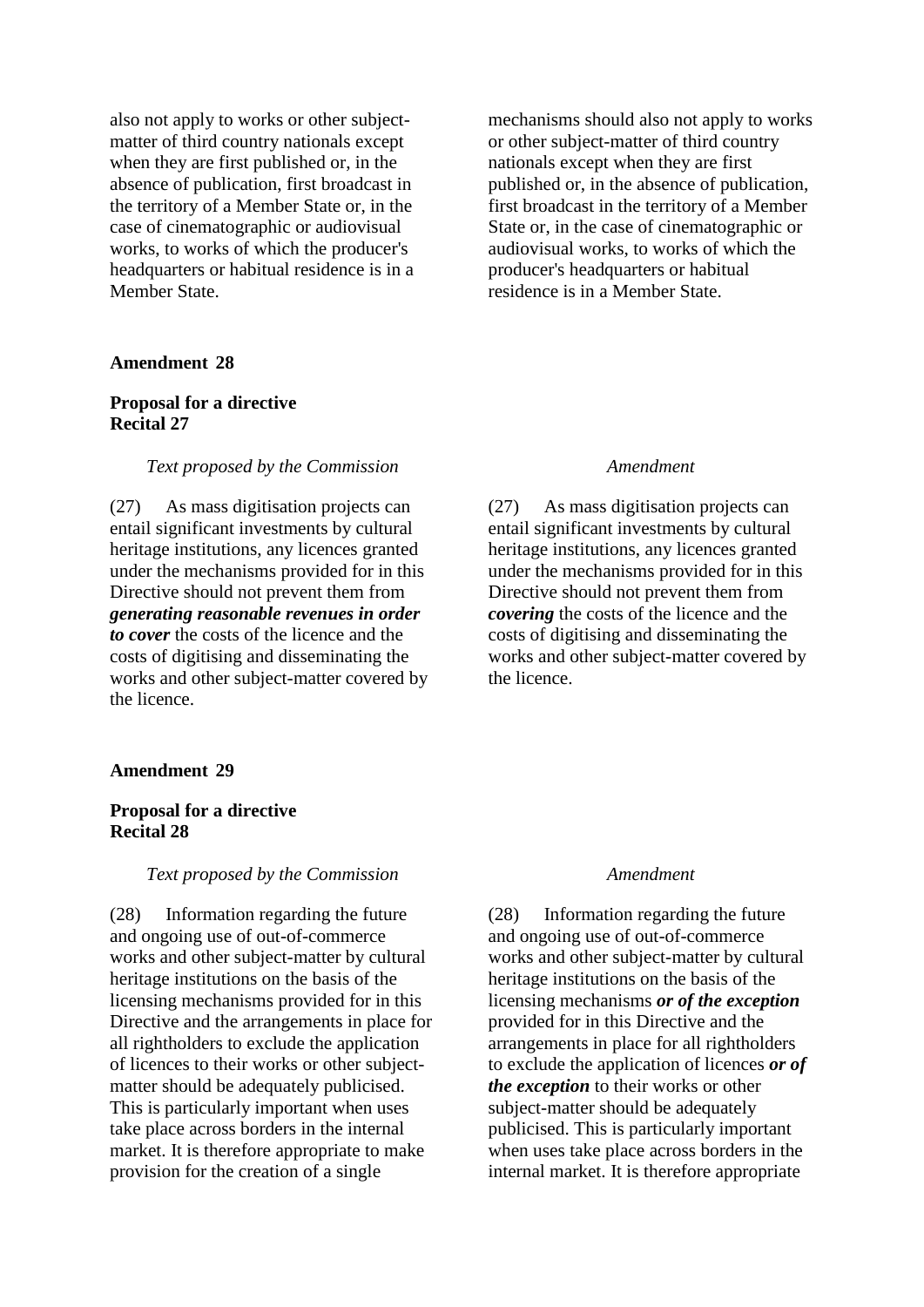publicly accessible online portal for the Union to make such information available to the public for a reasonable period of time before the cross-border use takes place. Under Regulation (EU) No 386/2012 of the European Parliament and of the Council , the European Union Intellectual Property Office is entrusted with certain tasks and activities, financed by making use of its own budgetary measures, aiming at facilitating and supporting the activities of national authorities, the private sector and Union institutions in the fight against, including the prevention of, infringement of intellectual property rights. It is therefore appropriate to rely on that Office to establish and manage the European portal making such information available.

to make provision for the creation of a single publicly accessible online portal for the Union to make such information available to the public for a reasonable period of time before the cross-border use takes place. Under Regulation (EU) No 386/2012 of the European Parliament and of the Council, the European Union Intellectual Property Office is entrusted with certain tasks and activities, financed by making use of its own budgetary measures, aiming at facilitating and supporting the activities of national authorities, the private sector and Union institutions in the fight against, including the prevention of, infringement of intellectual property rights. It is therefore appropriate to rely on that Office to establish and manage the European portal making such information available.

### **Amendment 30**

## **Proposal for a directive Recital 28 a (new)**

*Text proposed by the Commission Amendment*

*(28a) In order to ensure that the licensing mechanisms established for outof-commerce works are relevant and function properly, that rightholders are adequately protected under those mechanisms, that licences are properly publicised and that legal clarity is ensured with regard to the representativeness of collective management organisations and the categorisation of works, Member States should foster sector-specific stakeholder dialogue.*

**Amendment 31**

**Proposal for a directive Recital 30**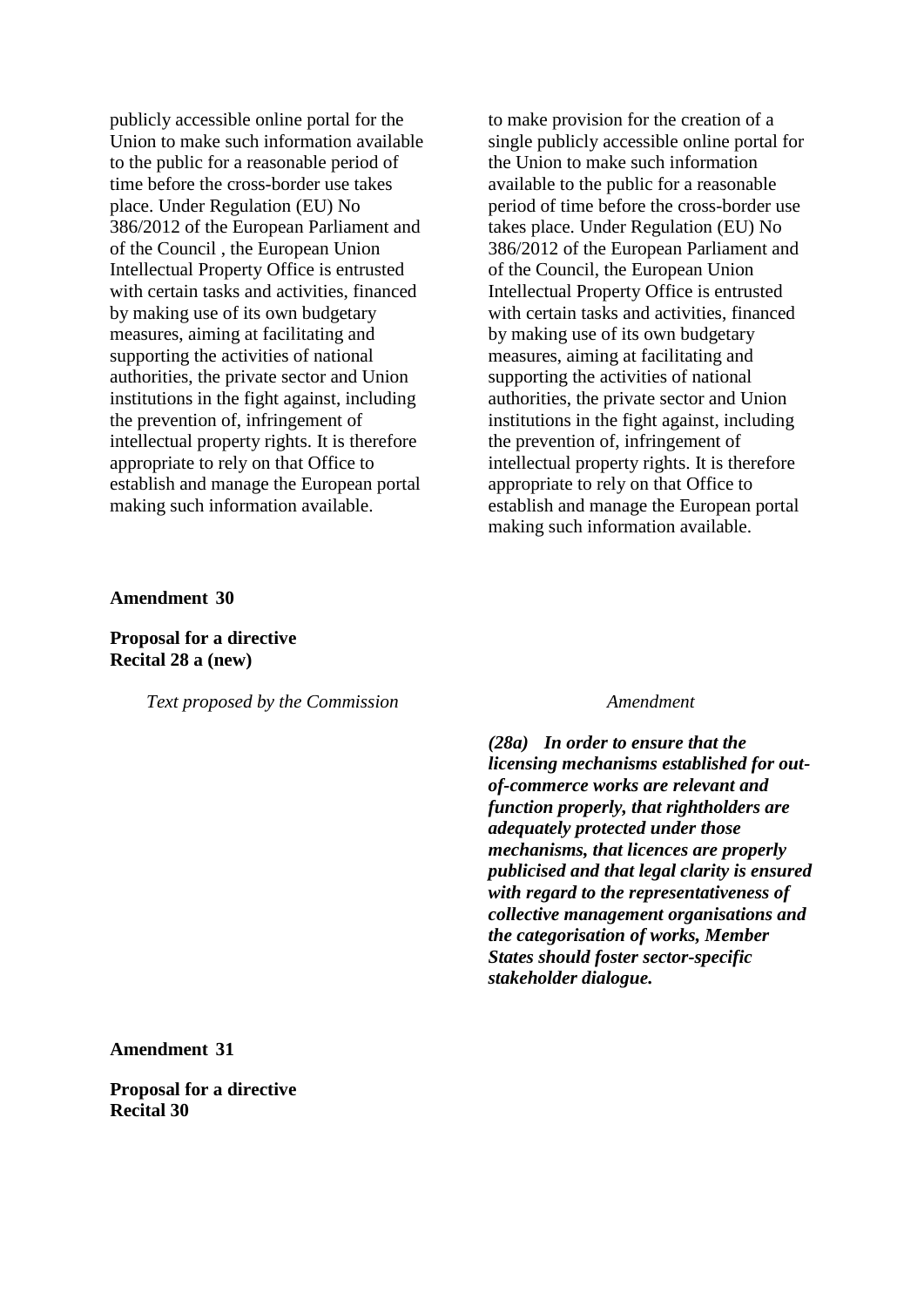### *Text proposed by the Commission Amendment*

(30) To facilitate the licensing of rights in audiovisual works to video-on-demand platforms, *this Directive requires* Member States *to* set up a negotiation mechanism allowing parties willing to conclude an agreement to rely on the assistance of an impartial body. The body should meet with the parties and help with the negotiations by providing professional and external advice. Against that background, Member States should decide on the conditions of the functioning of the negotiation mechanism, including the timing and duration of the assistance to negotiations and the *bearing* of *the* costs. Member States should ensure that administrative and financial burdens remain proportionate to guarantee the efficiency of the negotiation forum.

(30) To facilitate the licensing of rights in audiovisual works to video-on-demand platforms, Member States *should* set up a negotiation mechanism*, managed by an existing or newly established national body,* allowing parties willing to conclude an agreement to rely on the assistance of an impartial body. *The participation in this negotiation mechanism and the subsequent conclusion of agreements should be voluntary. Where a negotiation involves parties from different Member States, those parties should agree beforehand on the competent Member State, should they decide to rely on the negotiation mechanism.* The body should meet with the parties and help with the negotiations by providing professional*, impartial* and external advice. Against that background, Member States should decide on the conditions of the functioning of the negotiation mechanism, including the timing and duration of the assistance to negotiations and the *division* of *any* costs *arising, and the composition of such bodies*. Member States should ensure that administrative and financial burdens remain proportionate to guarantee the efficiency of the negotiation forum.

**Amendment 32**

**Proposal for a directive Recital 30 a (new)**

*Text proposed by the Commission Amendment*

*(30a) The preservation of the Union's heritage is of the utmost importance and should be strengthened for the benefit of future generations. This should be achieved notably through the protection of published heritage. To this end, a Union legal deposit should be created in order to ensure that publications concerning the Union, such as Union law,*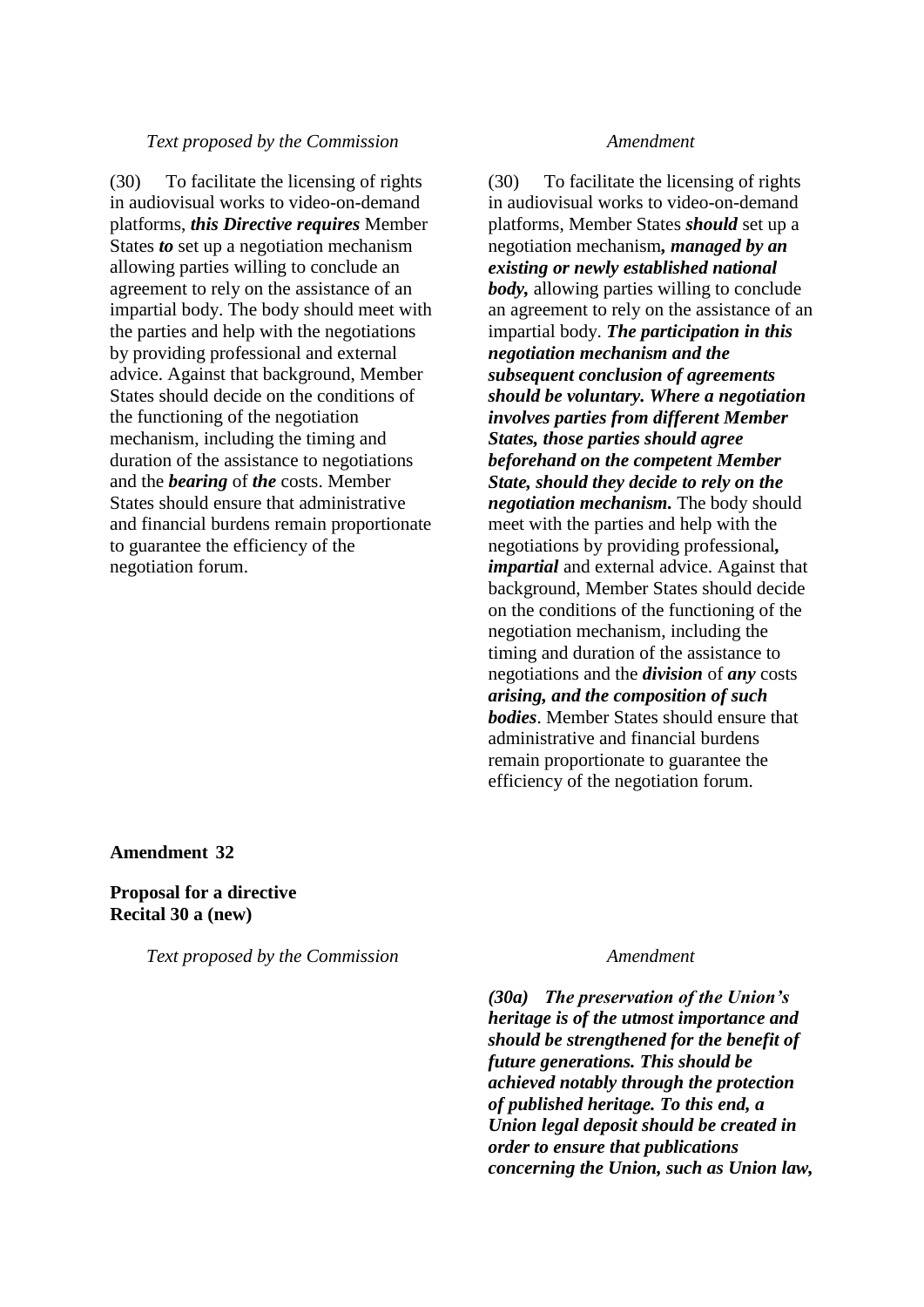*Union history and integration, Union policy and Union democracy, institutional and parliamentary affairs, and politics, and, thereby, the Union's intellectual record and future published heritage, are collected systematically. Not only should such heritage be preserved through the creation of a Union archive for publications dealing with Union-related matters, but it should also be made available to Union citizens and future generations. The European Parliament Library, as the Library of the only Union institution directly representing Union citizens, should be designated as the Union depository library. In order not to create an excessive burden on publishers, printers and importers, only electronic publications, such as e-books, e-journals and e-magazines should be deposited in the European Parliament Library, which should make available for readers publications covered by the Union legal deposit at the European Parliament Library for the purpose of research or study and under the control of the European Parliament Library. Such publications should not be made available online externally.*

## **Amendments 33 and 137**

## **Proposal for a directive Recital 31**

### *Text proposed by the Commission Amendment*

(31) A free and pluralist press is essential to ensure quality journalism and citizens' access to information. It provides a fundamental contribution to public debate and the proper functioning of a democratic society. In the transition from print to digital, publishers of press publications are facing problems in licensing the online use of their publications and recouping their investments. In the absence of recognition of publishers of press publications as

(31) A free and pluralist press is essential to ensure quality journalism and citizens' access to information. It provides a fundamental contribution to public debate and the proper functioning of a democratic society. *The increasing imbalance between powerful platforms and press publishers, which can also be news agencies, has already led to a remarkable regression of the media landscape on a regional level.* In the transition from print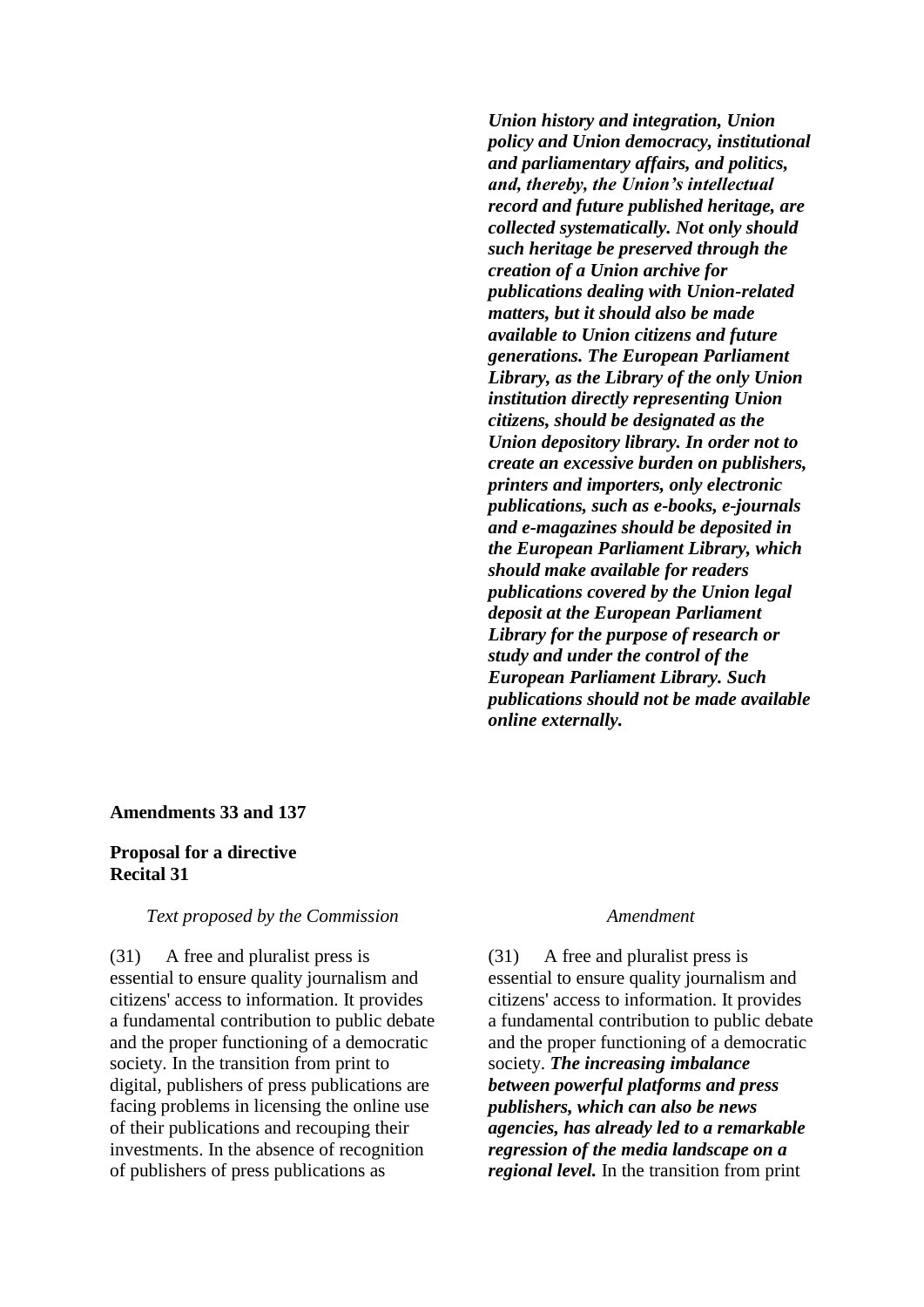rightholders, licensing and enforcement in the digital environment is often complex and inefficient.

to digital, publishers *and news agencies* of press publications are facing problems in licensing the online use of their publications and recouping their investments. In the absence of recognition of publishers of press publications as rightholders, licensing and enforcement in the digital environment is often complex and inefficient.

## **Amendments 34 and 138**

## **Proposal for a directive Recital 32**

### *Text proposed by the Commission Amendment*

(32) The organisational and financial contribution of publishers in producing press publications needs to be recognised and further encouraged to ensure the sustainability of the publishing industry. It is therefore necessary to provide at Union level *a harmonised* legal protection for press publications in *respect of* digital uses. Such protection should be effectively guaranteed through the introduction, in Union law, of rights related to copyright for the reproduction and making available to the public of press publications in respect of digital uses.

(32) The organisational and financial contribution of publishers in producing press publications needs to be recognised and further encouraged to ensure the sustainability of the publishing industry *and thereby to guarantee the availability of reliable information.* It is therefore necessary *for Member States* to provide at Union level legal protection for press publications in *the Union for* digital uses. Such protection should be effectively guaranteed through the introduction, in Union law, of rights related to copyright for the reproduction and making available to the public of press publications in respect of digital uses *in order to obtain fair and proportionate remuneration for such uses*. *Private uses should be excluded from this reference. In addition, the listing in a search engine should not be considered as fair and proportionate remuneration.*

## **Amendment 139 Proposal for a directive Recital 33**

*Text proposed by the Commission Amendment*

(33) For the purposes of this Directive, it is necessary to define the concept of press

(33) For the purposes of this Directive, it is necessary to define the concept of press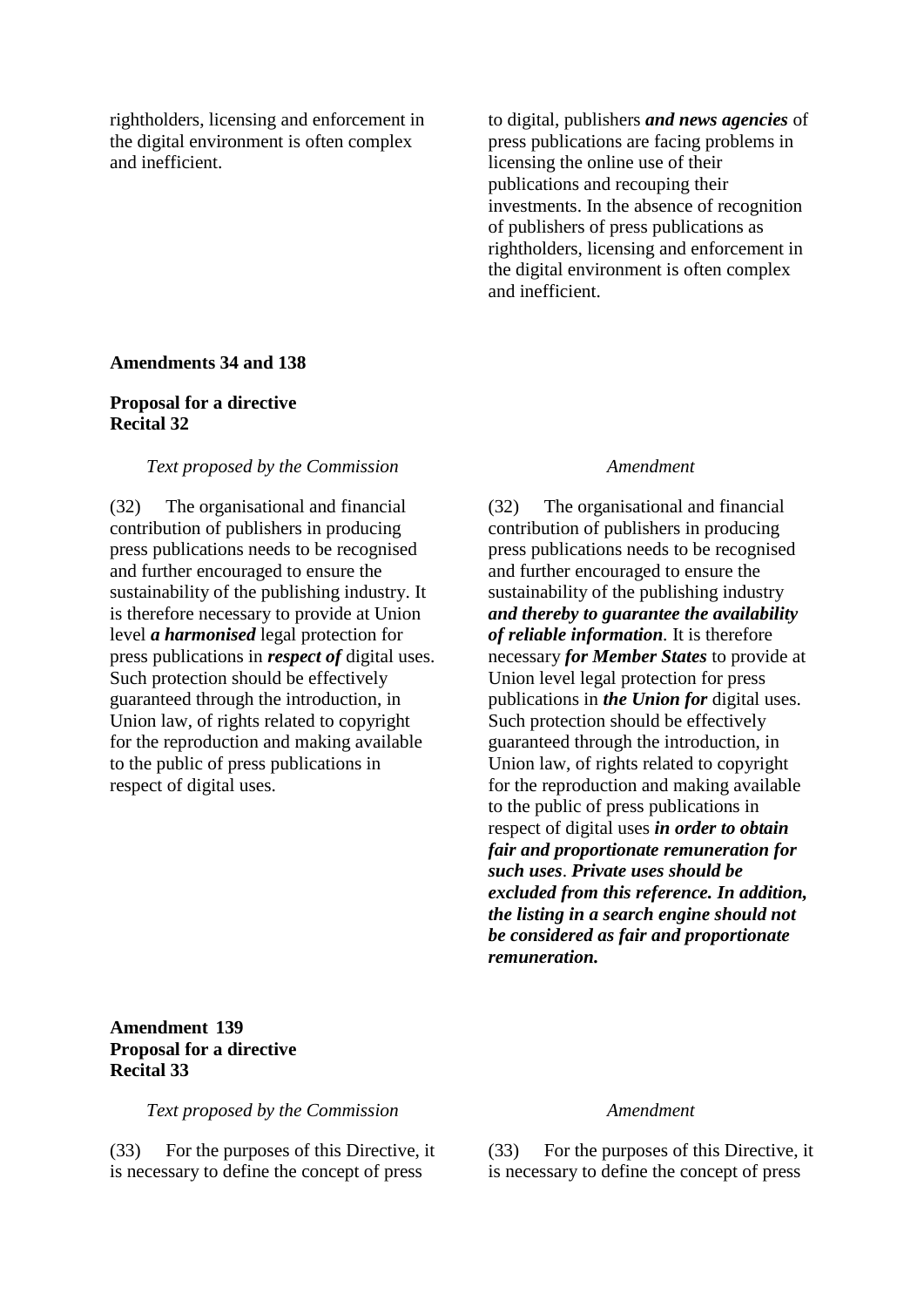publication in a way that embraces only journalistic publications, published by a service provider, periodically or regularly updated in any media, for the purpose of informing or entertaining. Such publications would include, for instance, daily newspapers, weekly or monthly magazines of general or special interest and news websites. Periodical publications which are published for scientific or academic purposes, such as scientific journals, should not be covered by the protection granted to press publications under this Directive. This protection does not extend to acts of hyperlinking which *do not constitute communication to the public*.

publication in a way that embraces only journalistic publications, published by a service provider, periodically or regularly updated in any media, for the purpose of informing or entertaining. Such publications would include, for instance, daily newspapers, weekly or monthly magazines of general or special interest and news websites. Periodical publications which are published for scientific or academic purposes, such as scientific journals, should not be covered by the protection granted to press publications under this Directive. This protection does not extend to acts of hyperlinking*. The protection shall also not extend to factual information* which *is reported in journalistic articles from a press publication and will therefore not prevent anyone from reporting such factual information*.

## **Amendments 36 and 140**

## **Proposal for a directive Recital 34**

## *Text proposed by the Commission Amendment*

(34) The rights granted to the publishers of press publications under this Directive should have the same scope as the rights of reproduction and making available to the public provided for in Directive 2001/29/EC, insofar as digital uses are concerned. *They* should *also* be subject to the same provisions on exceptions and limitations as those applicable to the rights provided for in Directive 2001/29/EC including the exception on quotation for purposes such as criticism or review laid down in Article 5(3)(d) of that Directive.

(34) The rights granted to the publishers of press publications under this Directive should have the same scope as the rights of reproduction and making available to the public provided for in Directive 2001/29/EC, insofar as digital uses are concerned. *Member States* should be *able to* subject *those rights* to the same provisions on exceptions and limitations as those applicable to the rights provided for in Directive 2001/29/EC including the exception on quotation for purposes such as criticism or review laid down in Article 5(3)(d) of that Directive.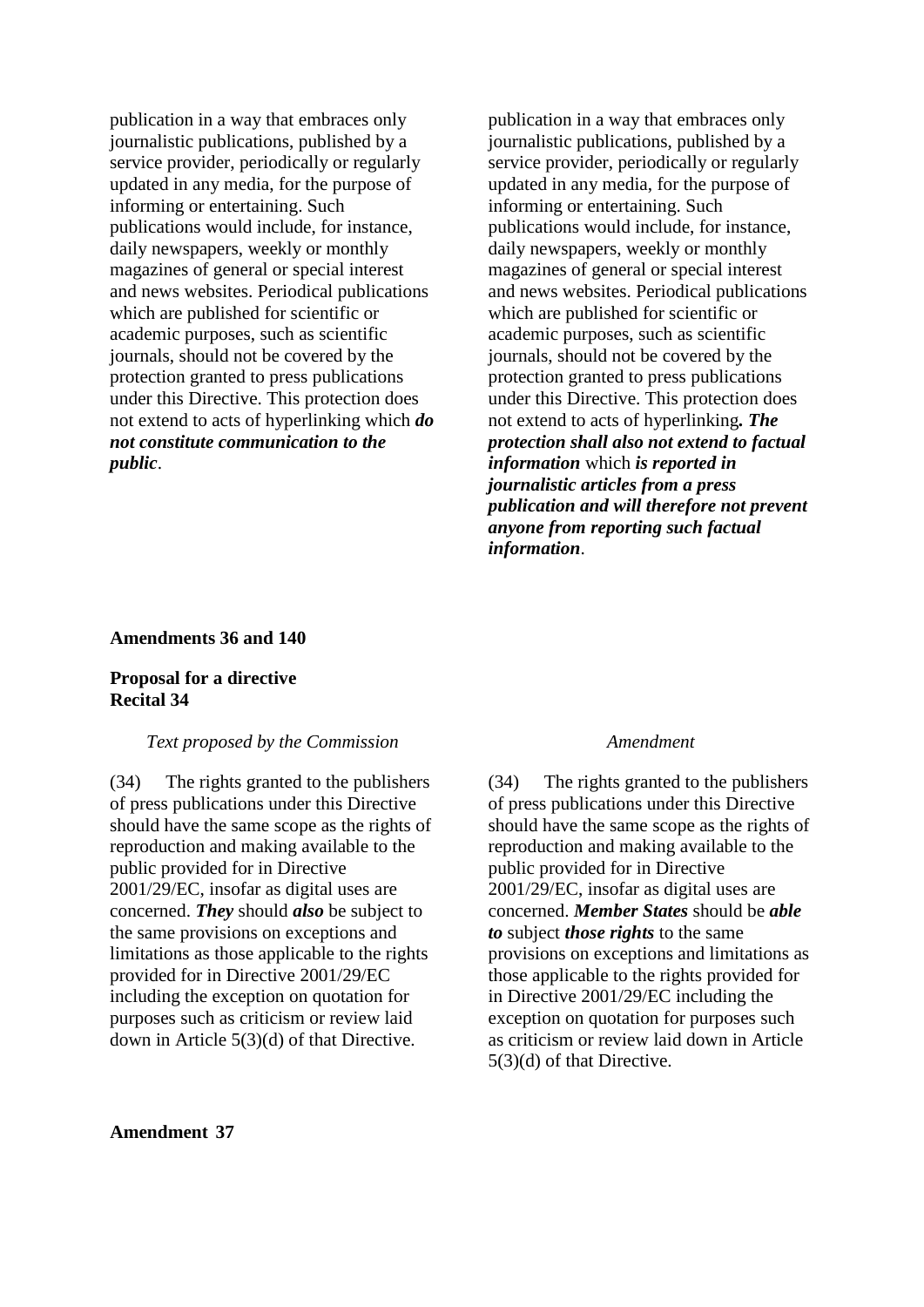## **Proposal for a directive Recital 35**

## *Text proposed by the Commission Amendment*

(35) The protection granted to publishers of press publications under this Directive should not affect the rights of the authors and other rightholders in the works and other subject-matter incorporated therein, including as regards the extent to which authors and other rightholders can exploit their works or other subject-matter independently from the press publication in which they are incorporated. Therefore, publishers of press publications should not be able to invoke the protection granted to them against authors and other rightholders. This is without prejudice to contractual arrangements concluded between the publishers of press publications, on the one side, and authors and other rightholders, on the other side.

(35) The protection granted to publishers of press publications under this Directive should not affect the rights of the authors and other rightholders in the works and other subject-matter incorporated therein, including as regards the extent to which authors and other rightholders can exploit their works or other subject-matter independently from the press publication in which they are incorporated. Therefore, publishers of press publications should not be able to invoke the protection granted to them against authors and other rightholders. This is without prejudice to contractual arrangements concluded between the publishers of press publications, on the one side, and authors and other rightholders, on the other side. *Notwithstanding the fact that authors of the works incorporated in a press publication receive an appropriate reward for the use of their works on the basis of the terms for licensing of their work to the press publisher, authors whose work is incorporated in a press publication should be entitled to an appropriate share of the new additional revenues press publishers receive for certain types of secondary use of their press publications by information society service providers in respect of the rights provided for in Article 11(1) of this Directive. The amount of the compensation attributed to the authors should take into account the specific industry licensing standards regarding works incorporated in a press publication which are accepted as appropriate in the respective Member State; and the compensation attributed to authors should not affect the licensing terms agreed between the author and the press publisher for the use of the author's article by the press publisher.*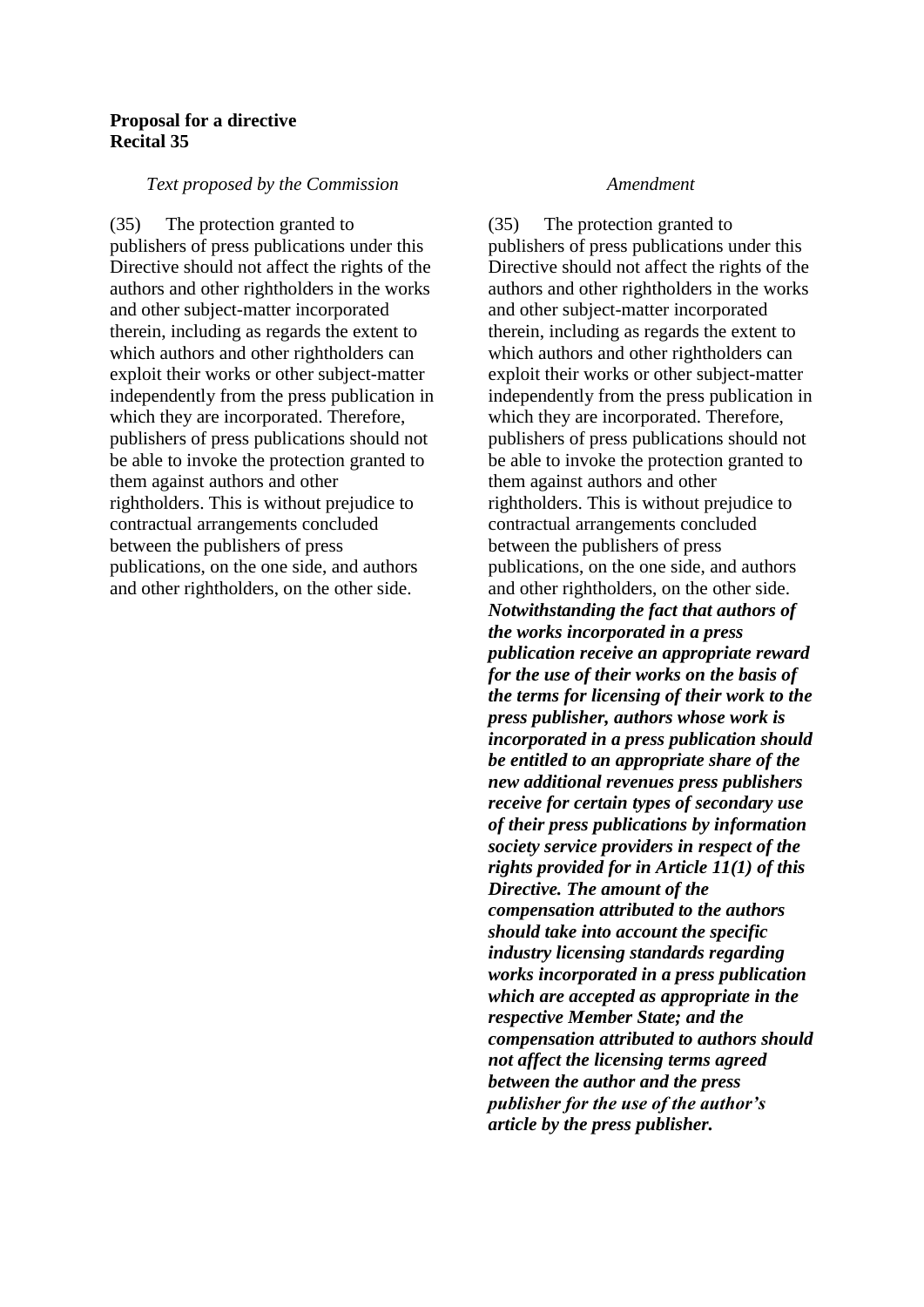### **Amendment 38**

## **Proposal for a directive Recital 36**

### *Text proposed by the Commission Amendment*

(36) Publishers, including those of press publications, books or scientific publications, *often* operate on the basis of *the transfer of authors' rights by means of* contractual agreements *or statutory provisions*. In this context, publishers make an investment with a view to the exploitation of the works *contained in their publications* and may *in some instances be* deprived of revenues where such works are used under exceptions or limitations such as the ones for private copying and reprography. In a number of Member States compensation for uses under those exceptions is shared between authors and publishers. In order to take account of this situation and improve legal certainty for all concerned parties, Member States should be allowed to *determine that, when an author has transferred or licensed his rights to a publisher or otherwise contributes with his works to a publication and there are systems in place to compensate for the harm caused by an exception or limitation, publishers are entitled to claim a share of such compensation, whereas the burden on the publisher to substantiate his claim should not exceed what is required under the system in place*.

(36) Publishers, including those of press publications, books or scientific publications *and music publications*, operate on the basis of contractual agreements *with authors*. In this context, publishers make an investment *and acquire rights, in some fields including rights to claim a share of compensation within joint collective management organisations of authors and publishers,*  with a view to the exploitation of the works and may *therefore also find themselves being* deprived of revenues where such works are used under exceptions or limitations such as the ones for private copying and reprography. In a *large* number of Member States compensation for uses under those exceptions is shared between authors and publishers. In order to take account of this situation and *to* improve legal certainty for all concerned parties, Member States should be allowed to *provide an equivalent compensationsharing system if such a system was in operation in that Member State before 12 November 2015. The share between authors and publishers of such compensation could be set in the internal distribution rules of the collective management organisation acting jointly on behalf of authors and publishers, or set by Members States in law or regulation, in accordance with the equivalent system that was in operation in that Member State before 12 November 2015. This provision is without prejudice to the arrangements in the Member States concerning public lending rights, the management of rights not based on exceptions or limitations to copyright, such as extended collective licensing schemes, or concerning remuneration rights on the basis of national law.*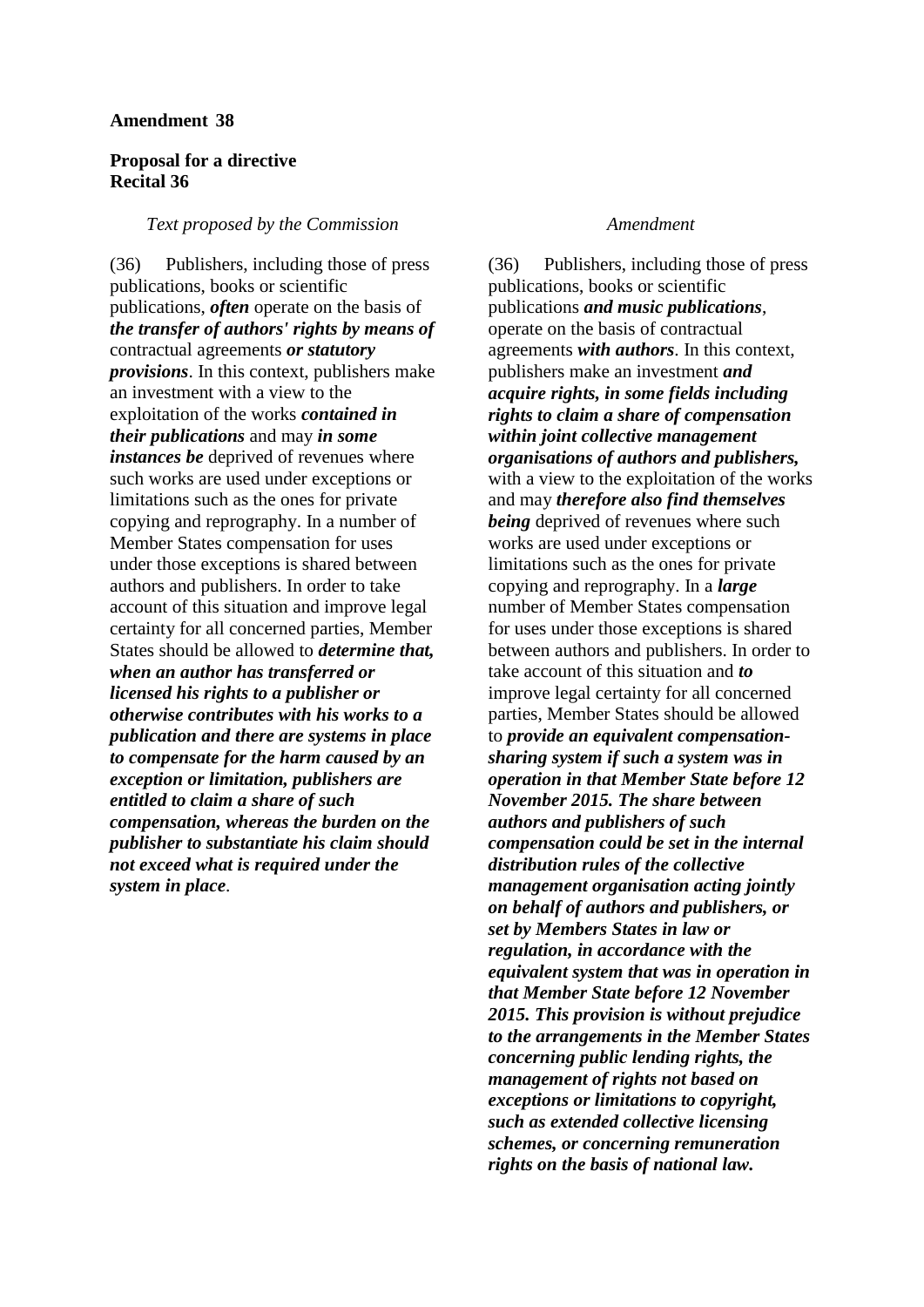## **Amendment 39**

### **Proposal for a directive Recital 36 a (new)**

*Text proposed by the Commission Amendment*

*(36 a) Cultural and creative industries (CCIs) play a key role in reindustrialising Europe, are a driver for growth and are in a strategic position to trigger innovative spill-overs in other industrial sectors. Furthermore CCIs are a driving force for innovation and development of ICT in Europe. Cultural and creative industries in Europe provide more than 12 million full-time jobs, which amounts to 7,5 % of the Union's work force, creating approximately EUR 509 billion in value added to GDP (5,3 % of the EU's total GVA). The protection of copyright and related rights are at the core of the CCI's revenue.*

## **Amendments 40 and 215 rev**

**Proposal for a directive Recital 37**

### *Text proposed by the Commission Amendment*

(37) Over the last years, the functioning of the online content *marketplace* has gained in complexity. Online services providing access to copyright protected content uploaded by their users without the involvement of right holders have flourished and have become main sources of access to content online. This affects rightholders' possibilities to determine whether, and under which conditions, their work and other subject-matter are used as well as their possibilities to get an appropriate remuneration for it.

(37) Over the last years, the functioning of the online *content market* has gained in complexity. Online services providing access to copyright protected content uploaded by their users without the involvement of right holders have flourished and have become main sources of access to *copyright protected* content online. *Online services are means of providing wider access to cultural and creative works and offer great opportunities for cultural and creative industries to develop new business models*. *However, although they allow for diversity and ease of access to content, they also generate challenges when copyright protected content is uploaded*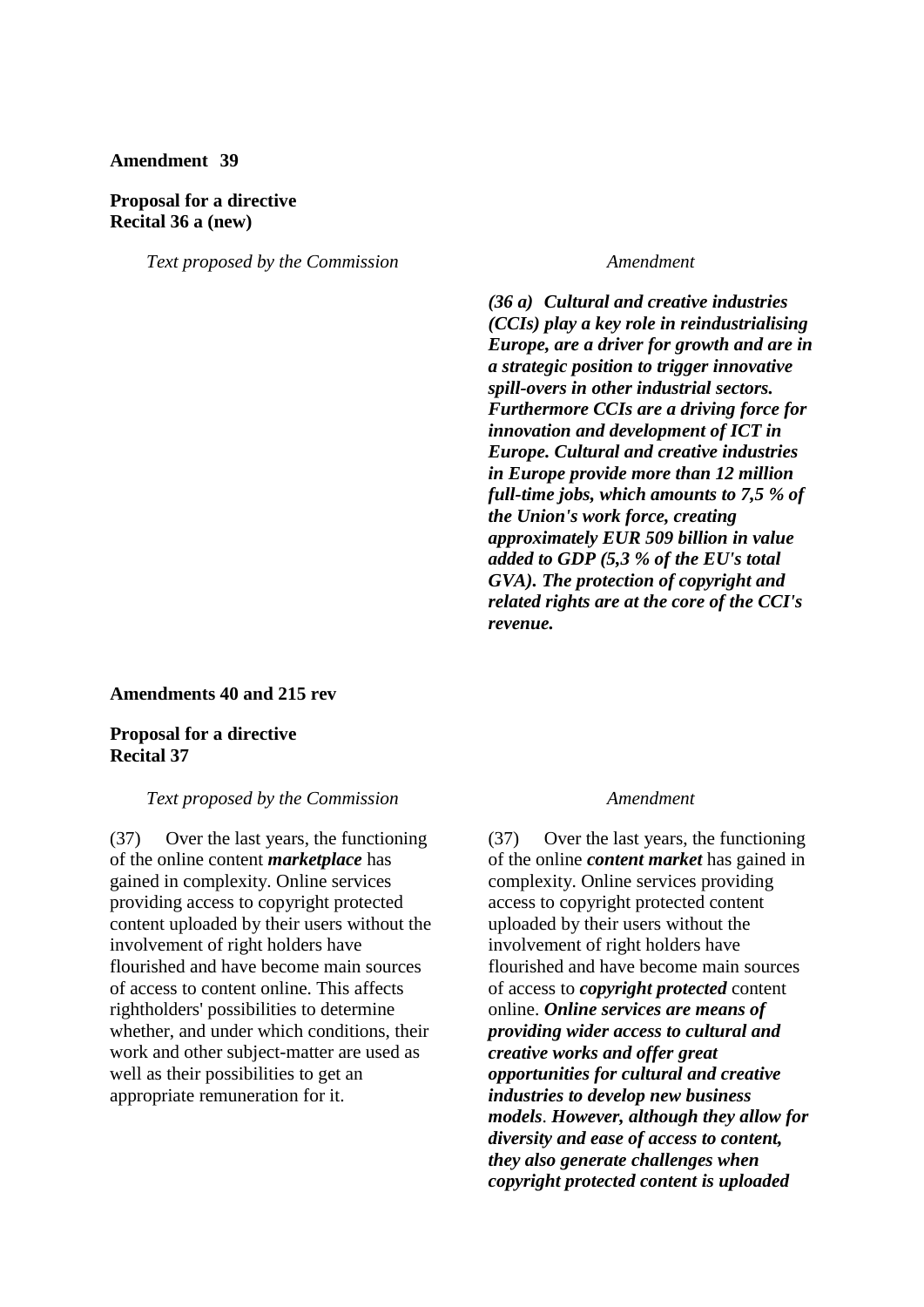*without prior authorisation from rightholders*. This affects rightholders' possibilities to determine whether, and under which conditions, their work and other subject-matter are used as well as their possibilities to get an appropriate remuneration for it*, since some user uploaded content services do not enter into licensing agreements on the basis that they claim to be covered by the "safeharbour" exemption set out in Directive 2000/31/EC.*

**Amendment 143**

## **Proposal for a directive Recital 37 a (new)**

*Text proposed by the Commission Amendment*

*(37a) Certain information society services, as part of their normal use, are designed to give access to the public to copyright protected content or other subject-matter uploaded by their users. The definition of an online content sharing service provider under this Directive shall cover information society service providers one of the main purposes of which is to store and give access to the public or to stream significant amounts of copyright protected content uploaded / made available by its users, and that optimise content, and promote for profit making purposes, including amongst others displaying, tagging, curating, sequencing, the uploaded works or other subject-matter, irrespective of the means used therefor, and therefore act in an active way. As a consequence, they cannot benefit from the liability exemption provided for in Article 14 of Directive 2000/31/EC. The definition of online content sharing service providers under this Directive does not cover microenterprises and small sized enterprises within the meaning of Title I of the Annex to Commission*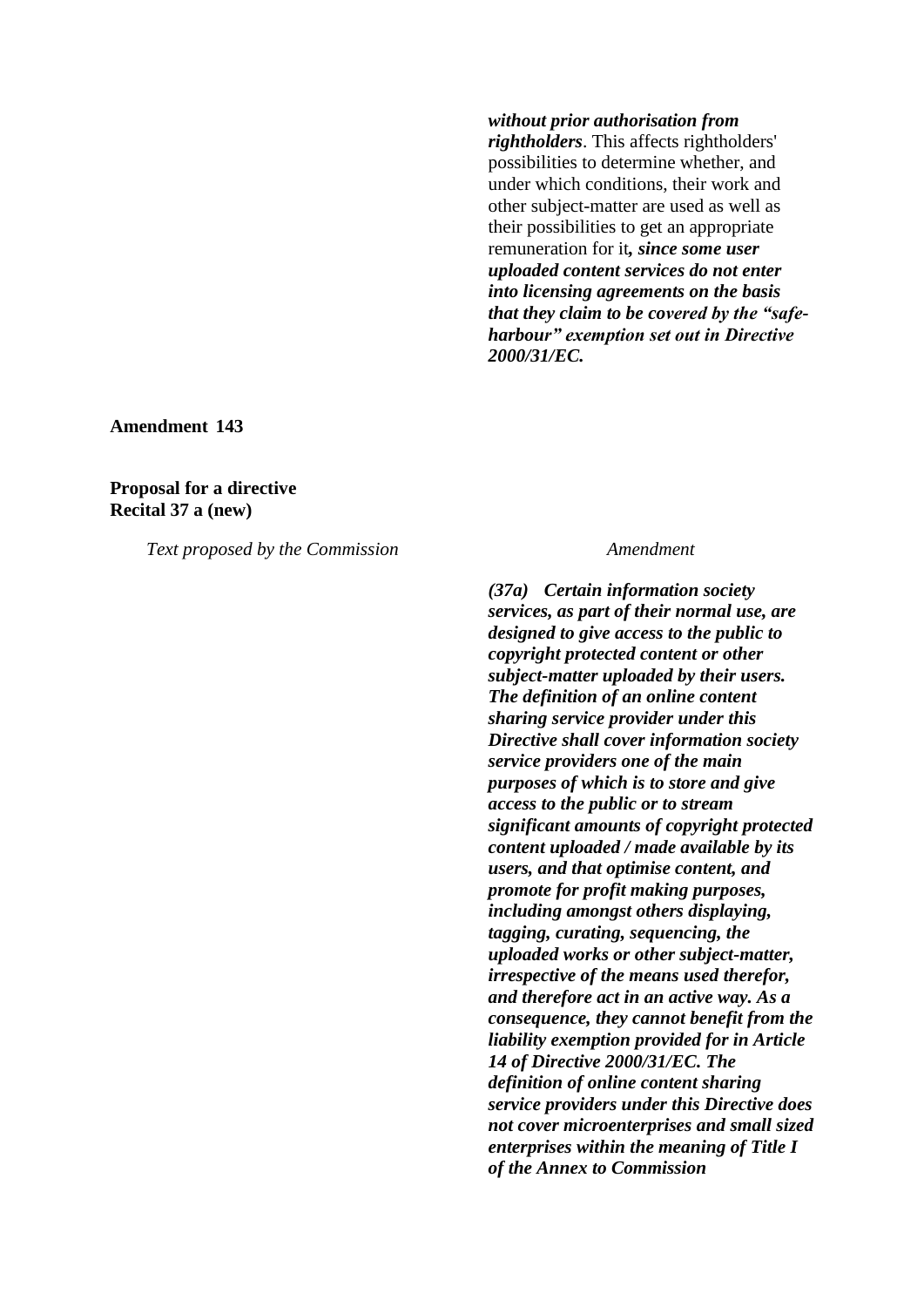*Recommendation 2003/361/EC and service providers that act in a noncommercial purpose capacity such as online encyclopaedia, and providers of online services where the content is uploaded with the authorisation of all right holders concerned, such as educational or scientific repositories. Providers of cloud services for individual use which do not provide direct access to the public, open source software developing platforms, and online market places whose main activity is online retail of physical goods, should not be considered online content sharing service providers within the meaning of this Directive.*

## **Amendments 144, 145 and 146**

**Proposal for a directive Recital 38**

*Text proposed by the Commission Amendment*

(38) *Where information society* service providers *store and provide access to the public to copyright protected works or other subject-matter uploaded by their users, thereby going beyond the mere provision of physical facilities and performing* an act of communication to the public*, they are obliged to* conclude licensing agreements with rightholders, *unless they are eligible for* the liability *exemption provided in* Article *14 of Directive 2000/31/EC of the European Parliament and of the Council<sup>34</sup>* .

(38) *Online content sharing* service providers *perform* an act of communication to the public *and therefore are responsible for their content and should therefore* conclude *fair and appropriate* licensing agreements with rightholders*. Where licensing agreements are concluded, they should also cover, to the same extent and scope,* the liability *of users when they are acting in a noncommercial capacity. In accordance with* Article *11(2a) the responsibility of online content sharing providers pursuant to Article 13 does not extend to acts of hyperlinking in respect of press publications. The dialogue between stakeholders is essential in the digital world. They should define best practices to ensure the functioning of licensing agreements and cooperation between online content sharing service providers and rightholders. Those best practices should take into account the extent* of the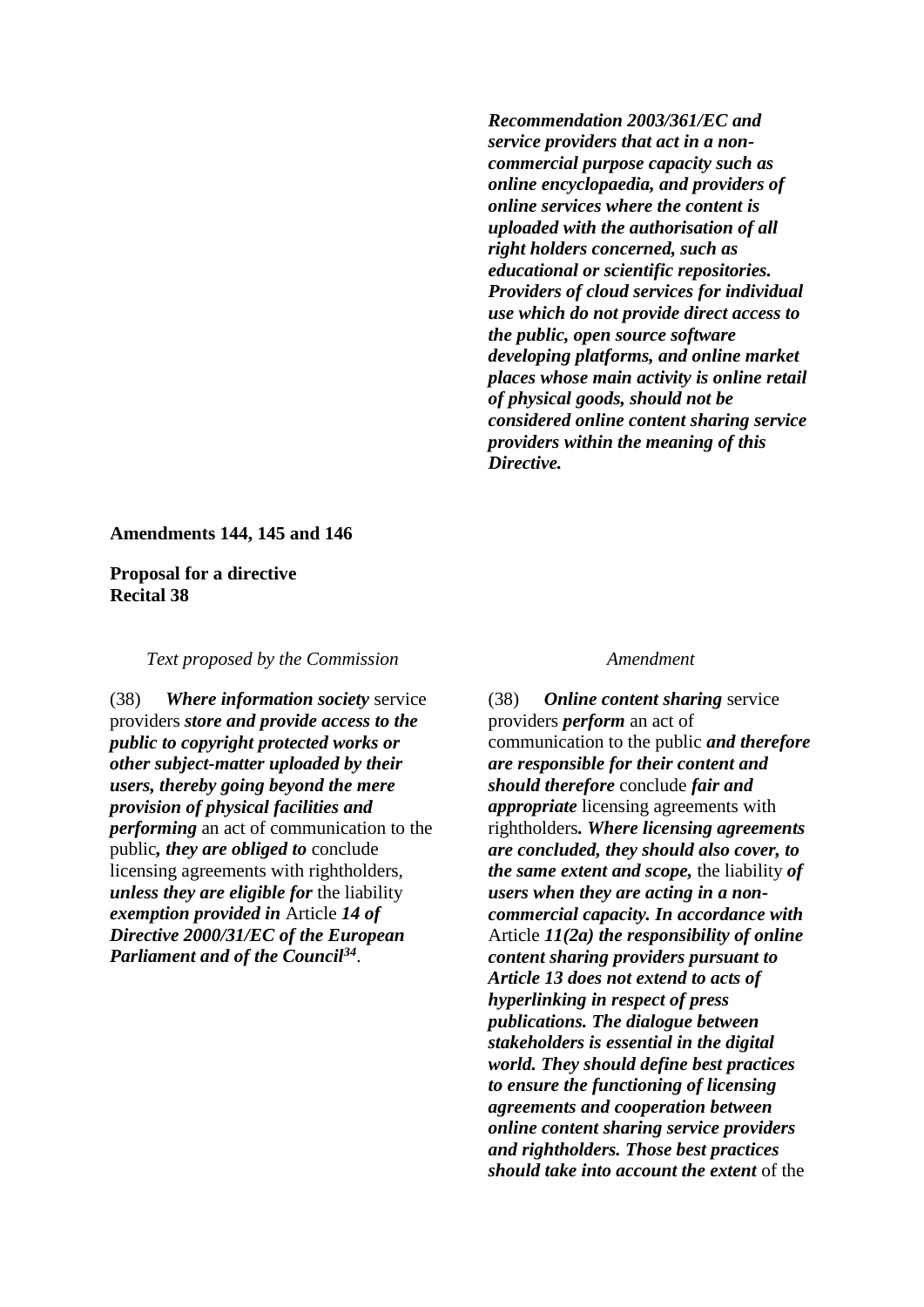*copyright infringing content on the service*.

*In respect of Article 14, it is necessary to verify whether the service provider plays an active role, including by optimising the presentation of the uploaded works or subject-matter or promoting them, irrespective of the nature of the means used therefor.*

*In order to ensure the functioning of any licensing agreement, information society service providers storing and providing access to the public to large amounts of copyright protected works or other subject-matter uploaded by their users should take appropriate and proportionate measures to ensure protection of works or other subject-matter, such as implementing effective technologies. This obligation should also apply when the information society service providers are eligible for the liability exemption provided in Article 14 of Directive 2000/31/EC.*

<sup>34</sup> *Directive 2000/31/EC of the European Parliament and of the Council of 8 June 2000 on certain legal aspects of information society services, in particular electronic commerce, in the Internal Market (OJ L 178, 17.7.2000, p. 1–16).*

**Amendment 147**

\_\_\_\_\_\_\_\_\_\_\_\_\_\_\_\_\_

## **Proposal for a directive Recital 39**

*Text proposed by the Commission Amendment*

(39) *Collaboration between information society* service providers *storing and providing access to the public to large amounts of copyright* protected works or other *subject-matter uploaded by* their *users and rightholders is essential for the functioning of technologies, such as content recognition technologies. In* 

(39) *Member States should provide that where right holders do not wish to conclude licensing agreements, online content sharing* service providers *and right holders should cooperate in good faith in order to ensure that unauthorised* protected works or other *subject matter, are not available on* their services*.*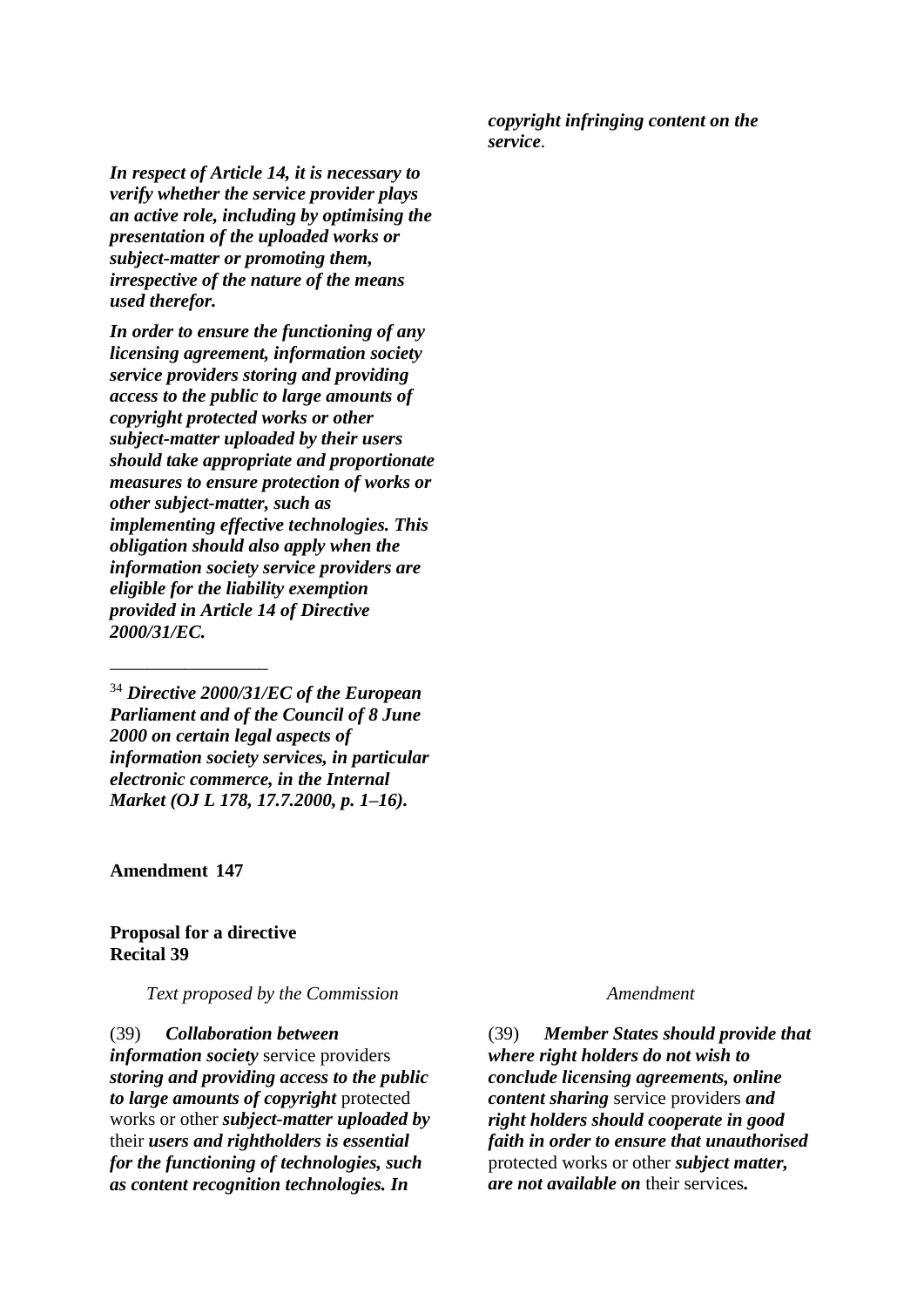*such cases, rightholders should provide the necessary data to allow the* services *to identify their* content *and the services should be transparent towards rightholders with regard to the deployed technologies, to allow the assessment of their appropriateness. The services should in particular provide rightholders with information on the type of technologies used, the way they are operated and their success rate for the recognition of rightholders' content. Those technologies should also allow rightholders to get information from the information society* service providers *on the use of their content* covered by an *agreement*.

*Cooperation between online* content service providers *and right holders should not lead to preventing the availability of non-infringing works or other protected subject matter, including those* covered by an *exception or limitation to copyright*.

**Amendment 148**

**Proposal for a directive Recital 39 a (new)**

*Text proposed by the Commission Amendment*

*(39a) Members States should ensure that online content sharing service providers referred to in paragraph 1 put in place effective and expeditious complaints and redress mechanisms that are available to users in case the cooperation referred to in paragraph 2a leads to unjustified removals of their content. Any complaint filed under such mechanisms should be processed without undue delay. Right holders should reasonably justify their decisions to avoid arbitrary dismissal of complaints. Moreover, in accordance with Directive 95/46/EC, Directive 2002/58/EC and the General Data Protection Regulation, the cooperation should not lead to any identification of individual users nor the processing of their personal data. Member States should also ensure that users have access to an independent body for the resolution of disputes as well*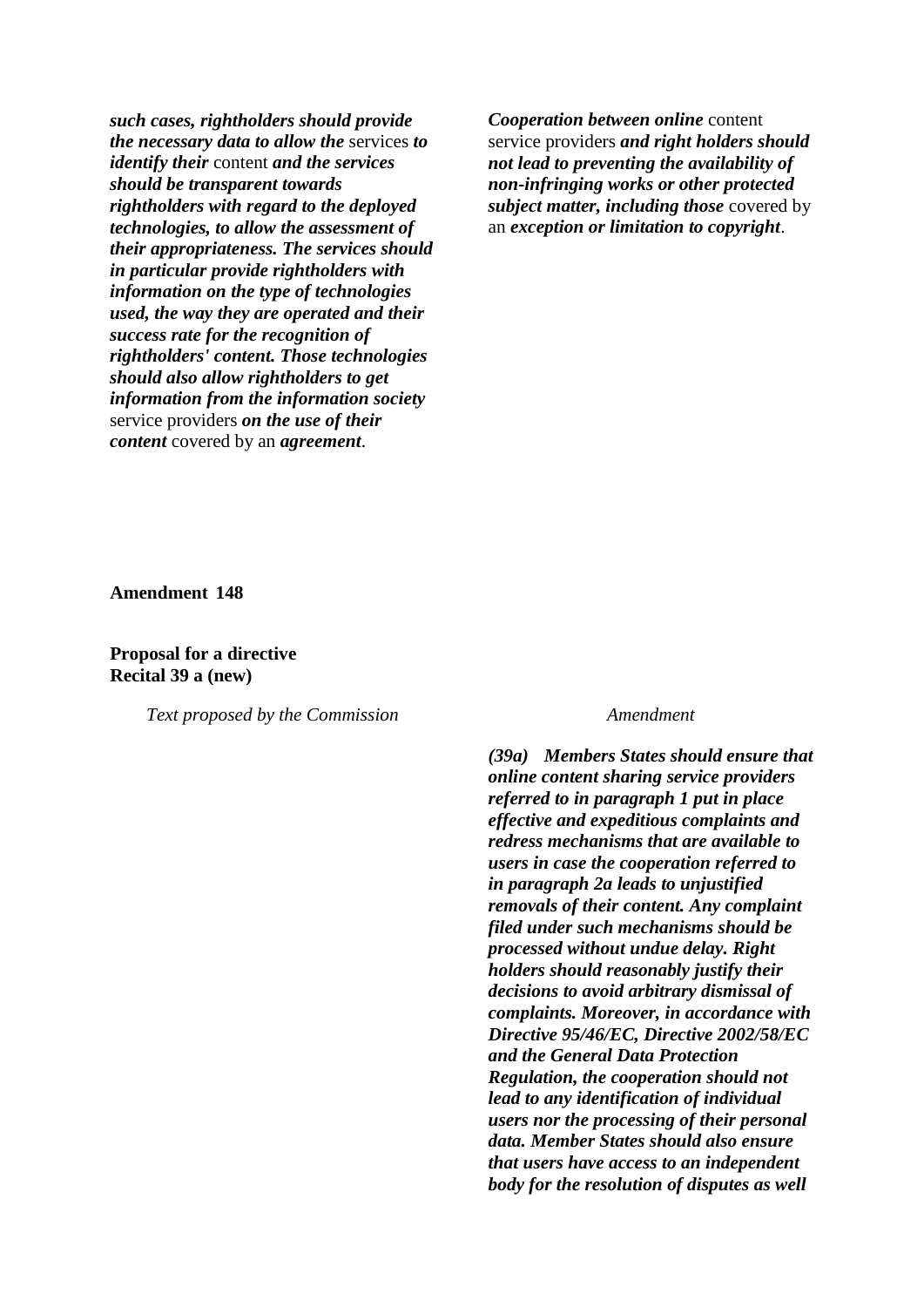*as to a court or another relevant judicial authority to assert the use of an exception or limitation to copyright rules.*

**Amendment 149**

## **Proposal for a directive Recital 39 b (new)**

*Text proposed by the Commission Amendment*

*(39b) As soon as possible after the entry into force of this Directive, the Commission and the Member States should organise dialogues between stakeholders to harmonise and to define best practices. They should issue guidance to ensure the functioning of licensing agreements and on cooperation between online content sharing service providers and right holders for the use of their works or other subject matter within the meaning of this Directive. When defining best practices, special account should be taken of fundamental rights, the use of exceptions and limitations. Special focus should also be given to ensuring that the burden on SMEs remains appropriate and that automated blocking of content is avoided.*

## **Amendments 44 and 219**

**Proposal for a directive Recital 39 c (new)**

*Text proposed by the Commission Amendment*

*(39c) Member States should ensure that an intermediate mechanism exists enabling service providers and rightholders to find an amicable solution to any dispute arising from the terms of their cooperation agreements. To that end, Member States should appoint an impartial body with all the relevant*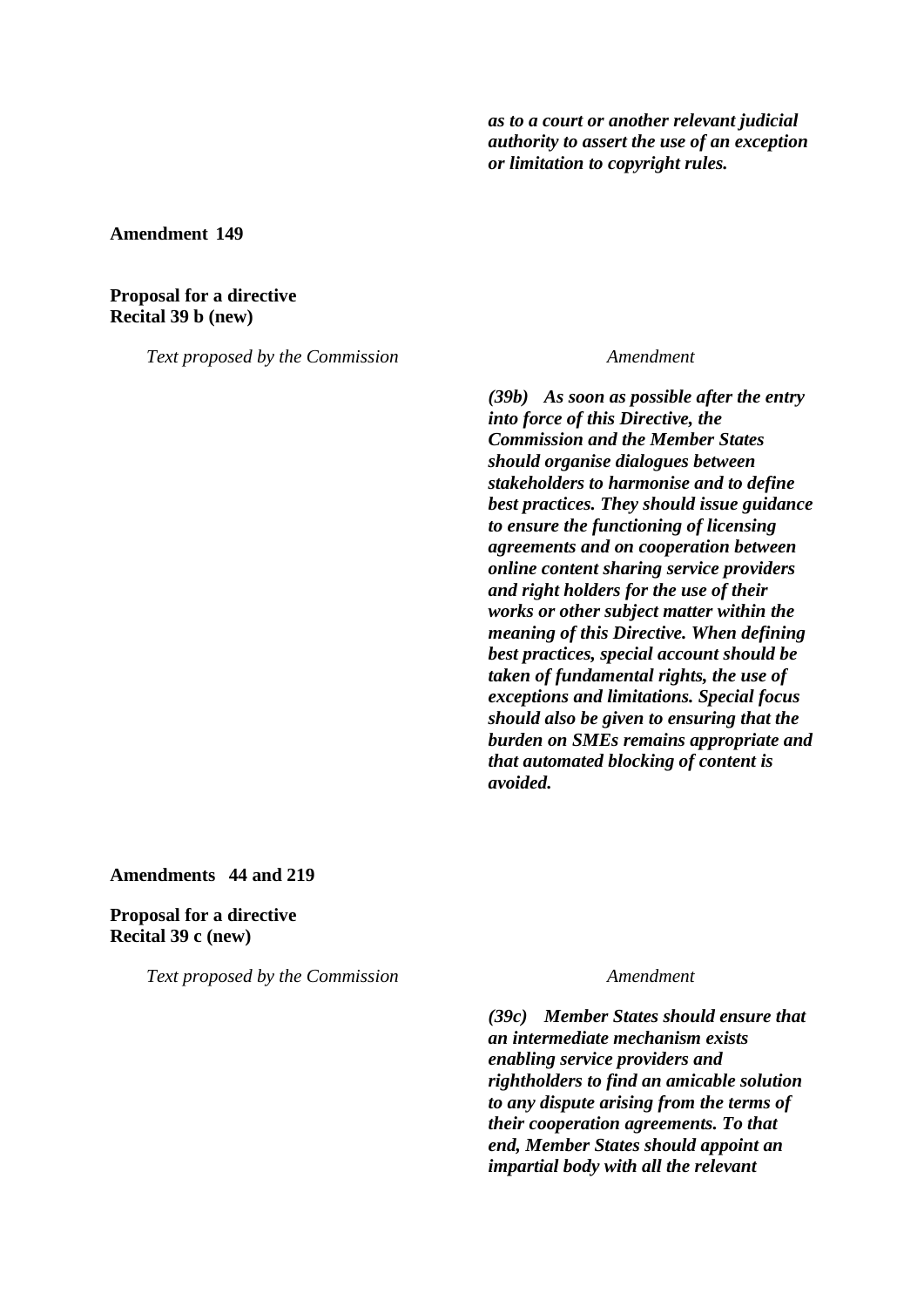*competence and experience necessary to assist the parties in the resolution of their dispute.*

**Amendment 46**

**Proposal for a directive Recital 39 d (new)**

*Text proposed by the Commission Amendment*

*(39d) As a principle, rightholders should always receive fair and appropriate remuneration. Authors and performers who have concluded contracts with intermediaries, such as labels and producers, should receive fair and appropriate remuneration from them, either through individual agreements and/ or collective bargaining agreements, collective management agreements or rules having a similar effect, for example joint remuneration rules. This remuneration should be mentioned explicitly in the contracts according to each mode of exploitation, including online exploitation. Members States should look into the specificities of each sector and should be allowed to provide that remuneration is deemed fair and appropriate if it is determined in accordance with the collective bargaining or joint remuneration agreement.*

**Amendment 47**

## **Proposal for a directive Recital 40**

## *Text proposed by the Commission Amendment*

(40) Certain rightholders such as authors and performers need information to assess the economic value of their rights which are harmonised under Union law. This is especially the case where such rightholders grant a licence or a transfer of rights in

(40) Certain rightholders such as authors and performers need information to assess the economic value of their rights which are harmonised under Union law. This is especially the case where such rightholders grant a licence or a transfer of rights in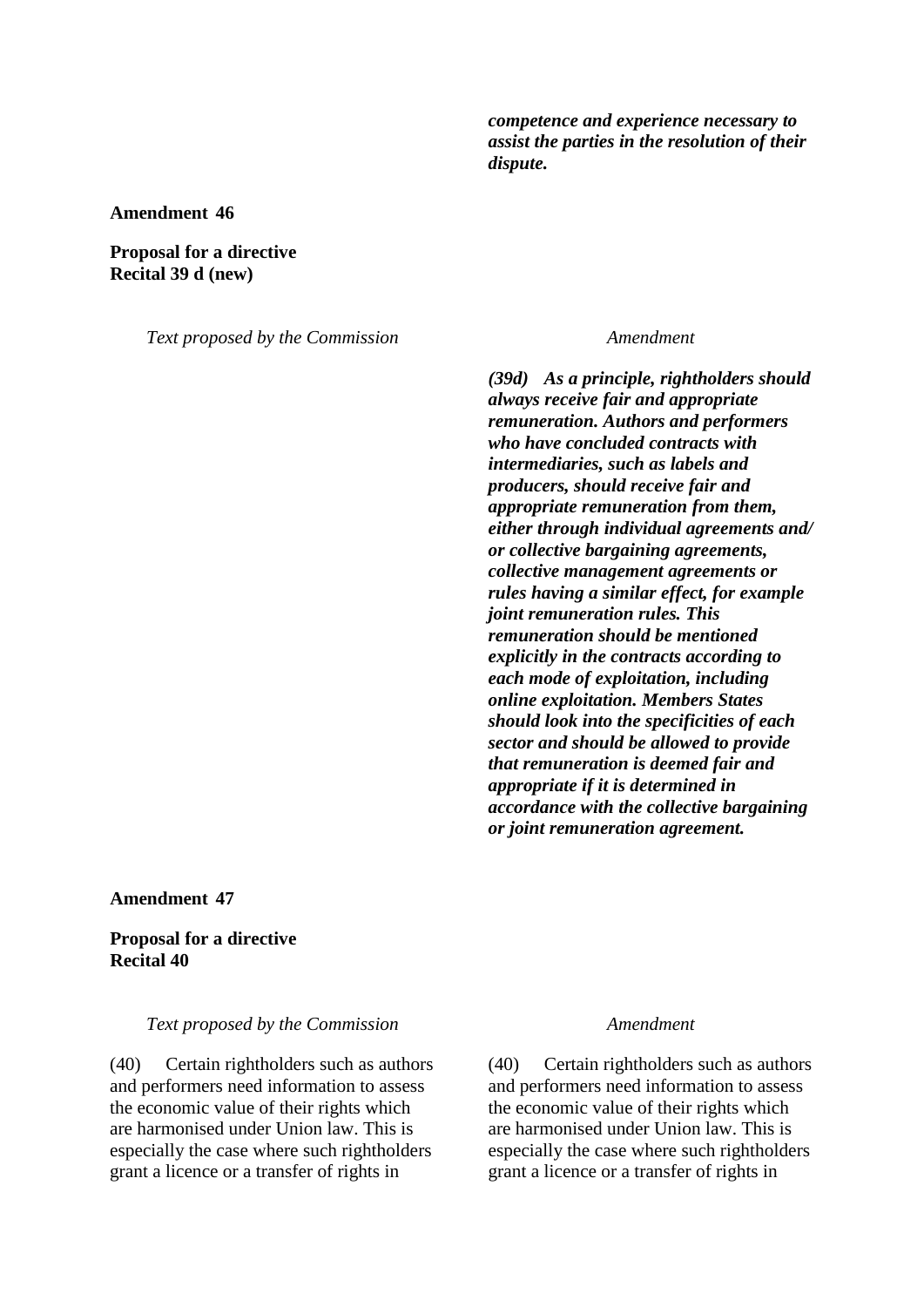return for remuneration. As authors and performers tend to be in a weaker contractual position when they grant licences or transfer their rights, they need information to assess the continued economic value of their rights, compared to the remuneration received for their licence or transfer, but they often face a lack of transparency. Therefore, the sharing of *adequate* information by their contractual counterparts or their successors in title is important for the transparency and balance in the system that governs the remuneration of authors and performers.

return for remuneration. As authors and performers tend to be in a weaker contractual position when they grant licences or transfer their rights, they need information to assess the continued economic value of their rights, compared to the remuneration received for their licence or transfer, but they often face a lack of transparency. Therefore, the sharing of *comprehensive and relevant* information by their contractual counterparts or their successors in title is important for the transparency and balance in the system that governs the remuneration of authors and performers. *The information that authors and performers are entitled to expect should be proportionate and cover all modes of exploitation, direct and indirect revenue generated, including revenues from merchandising, and the remuneration due. The information on the exploitation should also include information about the identity of any sublicensee or sub-transferee. The transparency obligation should nevertheless apply only where copyright relevant rights are concerned.*

## **Amendment 48**

## **Proposal for a directive Recital 42**

### *Text proposed by the Commission Amendment*

(42) Certain contracts for the exploitation of rights harmonised at Union level are of long duration, offering few possibilities for authors and performers to renegotiate them with their contractual counterparts or their successors in title. Therefore, without prejudice to the law applicable to contracts in Member States, there should be a remuneration adjustment mechanism for cases where the remuneration originally agreed under a licence or a transfer of rights is disproportionately low compared to the

(42) Certain contracts for the exploitation of rights harmonised at Union level are of long duration, offering few possibilities for authors and performers to renegotiate them with their contractual counterparts or their successors in title. Therefore, without prejudice to the law applicable to contracts in Member States, there should be a remuneration adjustment mechanism for cases where the remuneration originally agreed under a licence or a transfer of rights is disproportionately low compared to the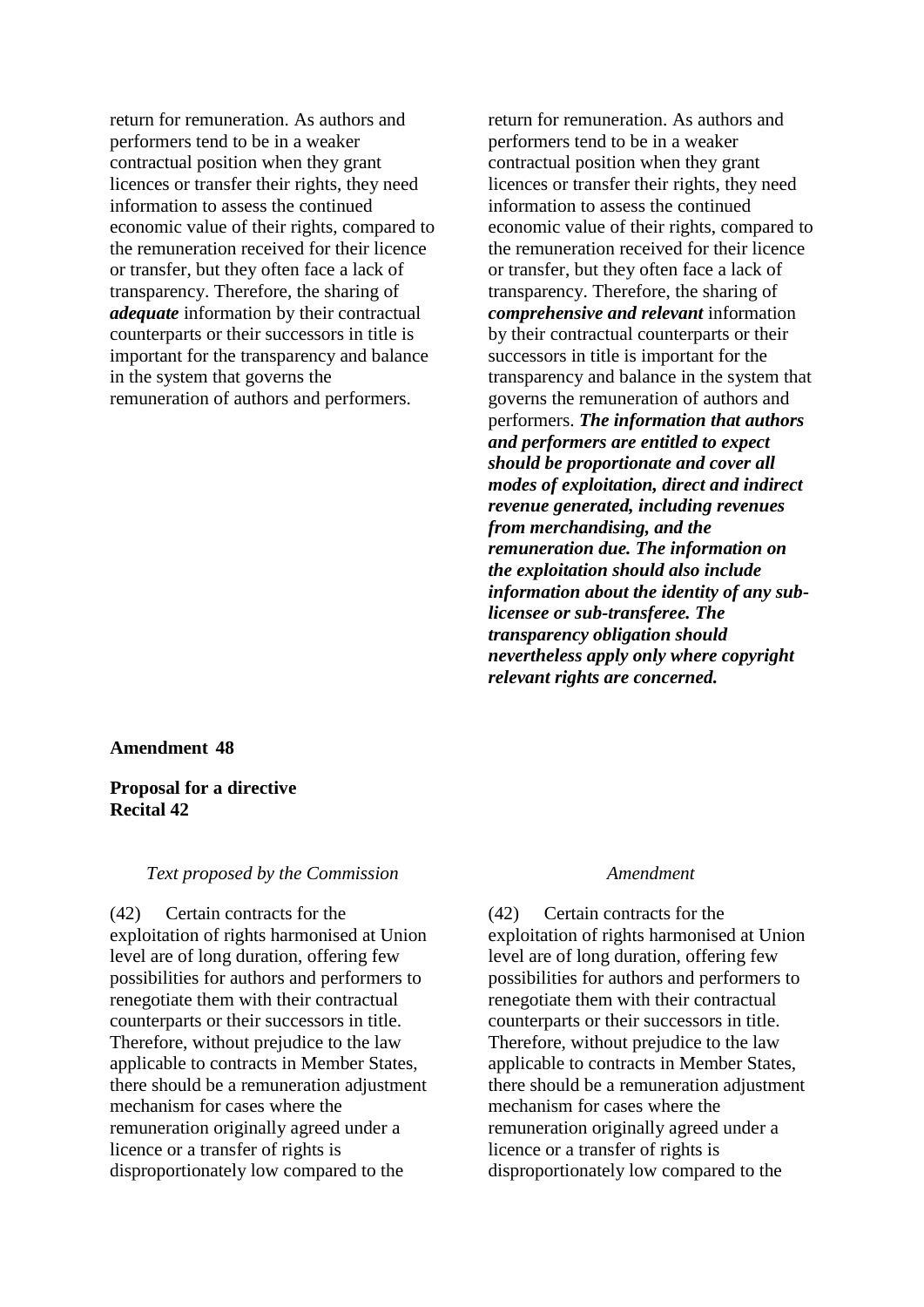relevant revenues and the benefits derived from the exploitation of the work or the fixation of the performance, including in light of the transparency ensured by this Directive. The assessment of the situation should take account of the specific circumstances of each case *as well as of* the specificities and practices of the different content sectors. Where the parties do not agree on the adjustment of the remuneration, the author or performer should be entitled to bring a claim before a court or other competent authority.

relevant *direct and indirect* revenues and the benefits derived from the exploitation of the work or the fixation of the performance, including in light of the transparency ensured by this Directive. The assessment of the situation should take account of the specific circumstances of each case*,* the specificities and practices of the different content sectors *as well as of the nature and the contribution to the work of the author or performer. Such a contract adjustment request could also be made by the organisation representing the author or performer on his or her behalf, unless the request would be detrimental to the interests of the author or performer*. Where the parties do not agree on the adjustment of the remuneration, the author or performer *or a representative organisation appointed by them* should *on request by the author or performer* be entitled to bring a claim before a court or other competent authority.

**Amendment 49**

## **Proposal for a directive Recital 43**

## *Text proposed by the Commission Amendment*

(43) Authors and performers are often reluctant to enforce their rights against their contractual partners before a court or tribunal. Member States should therefore provide for an alternative dispute resolution procedure that addresses claims related to obligations of transparency and the contract adjustment mechanism.

(43) Authors and performers are often reluctant to enforce their rights against their contractual partners before a court or tribunal. Member States should therefore provide for an alternative dispute resolution procedure that addresses claims related to obligations of transparency and the contract adjustment mechanism. *Representative organisations of authors and performers, including collective management organisations and trade unions, should be able to initiate such procedures at the request of authors and performers. Details about who initiated the procedure should remain undisclosed.*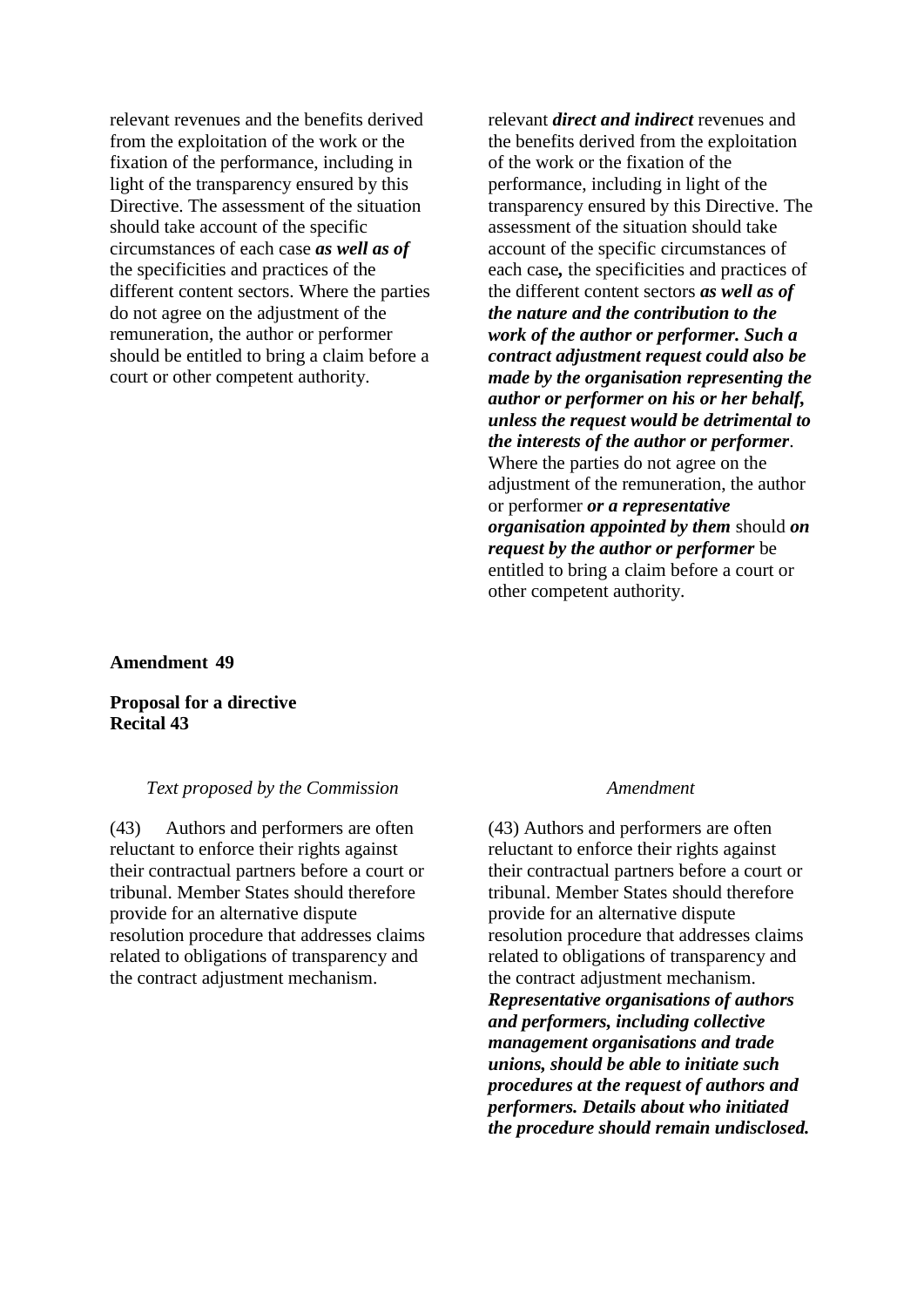### **Amendment 50**

## **Proposal for a directive Recital 43 a (new)**

*Text proposed by the Commission Amendment*

*(43a) When authors and performers license or transfer their rights, they expect their work or performance to be exploited. However, it happens that works or performances that have been licensed or transferred are not exploited at all. When these rights have been transferred on an exclusive basis, authors and performers cannot turn to another partner to exploit their work. In such a case, and after a reasonable period of time has lapsed, authors and performers should have a right of revocation allowing them to transfer or license their right to another person. Revocation should also be possible when the transferee or licensee has not complied with his or her reporting/transparency obligation provided for in Article 14 of this Directive. The revocation should only be considered after all the steps of alternative dispute resolution have been completed, particularly with regard to reporting. As exploitation of works can vary depending on the sectors, specific provisions could be taken at national level in order to take into account the specificities of the sectors, such as the audiovisual sector, or of the works and the anticipated exploitation periods, notably providing for time limits for the right of revocation. In order to prevent abuses and take into account that a certain amount of time is needed before a work is actually exploited, authors and performers should be able to exercise the right of revocation only after a certain period of time following the conclusion of the license or of the transfer agreement. National law should regulate the exercise of the right of revocation in the case of works involving a plurality of authors or performers, taking into account the relative importance of the*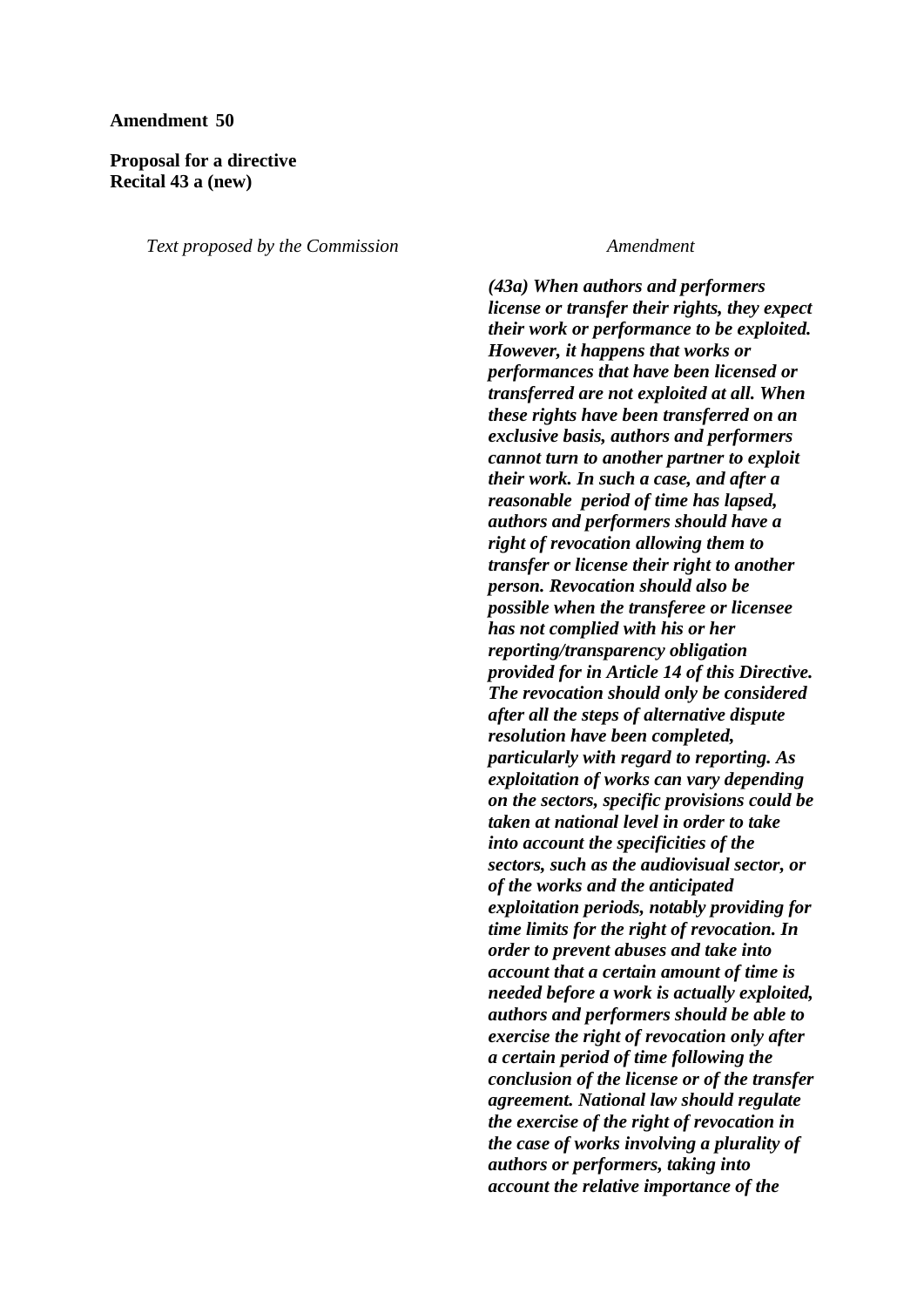### **Amendment 51**

## **Proposal for a directive Recital 43 b (new)**

*Text proposed by the Commission Amendment*

*(43b) To support the effective application across Member States of the relevant provisions of this Directive, the Commission should, in cooperation with Member States, encourage the exchange of best practices and promote dialogue at Union level.*

## **Amendment 52**

## **Proposal for a directive Recital 46**

### *Text proposed by the Commission Amendment*

(46) Any processing of personal data under this Directive should respect fundamental rights, including the right to respect for private and family life and the right to protection of personal data under Articles 7 and 8 of the Charter of Fundamental Rights of the European Union and must be in compliance with *Directive 95/46/EC of the European Parliament and of the Council<sup>35</sup>* and Directive 2002/58/EC *of the European Parliament and of the Council<sup>36</sup>* .

(46) Any processing of personal data under this Directive should respect fundamental rights, including the right to respect for private and family life and the right to protection of personal data under Articles 7 and 8 of the Charter of Fundamental Rights of the European Union and must be in compliance with *Regulation (EU) 2016/679* and Directive 2002/58/EC. *The provisions of the General Data Protection Regulation, including the "right to be forgotten" should be respected.*

### **Amendment 53**

## **Proposal for a directive Recital 46 a (new)**

*Text proposed by the Commission Amendment*

*(46 a) It is important to stress the importance of anonymity, when handling*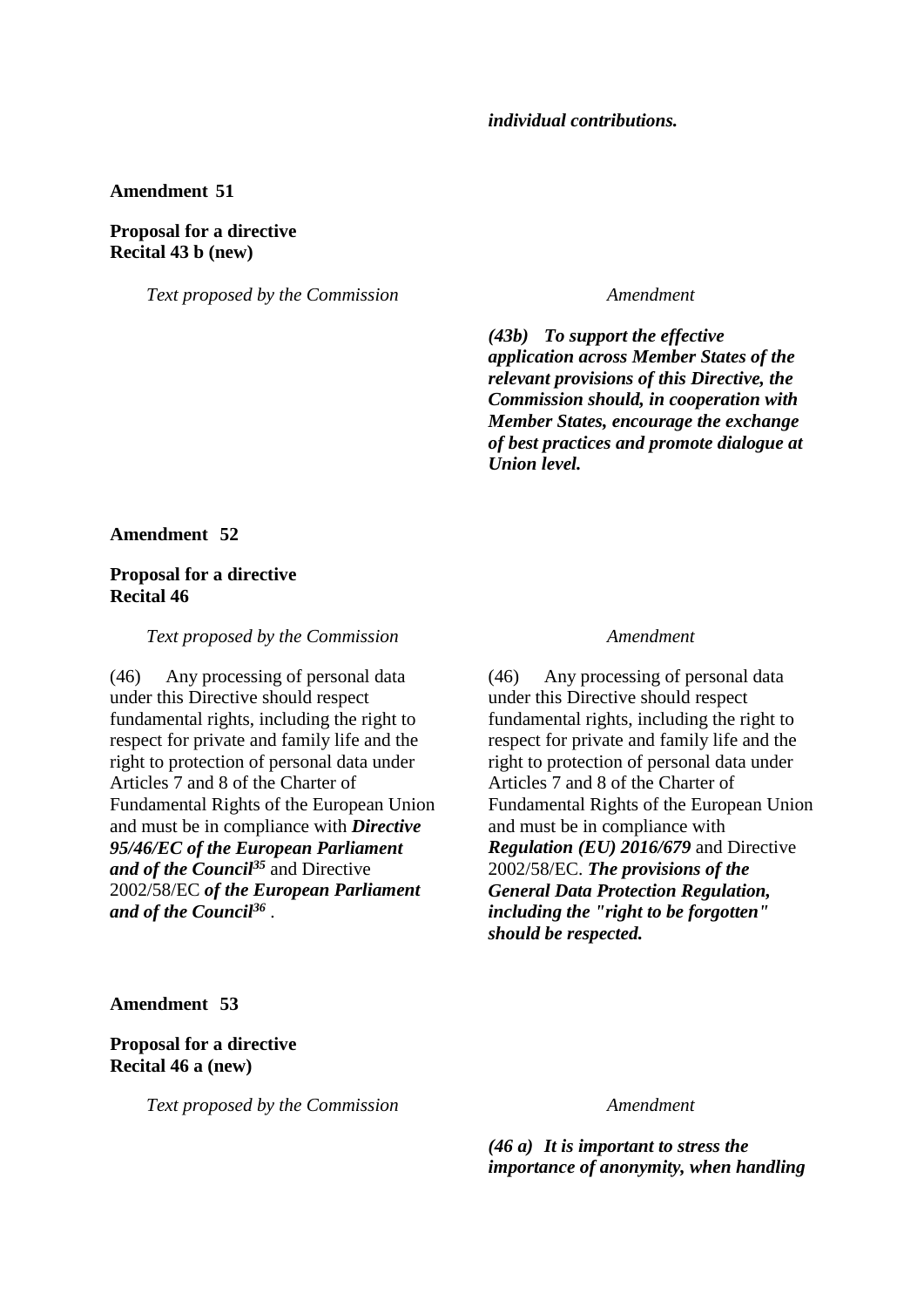*personal data for commercial purposes. Additionally, the "by default" not sharing option with regards to personal data while using online platform interfaces should be promoted.*

### **Amendments 54 and 238**

## **Proposal for a directive Article 1**

*Text proposed by the Commission Amendment*

### Subject matter and scope Subject matter and scope

1. This Directive lays down rules which aim at further harmonising the Union law applicable to copyright and related rights in the framework of the internal market, taking into account in particular digital and cross-border uses of protected content. It also lays down rules on exceptions and limitations, on the facilitation of licences as well as rules aiming at ensuring a well-functioning marketplace for the exploitation of works and other subject-matter.

2. Except in the cases referred to in Article 6, this Directive shall leave intact and shall in no way affect existing rules laid down in the Directives currently in force in this area, in particular Directives 96/9/EC, 2001/29/EC, 2006/115/EC, 2009/24/EC, 2012/28/EU and 2014/26/EU.

Article 1 Article 1

1. This Directive lays down rules which aim at further harmonising the Union law applicable to copyright and related rights in the framework of the internal market, taking into account in particular digital and cross-border uses of protected content. It also lays down rules on exceptions and limitations, on the facilitation of licences as well as rules aiming at ensuring a well-functioning marketplace for the exploitation of works and other subject-matter.

2. Except in the cases referred to in Article 6, this Directive shall leave intact and shall in no way affect existing rules laid down in the Directives currently in force in this area, in particular Directives 96/9/EC*, 2000/31/EC*, 2001/29/EC, 2006/115/EC, 2009/24/EC, 2012/28/EU and 2014/26/EU.

### **Amendment 55**

## **Proposal for a directive Article 2 – paragraph 1 – point 1 – introductory part**

*Text proposed by the Commission Amendment*

(1) 'research organisation' means a university, a research institute or any other organisation the primary goal of which is to conduct scientific research or to conduct

(1) 'research organisation' means a university*, including its libraries*, a research institute or any other organisation the primary goal of which is to conduct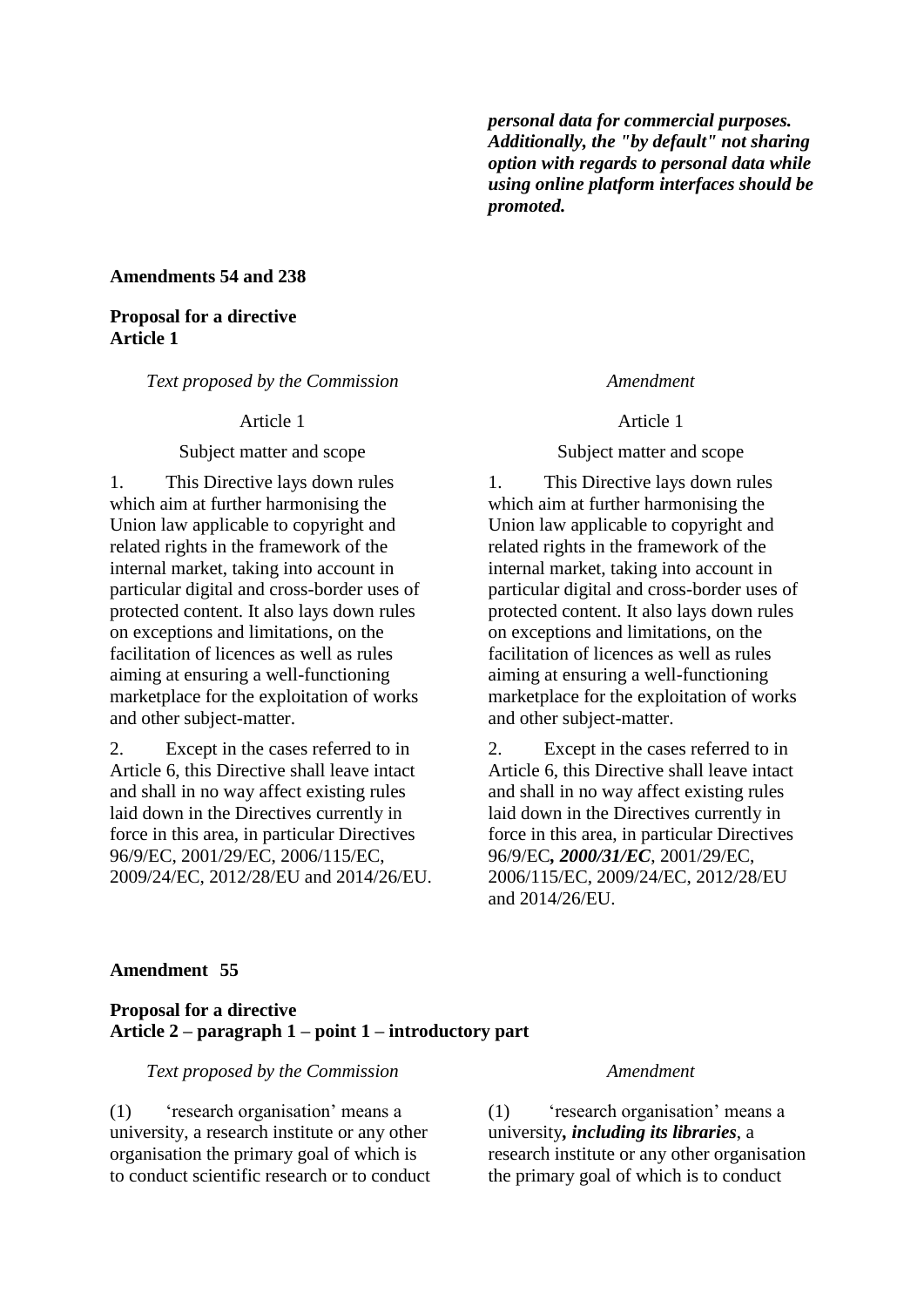scientific research and provide educational services:

## **Amendment 57**

## **Proposal for a directive Article 2 – paragraph 1 – point 1 – subparagraph 2**

### *Text proposed by the Commission Amendment*

in such a way that the access to the results generated by the scientific research cannot be enjoyed on a preferential basis by an undertaking exercising a *decisive* influence upon such organisation;

in such a way that the access to the results generated by the scientific research cannot be enjoyed on a preferential basis by an undertaking exercising a *significant* influence upon such organisation;

### **Amendment 58**

## **Proposal for a directive Article 2 – paragraph 1 – point 2**

*Text proposed by the Commission Amendment*

(2) 'text and data mining' means any automated analytical technique *aiming to analyse text and data* in digital form in order to generate information *such as* patterns, trends and correlations*;*

(2) 'text and data mining' means any automated analytical technique *which analyses works and other subject matter* in digital form in order to generate information*, including, but not limited to,* patterns, trends and correlations*.*

## **Amendment 59**

**Proposal for a directive Article 2 – paragraph 1 – point 4**

## *Text proposed by the Commission Amendment*

(4) 'press publication' means a fixation of a collection of literary works of a journalistic nature, which may also comprise other works or subject-matter and constitutes an individual item within a periodical or regularly-updated publication under a single title, such as a newspaper or a general or special interest magazine, having the purpose of providing

(4) 'press publication' means a fixation *by publishers or news agencies* of a collection of literary works of a journalistic nature, which may also comprise other works or subject-matter and constitutes an individual item within a periodical or regularly-updated publication under a single title, such as a newspaper or a general or special interest magazine,

scientific research or to conduct scientific research and provide educational services: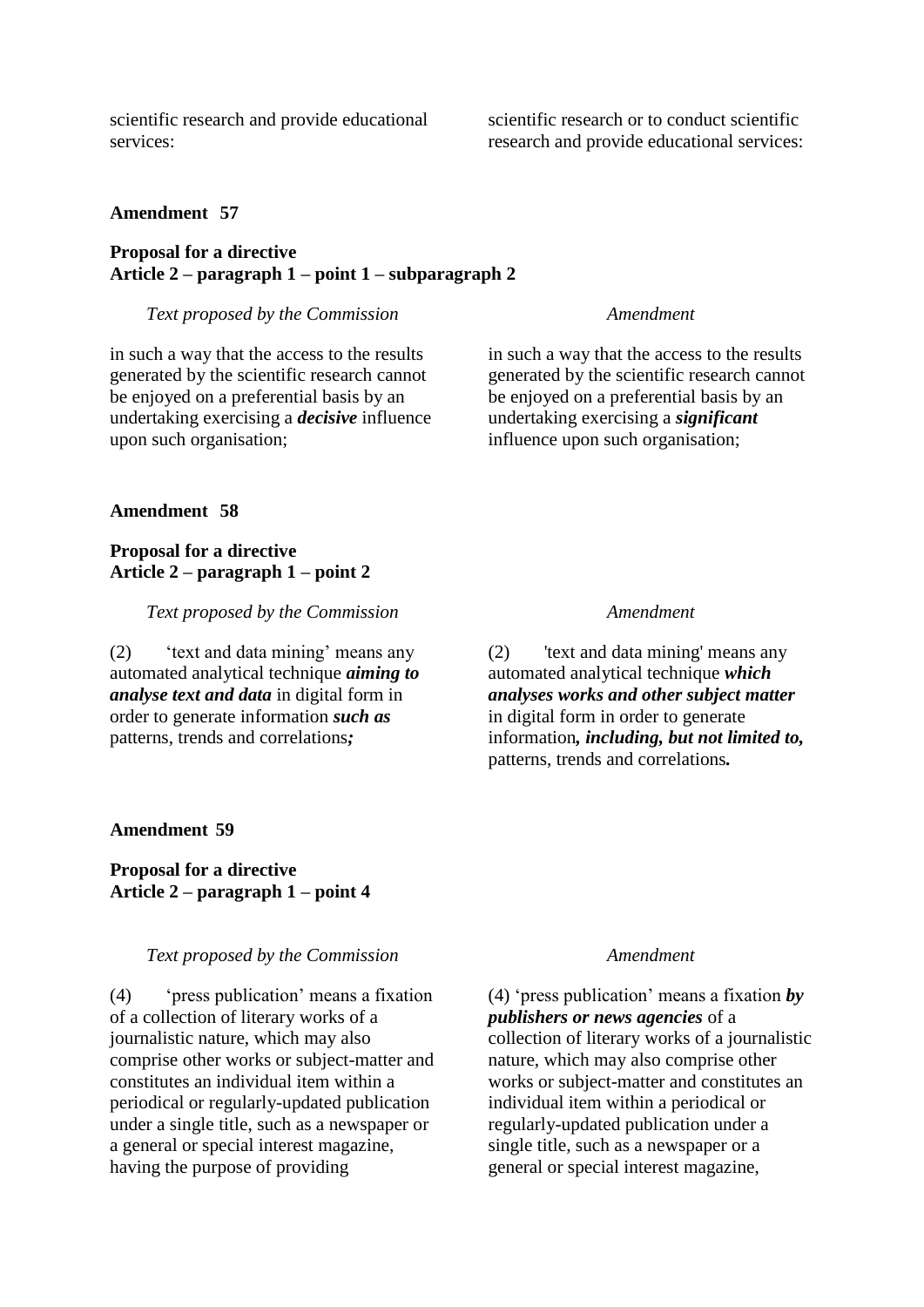information related to news or other topics and published in any media under the initiative, editorial responsibility and control of a service provider.

having the purpose of providing information related to news or other topics and published in any media under the initiative, editorial responsibility and control of a service provider. *Periodicals which are published for scientific or academic purposes, such as scientific journals, shall not be covered by this definition;*

**Amendment 60**

**Proposal for a directive Article 2 – paragraph 1 – point 4 a (new)**

*Text proposed by the Commission Amendment*

*(4a) 'out of commerce work' means:*

*(a) an entire work or other subject matter in any version or manifestation that is no longer available to the public in a Member State through customary channels of commerce;*

*(b) a work or other subject matter that has never been in commerce in a Member State, unless, from the circumstances of that case, it is apparent that its author objected to making it available to the public;*

## **Amendment 150 Proposal for a directive Article 2 – paragraph 1 – point 4b (new)**

*Text proposed by the Commission Amendment*

*(4b) 'online content sharing service provider' means a provider of an information society service one of the main purposes of which is to store and give access to the public to a significant amount of copyright protected works or other protected subject-matter uploaded by its users, which the service optimises*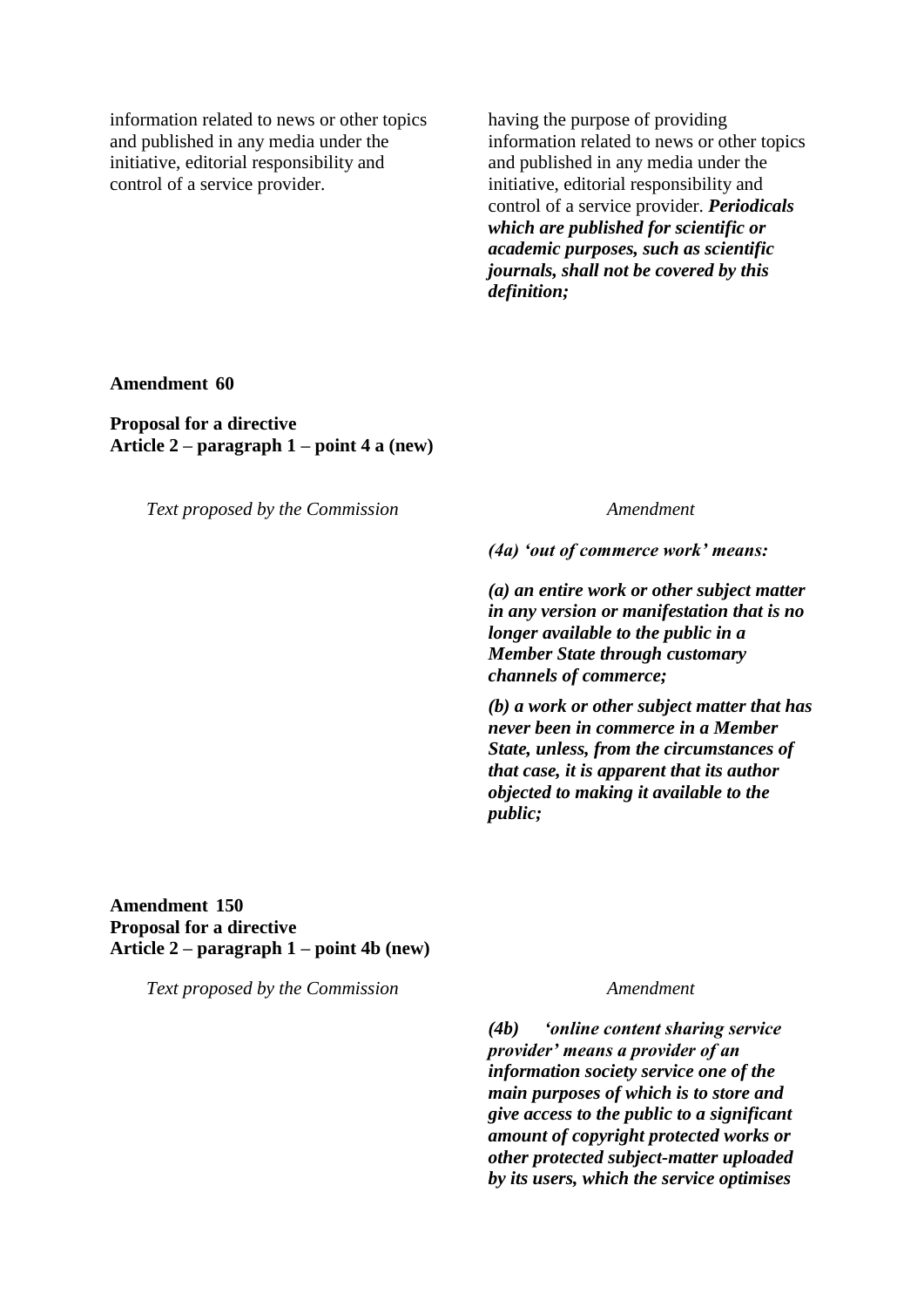*and promotes for profit making purposes. Microenterprises and small-sized enterprises within the meaning of Title I of the Annex to Commission Recommendation 2003/361/EC and services acting in a non-commercial purpose capacity such as online encyclopaedia, and providers of online services where the content is uploaded with the authorisation of all right holders concerned, such as educational or scientific repositories, shall not be considered online content sharing service providers within the meaning of this Directive. Providers of cloud services for individual use which do not provide direct access to the public, open source software developing platforms, and online market places whose main activity is online retail of physical goods, should not be considered online content sharing service providers within the meaning of this Directive;*

**Amendment 62**

**Proposal for a directive Article 2 – paragraph 1 – point 4 c (new)**

*Text proposed by the Commission Amendment*

*(4c) 'information society service' means a service within the meaning of point (b) of Article 1(1) of Directive (EU) 2015/1535 of the European Parliament and of the Council1a;*

*\_\_\_\_\_\_\_\_\_\_\_*

*1a Directive (EU) 2015/1535 of the European Parliament and of the Council of 9 September 2015 laying down a procedure for the provision of information in the field of technical regulations and of rules on Information Society services (OJ L 241, 17.9.2015, p. 1).*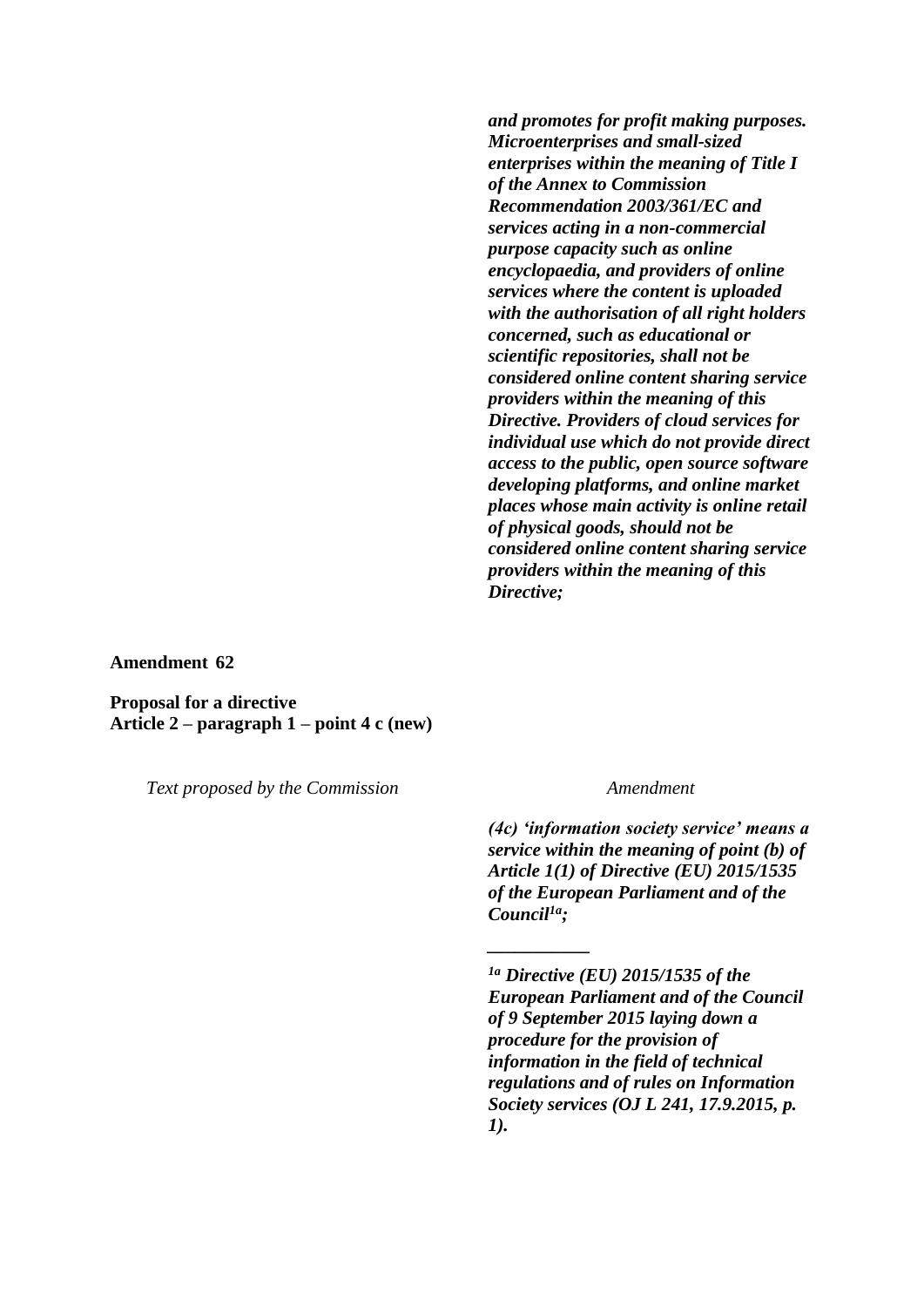## **Amendment 63**

## **Proposal for a directive Article 2 – paragraph 1 – point 4 d (new)**

*Text proposed by the Commission Amendment*

*(4d) 'automated image referencing service' means any online service which reproduces or makes available to the public for indexing and referencing purposes graphic or art works or photographic works collected by automated means via a third-party online service.*

**Amendment 64**

**Proposal for a directive Article 3**

### *Text proposed by the Commission Amendment*

### Text and data mining Text and data mining

1. Member States shall provide for an exception to the rights provided for in Article 2 of Directive 2001/29/EC, Articles 5(a) and 7(1) of Directive 96/9/EC and Article 11(1) of this Directive for reproductions and extractions *made by research organisations in order to carry out text and data mining* of works or other subject-matter *to which they have lawful access* for the purposes of scientific research.

Article 3 Article 3

1. Member States shall provide for an exception to the rights provided for in Article 2 of Directive 2001/29/EC, Articles 5(a) and 7(1) of Directive 96/9/EC and Article 11(1) of this Directive for reproductions and extractions of works or other subject-matter *to which research organisations have lawful access and made in order to carry out text and data mining* for the purposes of scientific research *by such organisations.*

*Member States shall provide for educational establishments and cultural heritage institutions conducting scientific research within the meaning of point (1)(a) or (1)(b) of Article 2, in such a way that the access to the results generated by the scientific research cannot be enjoyed on a preferential basis by an undertaking exercising a decisive influence upon such organisations, to also be able to benefit from the exception provided for in this*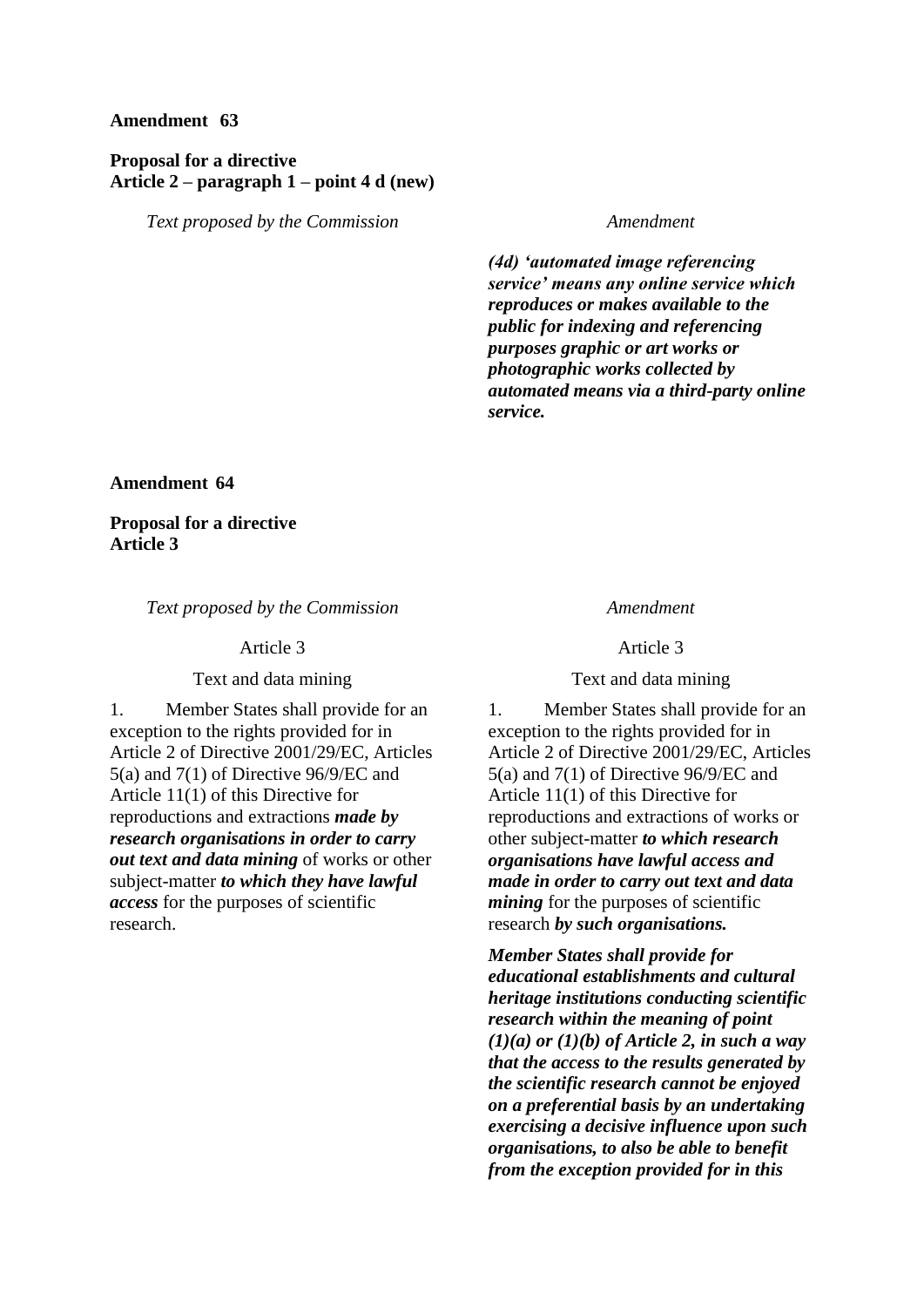2. Any contractual provision contrary to the exception provided for in paragraph 1 shall be unenforceable.

3. Rightholders shall be allowed to apply measures to ensure the security and integrity of the networks and databases where the works or other subject-matter are hosted. Such measures shall not go beyond what is necessary to achieve that objective.

4. Member States *shall encourage rightholders and research organisations to define commonly-agreed best practices concerning the application of the measures referred to in paragraph 3.*

## *Article.*

*1a. Reproductions and extractions made for text and data mining purposes shall be stored in a secure manner, for example by trusted bodies appointed for this purpose.*

2. Any contractual provision contrary to the exception provided for in paragraph 1 shall be unenforceable.

3. Rightholders shall be allowed to apply measures to ensure the security and integrity of the networks and databases where the works or other subject-matter are hosted. Such measures shall not go beyond what is necessary to achieve that objective.

4 Member States *may continue to provide text and data mining exceptions in accordance with point (a) of Article 5(3) of Directive 2001/29/EC.*

## **Amendment 65**

**Proposal for a directive Article 3 a (new)**

*Text proposed by the Commission Amendment*

### *Article 3a*

## *Optional exception or limitation for text and data mining*

*1. Without prejudice to Article 3 of this Directive, Member States may provide for an exception or a limitation to the rights provided for in Article 2 of Directive 2001/29/EC, Articles 5(a) and 7(1) of Directive 96/9/EC and Article 11(1) of this Directive for reproductions and extractions of lawfully accessible works and other subject-matter that form a part of the process of text and data mining, provided that the use of works and other subject matter referred to therein has not been expressly reserved by their rightholders, including by machine*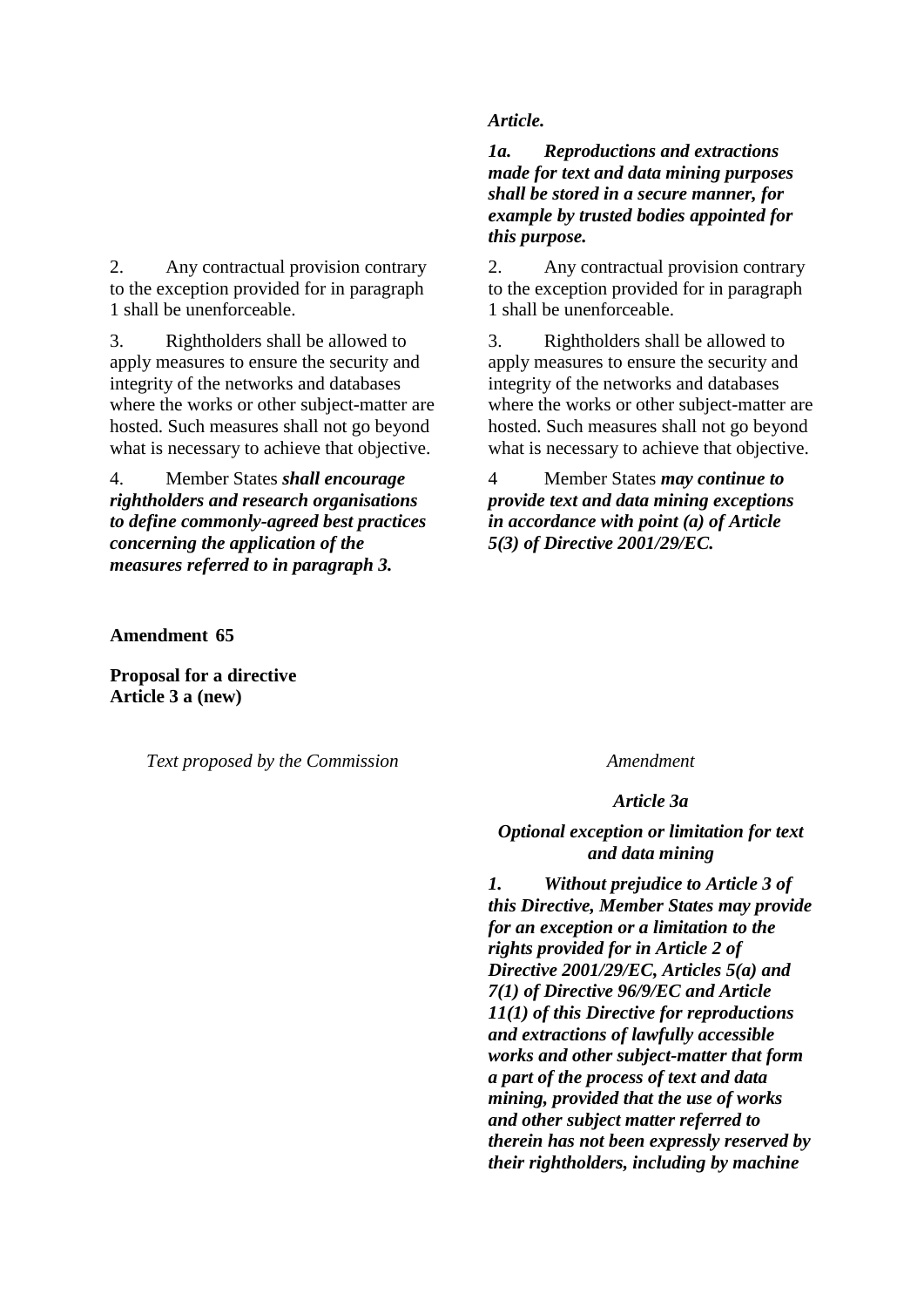### **Amendment 66**

## **Proposal for a directive Article 4**

## *Text proposed by the Commission Amendment*

Use of works and other subject-matter in digital and cross-border teaching activities

1. Member States shall provide for an exception or limitation to the rights provided for in Articles 2 and 3 of Directive 2001/29/EC, Articles 5(a) and 7(1) of Directive 96/9/EC, Article 4(1) of Directive 2009/24/EC and Article 11(1) of this Directive in order to allow for the digital use of works and other subjectmatter for the sole purpose of illustration for teaching, to the extent justified by the non-commercial purpose to be achieved, provided that the use:

(a) takes place on the premises of an educational establishment or through a secure electronic *network* accessible only by the educational establishment's pupils or students and teaching staff;

(b) is accompanied by the indication of the source, including the author's name, unless this turns out to be impossible.

### *readable means.*

*2. Reproductions and extractions made pursuant to paragraph 1 shall not be used for purposes other than text and data mining.*

*3. Member States may continue to provide text and data mining exceptions in accordance with point (a) of Article 5 (3) of Directive 2001/29/EC.*

### Article 4 Article 4

Use of works and other subject-matter in digital and cross-border teaching activities

1. Member States shall provide for an exception or limitation to the rights provided for in Articles 2 and 3 of Directive 2001/29/EC, Articles 5(a) and 7(1) of Directive 96/9/EC, Article 4(1) of Directive 2009/24/EC and Article 11(1) of this Directive in order to allow for the digital use of works and other subjectmatter for the sole purpose of illustration for teaching, to the extent justified by the non-commercial purpose to be achieved, provided that the use:

(a) takes place on the premises of an educational establishment*, or in any other venue in which the teaching activity takes place under the responsibility of the educational establishment,* or through a secure electronic *environment* accessible only by the educational establishment's pupils or students and teaching staff;

(b) is accompanied by the indication of the source, including the author's name, unless this turns out to be impossible *for reasons of practicability*.

2. Member States may provide that 2. Member States may provide that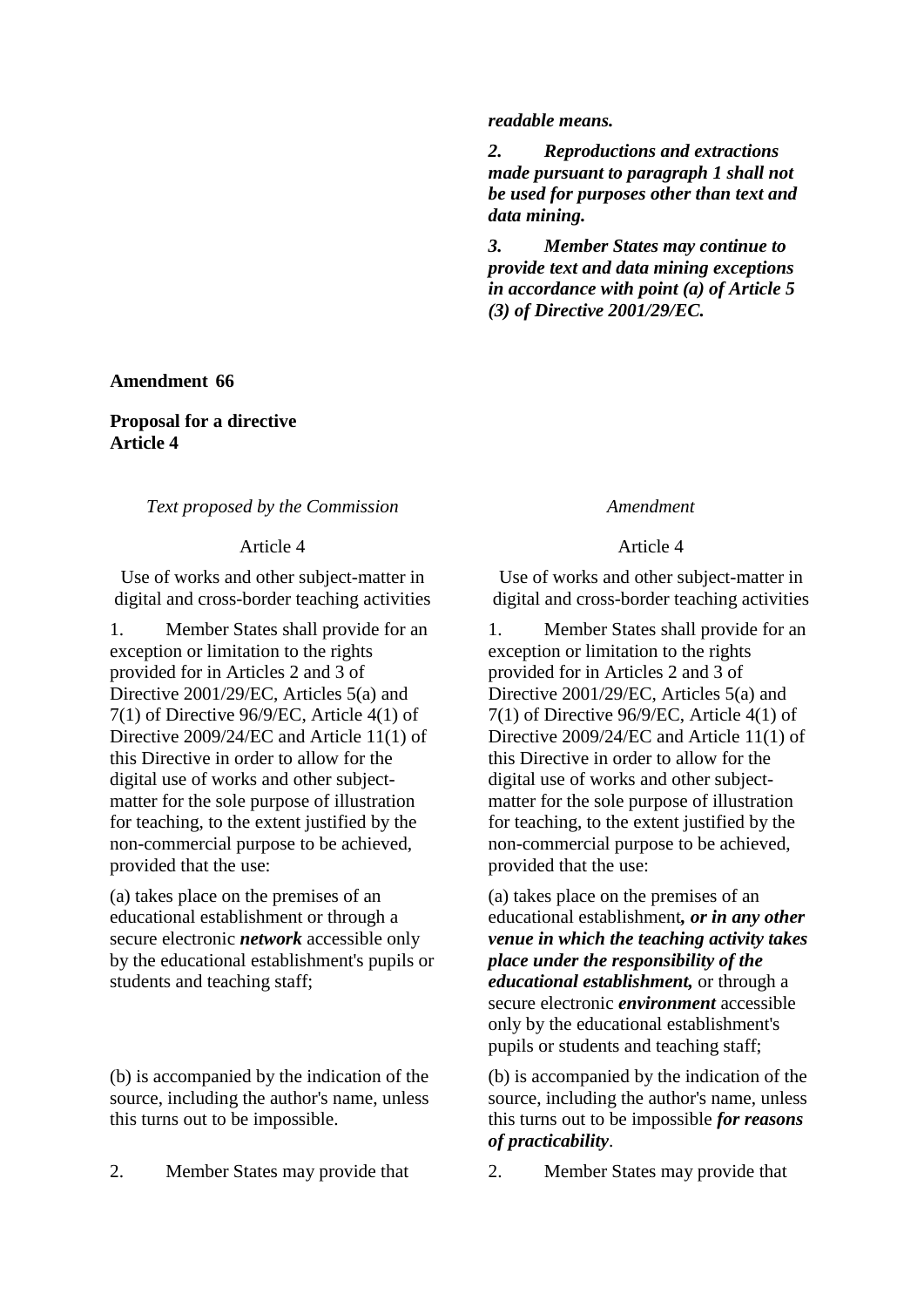the exception adopted pursuant to paragraph 1 does not apply generally or as regards specific types of works or other subject-matter, to the extent that adequate *licences* authorising the acts described in paragraph 1 are easily available in the market.

Member States availing themselves of the provision of the first subparagraph shall take the necessary measures to ensure appropriate availability and visibility of the licences authorising the acts described in paragraph 1 for educational establishments.

3. The use of works and other subjectmatter for the sole purpose of illustration for teaching through secure electronic *networks* undertaken in compliance with the provisions of national law adopted pursuant to this Article shall be deemed to occur solely in the Member State where the educational establishment is established.

4. Member States may provide for fair compensation for the harm incurred by the rightholders due to the use of their works or other subject-matter pursuant to paragraph 1.

the exception adopted pursuant to paragraph 1 does not apply generally or as regards specific types of works or other subject-matter, *such as material which is primarily intended for the educational market or sheet music,* to the extent that adequate *licencing agreements* authorising the acts described in paragraph 1 *and tailored to the needs and specificities of educational establishments* are easily available in the market.

Member States availing themselves of the provision of the first subparagraph shall take the necessary measures to ensure appropriate availability and visibility of the licences authorising the acts described in paragraph 1 for educational establishments.

3. The use of works and other subjectmatter for the sole purpose of illustration for teaching through secure electronic *environments* undertaken in compliance with the provisions of national law adopted pursuant to this Article shall be deemed to occur solely in the Member State where the educational establishment is established.

4. Member States may provide for fair compensation for the harm incurred by the rightholders due to the use of their works or other subject-matter pursuant to paragraph 1.

*4a*. *Without prejudice to paragraph 2, any contractual provision contrary to the exception or limitation adopted pursuant to paragraph 1 shall be unenforceable. Member States shall ensure that rightholders have the right to grant royalty-free licences authorising the acts described in paragraph 1, generally or as regards specific types of works or other subject-matter that they may choose.*

**Amendment 67**

**Proposal for a directive Article 5**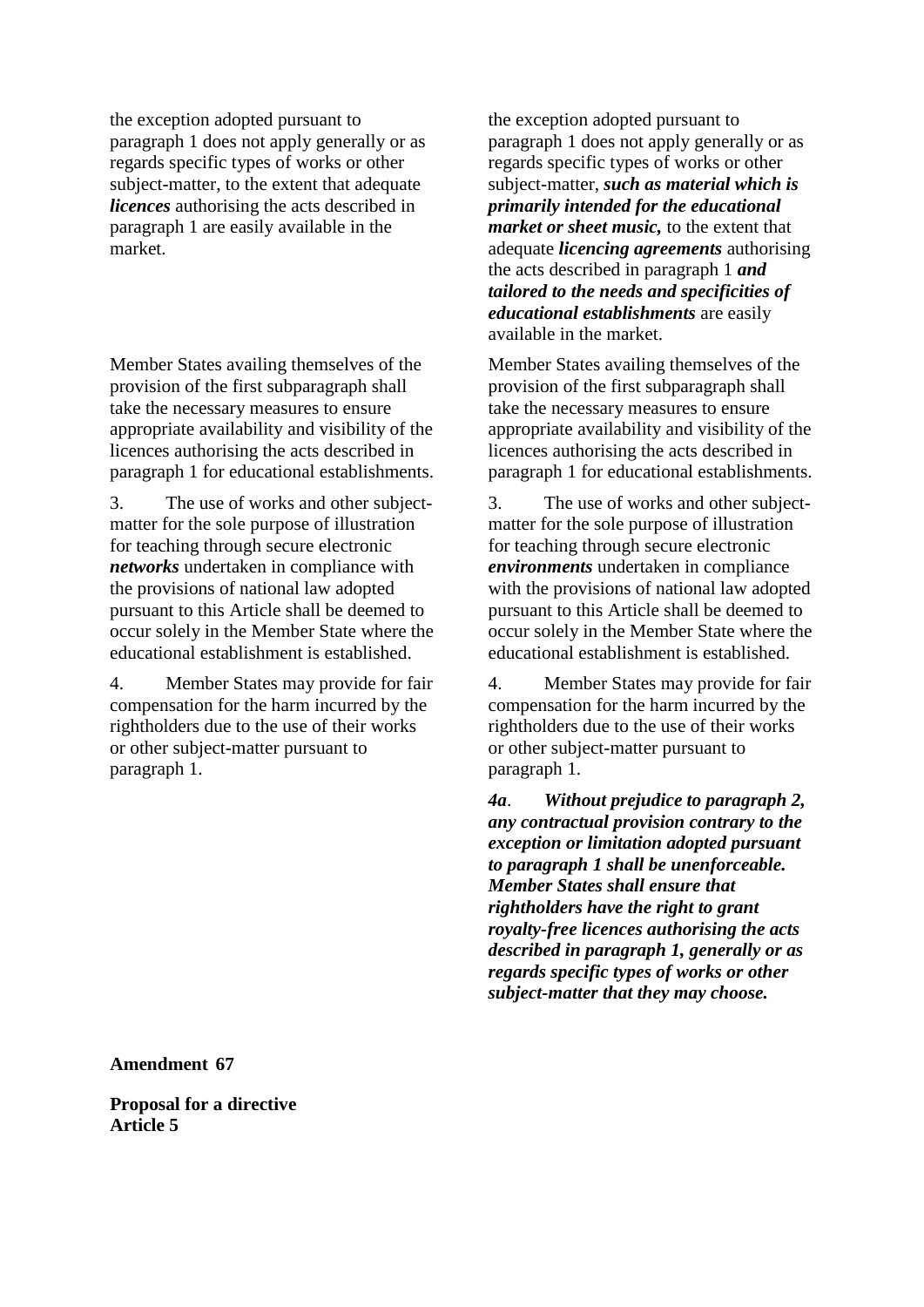## *Text proposed by the Commission Amendment*

Member States shall provide for an exception to the rights provided for in Article 2 of Directive 2001/29/EC, Articles 5(a) and 7(1) of Directive 96/9/EC, Article 4(1)(a) of Directive 2009/24/EC and Article 11(1) of this Directive, permitting cultural heritage institutions, to make copies of any works or other subject-matter that are permanently in their collections, in any format or medium, for the *sole* purpose of the preservation of such works or other subject-matter and to the extent necessary for such preservation.

## Article 5 Article 5

Preservation of cultural heritage Preservation of cultural heritage

*1.* Member States shall provide for an exception to the rights provided for in Article 2 of Directive 2001/29/EC, Articles 5(a) and 7(1) of Directive 96/9/EC, Article 4(1)(a) of Directive 2009/24/EC and Article 11(1) of this Directive, permitting cultural heritage institutions to make copies of any works or other subject-matter that are permanently in their collections, in any format or medium, for the *purposes* of preservation of such works or other subject-matter and to the extent necessary for such preservation.

*1a. Member States shall ensure that any material resulting from an act of reproduction of material in the public domain shall not be subject to copyright or related rights, provided that such reproduction is a faithful reproduction for purposes of preservation of the original material.*

*1b. Any contractual provision contrary to the exception provided for in paragraph 1 shall be unenforceable.*

## **Amendment 68**

## **Proposal for a directive Article 6**

*Text proposed by the Commission Amendment*

### Article 6 Article 6

### Common provisions Common provisions

Article 5(5) and the first, third and fifth subparagraphs of Article 6(4) of Directive 2001/29/EC shall apply to the exceptions and the limitation provided for under this Title.

## *1. Accessing content covered by an exception provided for in this Directive shall not confer on users any entitlement to use it pursuant to another exception.*

*2.* Article 5(5) and the first, third*, fourth* and fifth subparagraphs of Article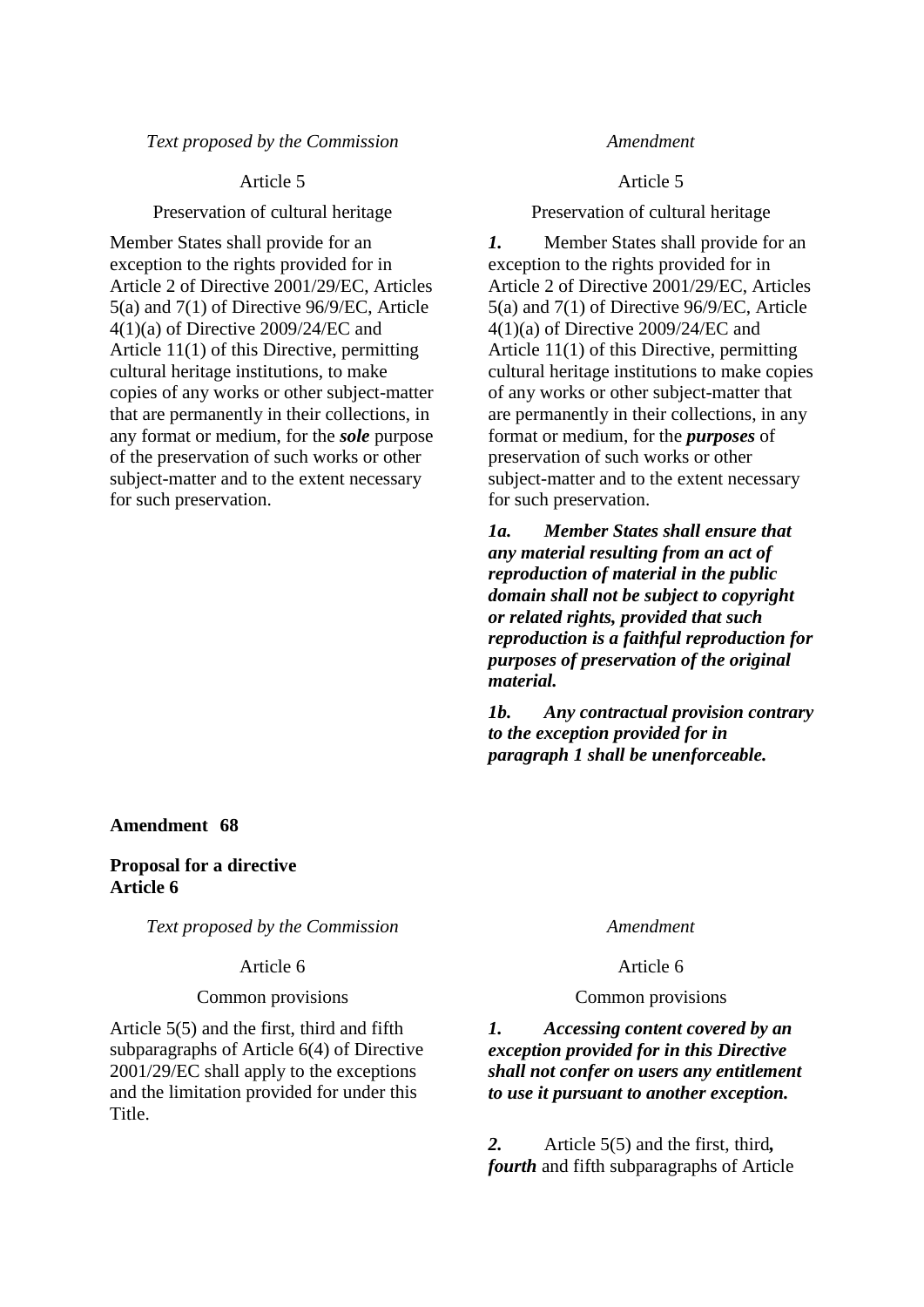6(4) of Directive 2001/29/EC shall apply to the exceptions and the limitation provided for under this Title.

## **Amendment 69**

**Proposal for a directive Article 7**

*Text proposed by the Commission Amendment*

Use of out-of-commerce works by cultural heritage institutions

1. Member States shall provide that when a collective management organisation, on behalf of its members, concludes a non-exclusive licence for noncommercial purposes with a cultural heritage institution for the digitisation, distribution, communication to the public or making available of out-of-commerce works or other subject-matter permanently in the collection of the institution, such a non-exclusive licence may be extended or presumed to apply to rightholders of the same category as those covered by the licence who are not represented by the collective management organisation, provided that:

(a) the collective management organisation is, on the basis of mandates from rightholders, broadly representative of rightholders in the category of works or other subject-matter and of the rights which are the subject of the licence;

(b) equal treatment is guaranteed to all rightholders in relation to the terms of the licence;

(c) all rightholders may at any time object to their works or other subjectmatter being deemed to be out of commerce and exclude the application of the licence to their works or other subjectmatter.

Article 7 Article 7

Use of out-of-commerce works by cultural heritage institutions

1. Member States shall provide that when a collective management organisation, on behalf of its members, concludes a non-exclusive licence for noncommercial purposes with a cultural heritage institution for the digitisation, distribution, communication to the public or making available of out-of-commerce works or other subject-matter permanently in the collection of the institution, such a non-exclusive licence may be extended or presumed to apply to rightholders of the same category as those covered by the licence who are not represented by the collective management organisation, provided that:

(a) the collective management organisation is, on the basis of mandates from rightholders, broadly representative of rightholders in the category of works or other subject-matter and of the rights which are the subject of the licence;

(b) equal treatment is guaranteed to all rightholders in relation to the terms of the licence;

(c) all rightholders may at any time object to their works or other subjectmatter being deemed to be out of commerce and exclude the application of the licence to their works or other subjectmatter.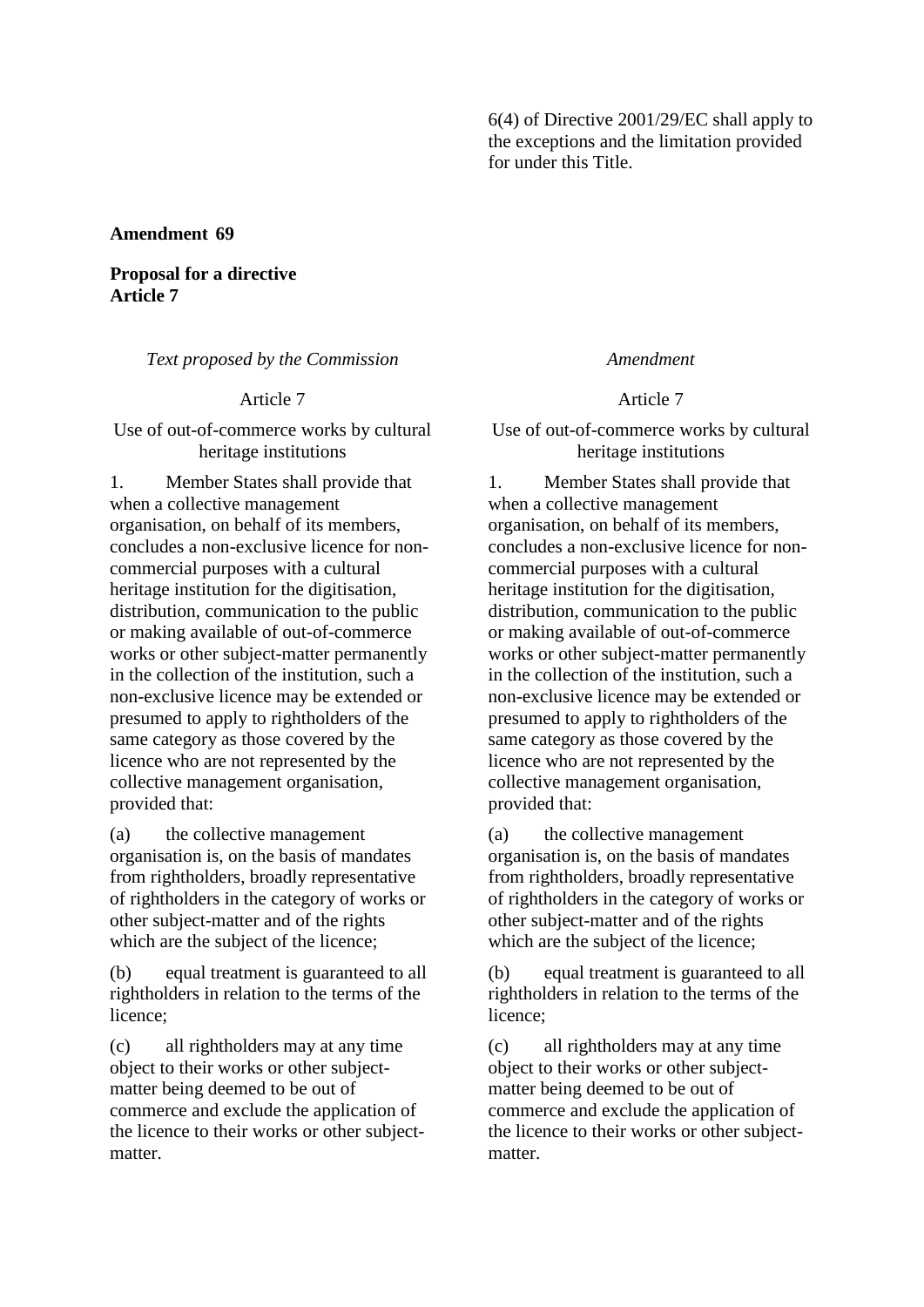2. *A work or other subject-matter shall be deemed to be out of commerce when the whole work or other subjectmatter, in all its translations, versions and manifestations, is not available to the public through customary channels of commerce and cannot be reasonably expected to become so.*

Member States shall, in consultation with rightholders, collective management organisations and cultural heritage institutions, ensure that the requirements used to determine whether works and other subject-matter can be licensed in

*1a. Member States shall provide for an exception or limitation to the rights provided for in Articles 2 and 3 of Directive 2001/29/EC, Articles 5(a) and 7(1) of Directive 96/9/EC, Article 4(1) of Directive 2009/24/EC, and Article 11(1) of this Directive, permitting cultural heritage institutions to make copies available online of out-of-commerce works that are located permanently in their collections for not-for-profit purposes, provided that:*

*(a) the name of the author or any other identifiable rightholder is indicated, unless this turns out to be impossible;*

*(b) all rightholders may at any time object to their works or other subjectmatter being deemed to be out of commerce and exclude the application of the exception to their works or other subject-matter.*

*1b. Member States shall provide that the exception adopted pursuant to paragraph 1a does not apply in sectors or for types of works where appropriate licensing-based solutions, including but not limited to solutions provided for in paragraph 1, are available. Member States shall, in consultation with authors, other rightholders, collective management organisations and cultural heritage institutions, determine the availability of extended collective licensing-based solutions for specific sectors or types of works.*

2. *Member States may provide a cutoff date in relation to determining whether a work previously commercialised is deemed to be out of commerce.*

Member States shall, in consultation with rightholders, collective management organisations and cultural heritage institutions, ensure that the requirements used to determine whether works and other subject-matter can be licensed in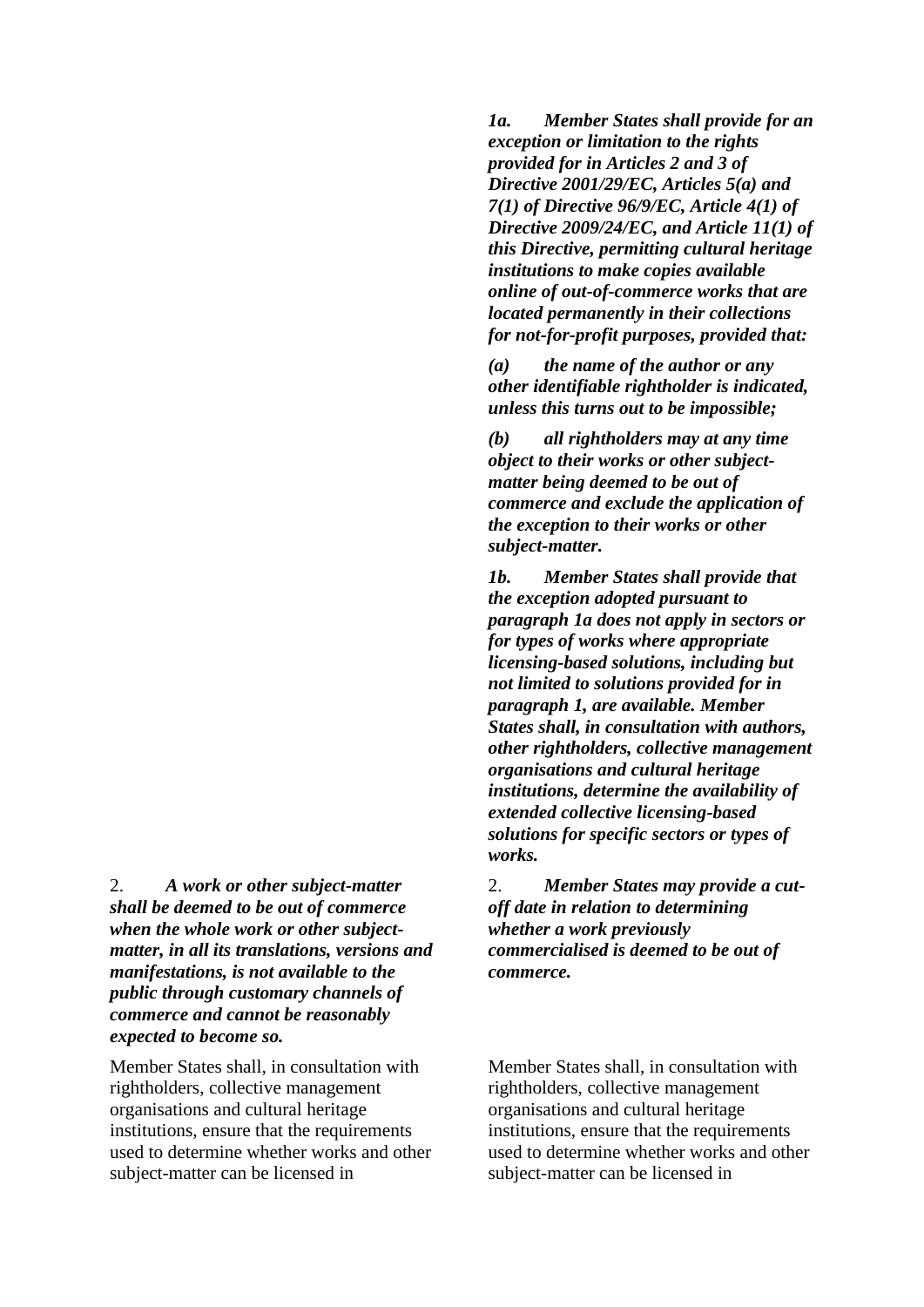accordance with paragraph 1 do not extend beyond what is necessary and reasonable and do not preclude the possibility to determine the out-of-commerce status of a collection as a whole, when it is reasonable to presume that all works or other subjectmatter in the collection are out of commerce.

3. Member States shall provide that appropriate publicity measures are taken regarding:

(a) the deeming of works or other subject-matter as out of commerce;

(b) *the* licence, and in particular its application to unrepresented rightholders;

(c) the possibility of rightholders to object, referred to in point (c) of paragraph 1;

including during a *reasonable* period of *time* before the works or other subjectmatter are digitised, distributed, communicated to the public or made available.

4. Member States shall ensure that the licences referred to in paragraph 1 are sought from a collective management organisation that is representative for the Member State where:

(a) the works or phonograms were first published or, in the absence of publication, where they were first broadcast, except for cinematographic and audiovisual works;

(b) the producers of the works have their headquarters or habitual residence, for cinematographic and audiovisual works; or

(c) the cultural heritage institution is established, when a Member State or a third country could not be determined, after reasonable efforts, according to points (a) and (b).

5. Paragraphs 1, 2 and 3 shall not apply to the works or other subject-matter of third country nationals except where points (a) and (b) of paragraph 4 apply.

accordance with paragraph 1 *or used in accordance with paragraph 1a* do not extend beyond what is necessary and reasonable and do not preclude the possibility to determine the out-ofcommerce status of a collection as a whole, when it is reasonable to presume that all works or other subject-matter in the collection are out of commerce.

3. Member States shall provide that appropriate publicity measures are taken regarding:

(a) the deeming of works or other subject-matter as out of commerce;

(b) *any* licence, and in particular its application to unrepresented rightholders;

(c) the possibility of rightholders to object, referred to in point (c) of paragraph 1 *and point (b) of paragraph 1a;*

including during a period of *at least six months* before the works or other subjectmatter are digitised, distributed, communicated to the public or made available.

4. Member States shall ensure that the licences referred to in paragraph 1 are sought from a collective management organisation that is representative for the Member State where:

(a) the works or phonograms were first published or, in the absence of publication, where they were first broadcast, except for cinematographic and audiovisual works;

(b) the producers of the works have their headquarters or habitual residence, for cinematographic and audiovisual works; or

(c) the cultural heritage institution is established, when a Member State or a third country could not be determined, after reasonable efforts, according to points (a) and (b).

5. Paragraphs 1, 2 and 3 shall not apply to the works or other subject-matter of third country nationals except where points (a) and (b) of paragraph 4 apply.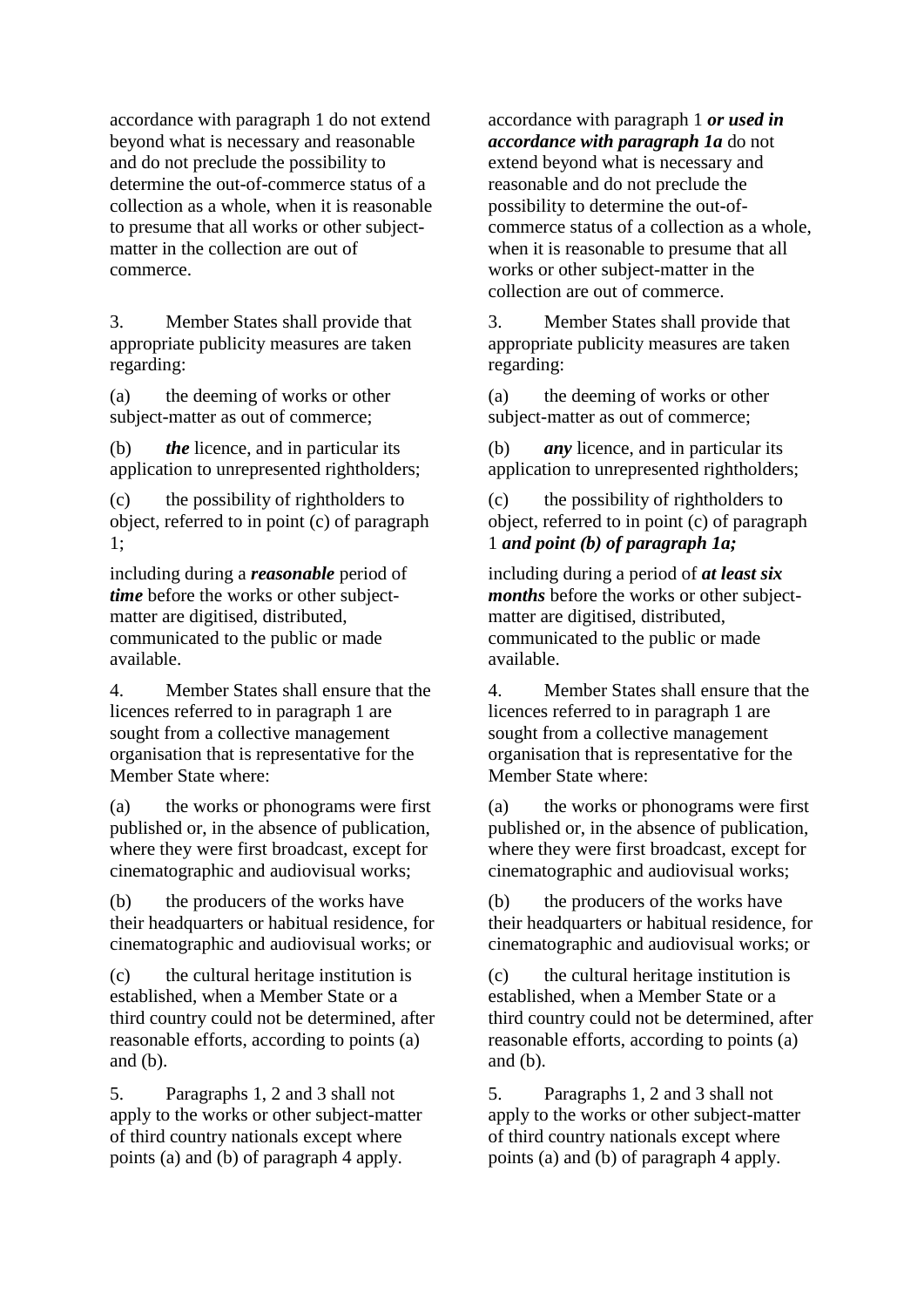## **Amendment 70**

**Proposal for a directive Article 8**

*Text proposed by the Commission Amendment*

1. *Works* or other subject-matter covered by *a licence granted in accordance with* Article 7 may be used by the cultural heritage institution in accordance with *the terms of the licence* in all Member States.

2. Member States shall ensure that information that allows the identification of the works or other subject-matter covered by *a licence granted in accordance with* Article 7 and information about the possibility of rightholders to object referred to in Article 7(1)(c) are made *publicly* accessible in a single online portal for at least six months before the works or other subject-matter are digitised, distributed, communicated to the public or made available in Member States other than the one where the licence is granted, and for the whole duration of the licence.

3. The portal referred to in paragraph 2 shall be established and managed by the European Union Intellectual Property Office in accordance with Regulation (EU) No 386/2012.

**Amendment 71**

**Proposal for a directive Article 9 – paragraph 1**

Article 8 Article 8

Cross-border uses Cross-border uses

1. *Out-of-commerce works* or other subject-matter covered by Article 7 *may be* used by the cultural heritage institution in accordance with *that Article* in all Member States.

2. Member States shall ensure that information that allows the identification of the works or other subject-matter covered by Article 7 and information about the possibility of rightholders to object referred to in *point (c) of* Article 7(1) *and point (b) of Article 7(1a)* are made *permanently, easily and effectively* accessible in a *public*  single online portal for at least six months before the works or other subject-matter are digitised, distributed, communicated to the public or made available in Member States other than the one where the licence is granted, *or in the cases covered by Article 7(1a), where the cultural heritage institution is established* and for the whole duration of the licence.

3. The portal referred to in paragraph 2 shall be established and managed by the European Union Intellectual Property Office in accordance with Regulation (EU) No 386/2012.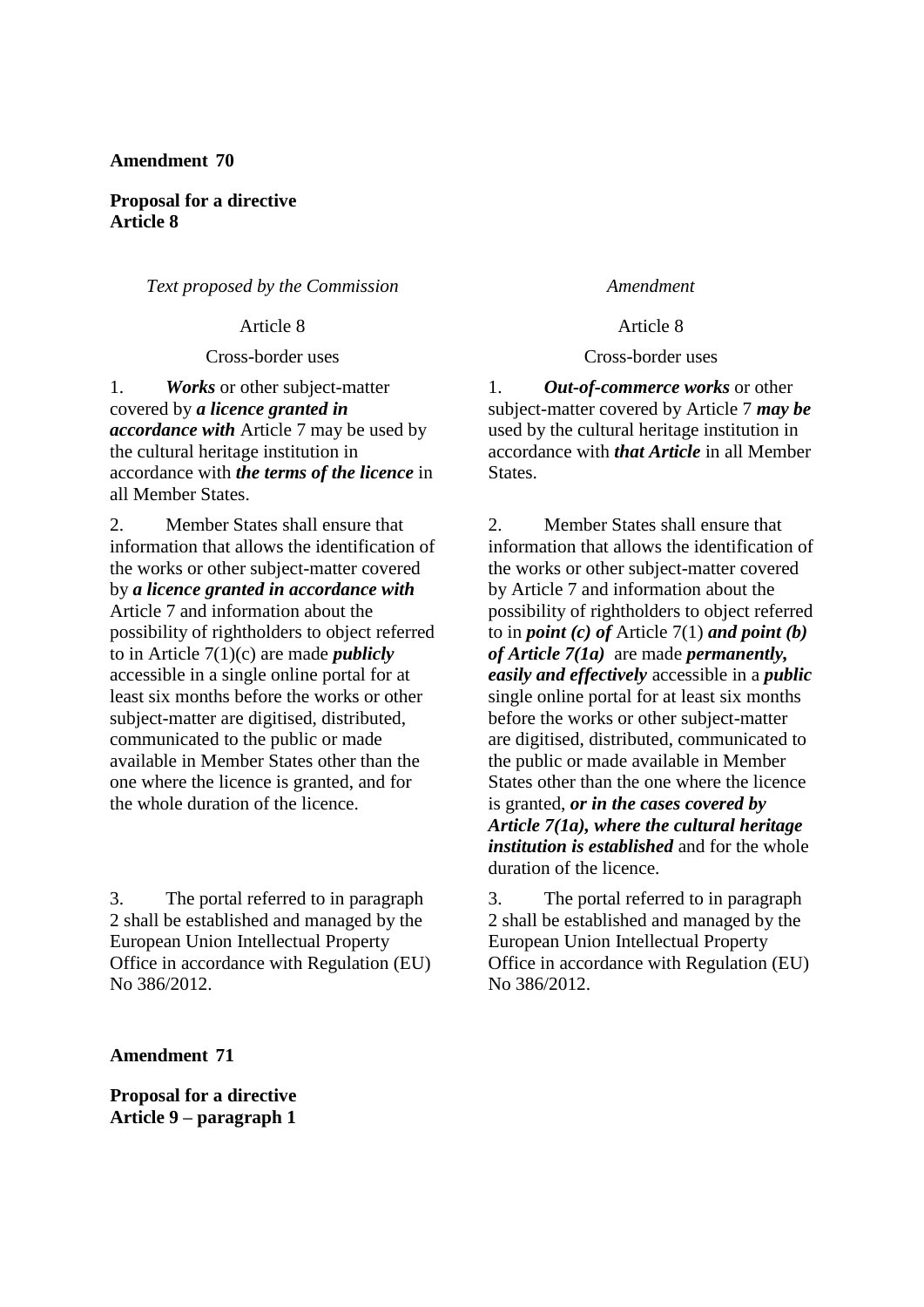## *Text proposed by the Commission Amendment*

Member States shall ensure a regular dialogue between representative users' and rightholders' organisations, and any other relevant stakeholder organisations, to, on a sector-specific basis, foster the relevance and usability of the licensing mechanisms referred to in Article 7(1), ensure the effectiveness of the safeguards for rightholders referred to in this Chapter, notably as regards publicity measures, and, where applicable, assist in the establishment of the requirements referred to in the second subparagraph of Article 7(2).

### **Amendment 72**

**Proposal for a directive Article 10**

*Text proposed by the Commission Amendment*

Article 10 Article 10

Member States shall ensure that where parties wishing to conclude an agreement for the purpose of making available audiovisual works on video-on-demand platforms face difficulties relating to the licensing of rights, they may rely on the assistance of an impartial body with relevant experience. *That body* shall provide assistance with negotiation and help reach agreements.

No later than [date mentioned in Article 21(1)] Member States shall *notify to* the Commission the body *referred to in* paragraph 1.

Member States shall ensure a regular dialogue between representative users' and rightholders' organisations, and any other relevant stakeholder organisations, to, on a sector-specific basis, foster the relevance and usability of the licensing mechanisms referred to in Article 7(1) *and the exception referred to in Article 7(1a),*  ensure the effectiveness of the safeguards for rightholders referred to in this Chapter, notably as regards publicity measures, and, where applicable, assist in the establishment of the requirements referred to in the second subparagraph of Article 7(2).

## Negotiation mechanism Negotiation mechanism

Member States shall ensure that where parties wishing to conclude an agreement for the purpose of making available audiovisual works on video-on-demand platforms face difficulties relating to the licensing of *audiovisual* rights, they may rely on the assistance of an impartial body with relevant experience. *The impartial body created or designated by the Member State for the purpose of this Article* shall provide assistance *to the parties* with negotiation and help *them to* reach agreement.

No later than [date mentioned in Article 21(1)] Member States shall *inform* the Commission *of* the body *they create or designate pursuant to the first paragraph.*

*To encourage the availability of audiovisual works on video-on-demand*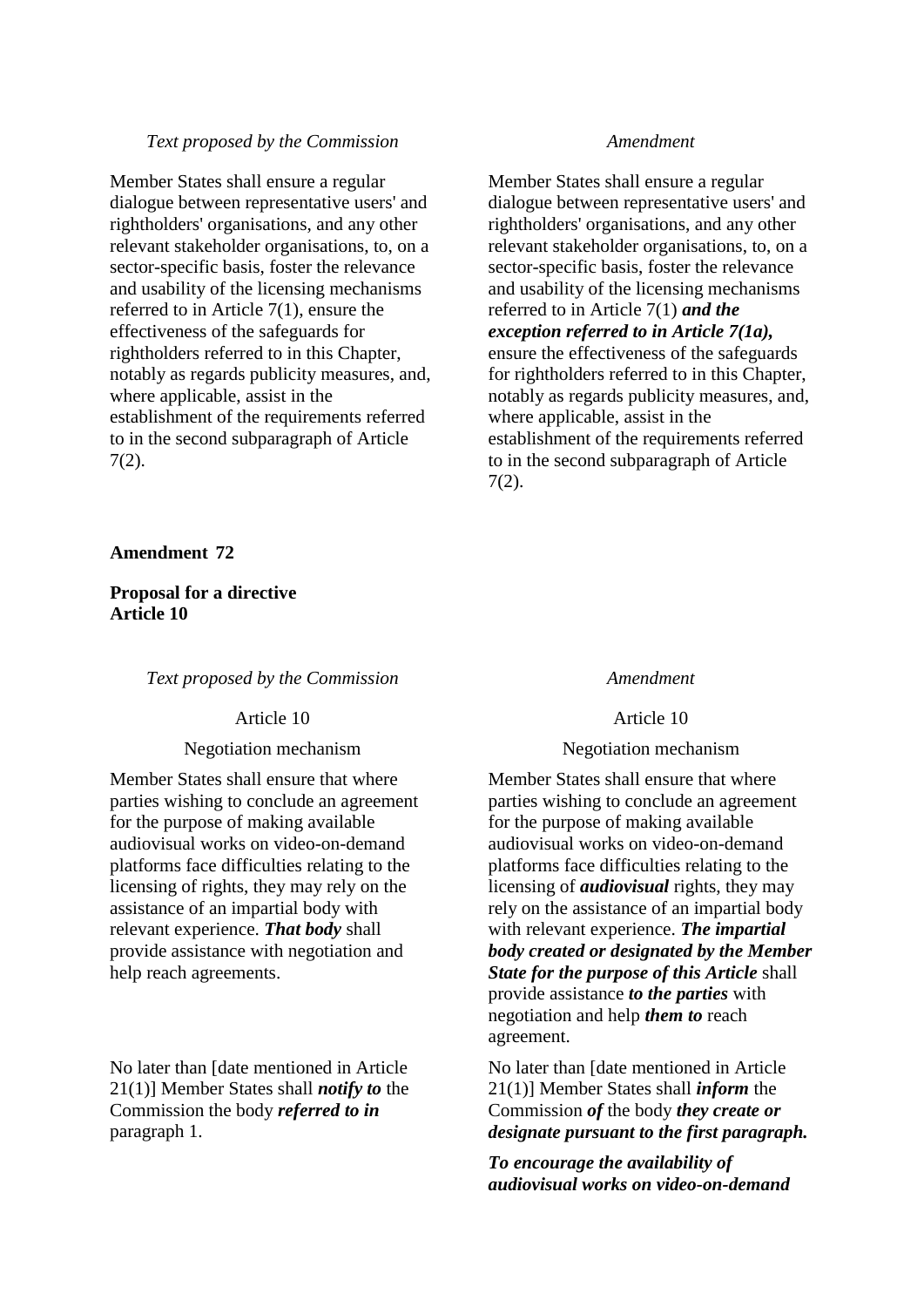*platforms, Member States shall foster dialogue between representative organisations of authors, producers, video-on-demand platforms and other relevant stakeholders.*

**Amendment 73**

**Proposal for a directive Title III – Chapter 2 a (new) – Article 10 a (new)**

*Text proposed by the Commission Amendment*

### *CHAPTER 2a*

*Access to Union publications*

## *Article 10 a*

## *Union Legal Deposit*

*1. Any electronic publication dealing with Union-related matters such as Union law, Union history and integration, Union policy and Union democracy, institutional and parliamentary affairs, and politics, that is made available to the public in the Union shall be subject to a Union Legal Deposit.* 

*2. The European Parliament Library shall be entitled to delivery, free of charge, of one copy of every publication referred to in paragraph 1.*

*3. The obligation set out in paragraph 1 shall apply to publishers, printers and importers of publications for the works they publish, print or import in the Union.* 

*4. From the day of the delivery to the European Parliament Library, the publications referred to in paragraph 1 shall become part of the European Parliament Library permanent collection. They shall be made available to users at the European Parliament Library's premises exclusively for the purpose of research or study by accredited researchers and under the control of the European Parliament Library.*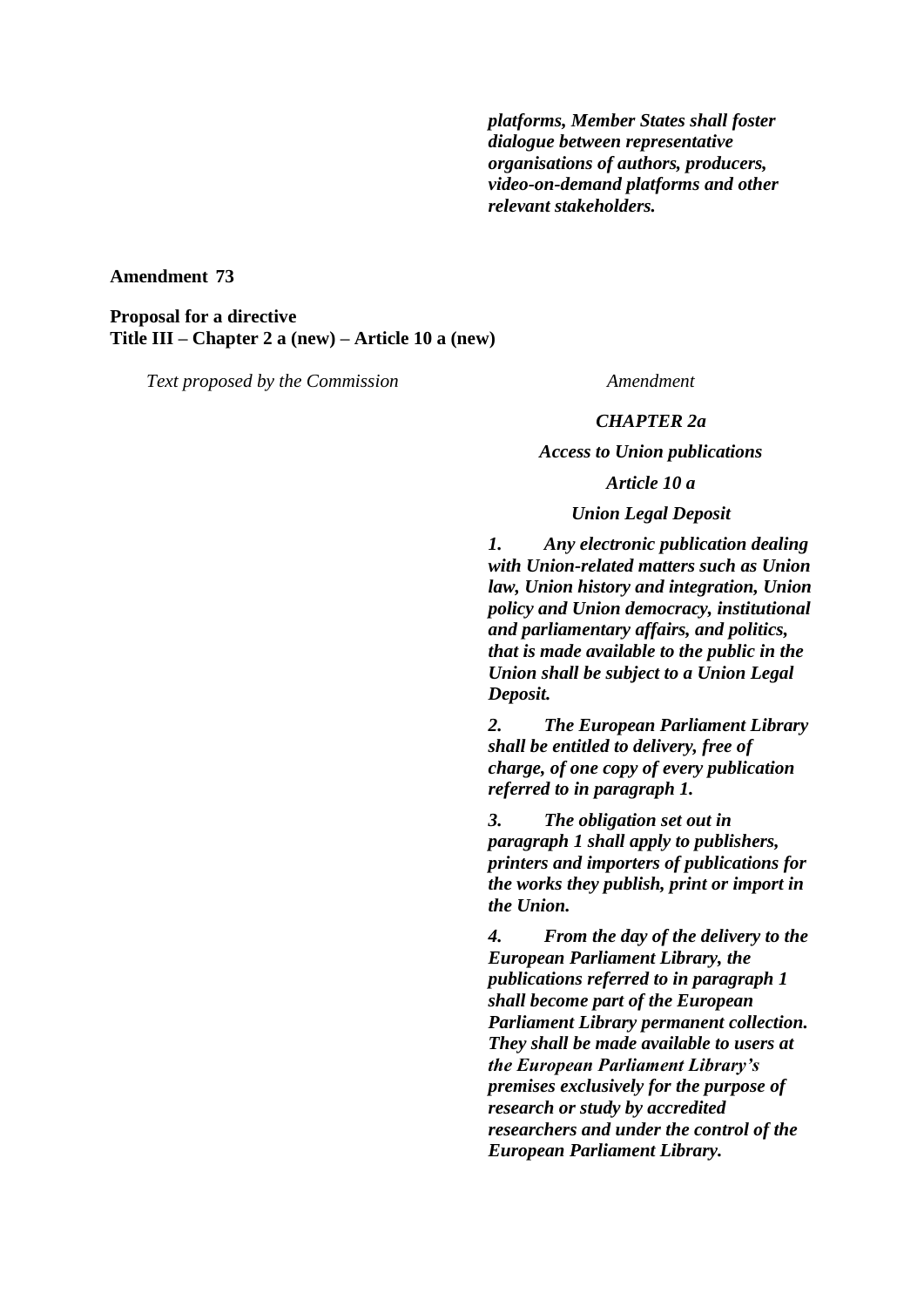*5. The Commission shall adopt acts to specify the modalities relating to the delivery to the European Parliament Library of publications referred to in paragraph 1.* 

**Amendments 151, 152, 153, 154 and 155**

## **Proposal for a directive Article 11**

*Text proposed by the Commission Amendment*

Protection of press publications concerning digital uses

1. Member States shall provide publishers of press publications with the rights provided for in Article 2 and Article 3(2) of Directive 2001/29/EC for the digital use of their press publications.

2. The rights referred to in paragraph 1 shall leave intact and shall in no way affect any rights provided for in Union law to authors and other rightholders, in respect of the works and other subject-matter incorporated in a press publication. Such rights may not be invoked against those authors and other rightholders and, in particular, may not deprive them of their right to exploit their works and other subject-matter independently from the press publication in which they are incorporated.

Article 11 Article 11

Protection of press publications concerning digital uses

1. Member States shall provide publishers of press publications with the rights provided for in Article 2 and Article 3(2) of Directive 2001/29/EC *so that they may obtain fair and proportionate remuneration* for the digital use of their press publications *by information society service providers*.

## *1a. The rights referred to in paragraph 1 shall not prevent legitimate private and non-commercial use of press publications by individual users.*

2. The rights referred to in paragraph 1shall leave intact and shall in no way affect any rights provided for in Union law to authors and other rightholders, in respect of the works and other subject-matter incorporated in a press publication. Such rights may not be invoked against those authors and other rightholders and, in particular, may not deprive them of their right to exploit their works and other subject-matter independently from the press publication in which they are incorporated.

*2a. The rights referred to in paragraph 1 shall not extend to mere hyperlinks which are accompanied by individual words.*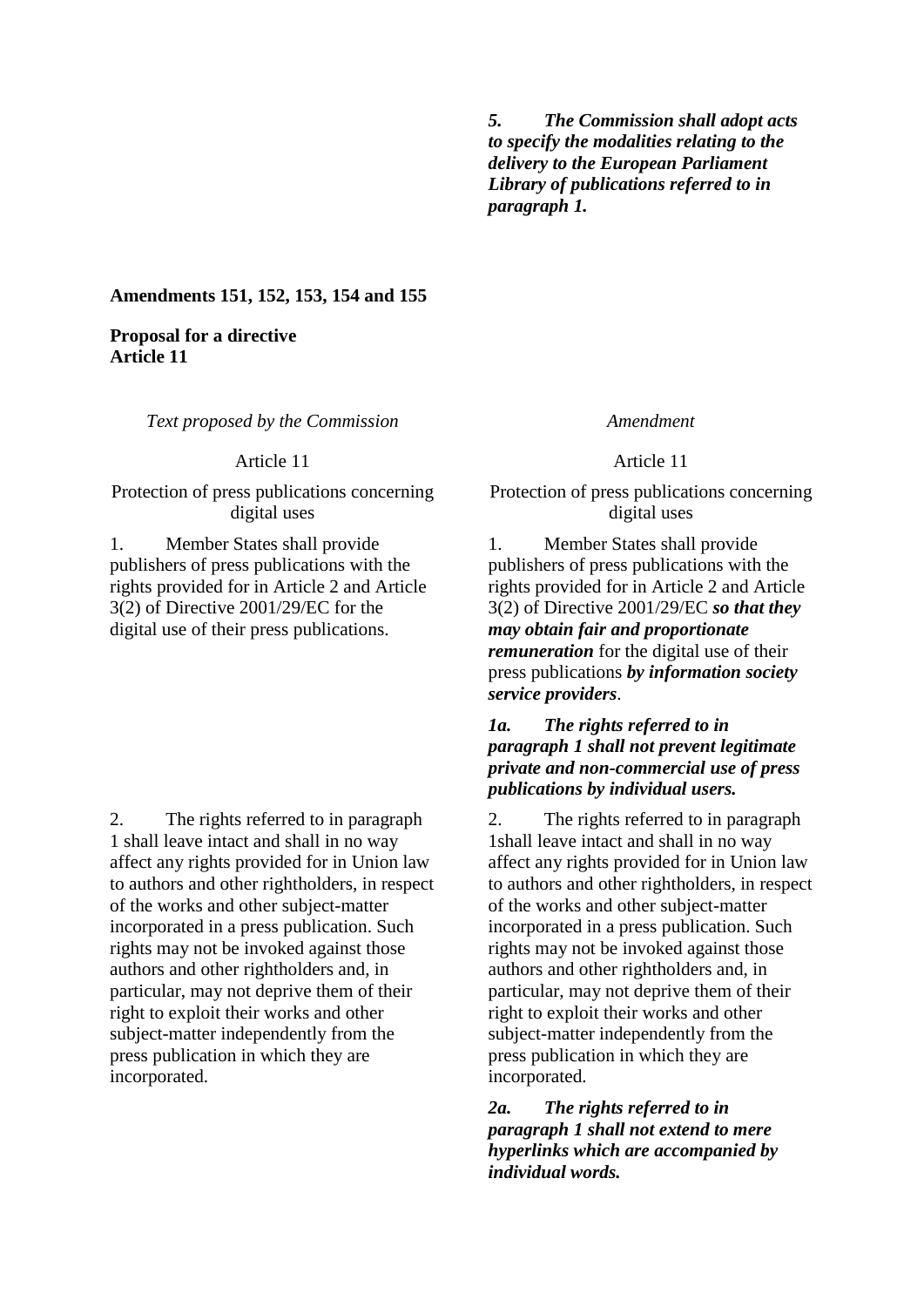3. Articles 5 to 8 of Directive 2001/29/EC and Directive 2012/28/EU shall apply mutatis mutandis in respect of the rights referred to in paragraph 1.

4. The rights referred to in paragraph 1 shall expire *20* years after the publication of the press publication. This term shall be calculated from the first day of January of the year following the date of publication.

3. Articles 5 to 8 of Directive 2001/29/EC and Directive 2012/28/EU shall apply mutatis mutandis in respect of the rights referred to in paragraph 1.

4. The rights referred to in paragraph 1 shall expire *5* years after the publication of the press publication. This term shall be calculated from the first day of January of the year following the date of publication. *The right referred to in paragraph 1 shall not apply with retroactive effect.*

*4a. Member States shall ensure that authors receive an appropriate share of the additional revenues press publishers receive for the use of a press publication by information society service providers*

**Amendment 75**

**Proposal for a directive Article 12**

*Text proposed by the Commission Amendment*

## Article 12 Article 12

## Claims to fair compensation Claims to fair compensation

Member States may provide that where an author has transferred or licensed a right to a publisher, such a transfer or a licence constitutes a sufficient legal basis for the publisher to claim a share of the compensation for the uses of the work made under an exception or limitation to the transferred or licensed right.

Member States *with compensationsharing systems between authors and publishers for exceptions and limitations* may provide that where an author has transferred or licensed a right to a publisher, such a transfer or a licence constitutes a sufficient legal basis for the publisher to claim a share of the compensation for the uses of the work made under an exception or limitation to the transferred or licensed right, *provided that an equivalent compensation-sharing system was in operation in that Member State before 12 November 2015.*

*The first paragraph shall be without prejudice to the arrangements in Member States concerning public lending rights, the management of rights not based on exceptions or limitations to copyright, such as extended collective licensing*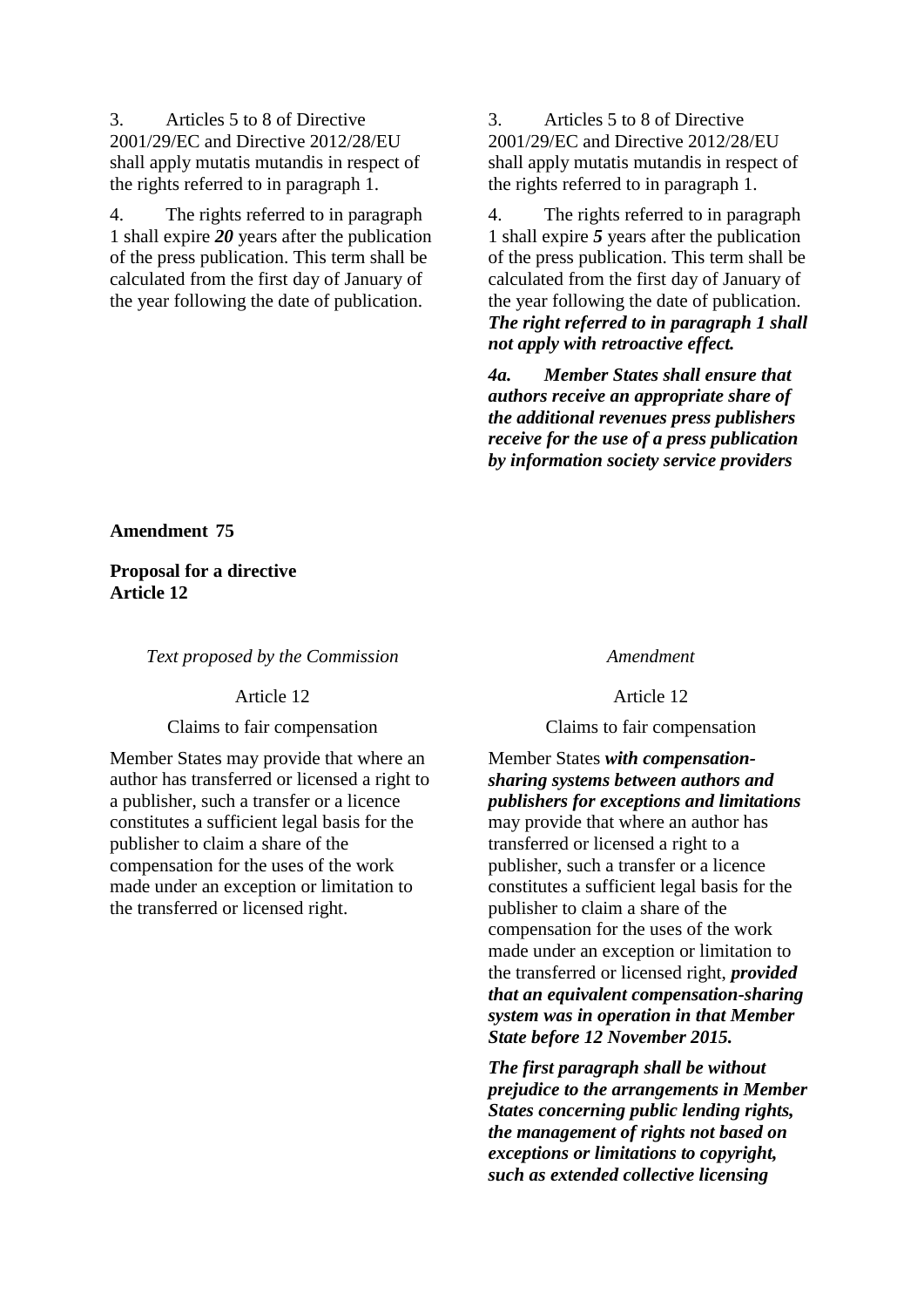*schemes, or concerning remuneration rights on the basis of national law.*

**Amendment 76**

## **Proposal for a directive Title IV - Chapter 1 a (new) – Article 12 a (new)**

*Text proposed by the Commission Amendment*

### *CHAPTER 1 a*

*Protection of sport event organizers*

*Article 12 a*

*Protection of sport event organizers*

*Member States shall provide sport event organizers with the rights provided for in Article 2 and Article 3 (2) of Directive 2001/29/EC and Article 7 of Directive 2006/115/EC.*

**Amendments 156, 157, 158, 159, 160 and 161**

**Proposal for a directive Article 13**

*Text proposed by the Commission Amendment*

Use of protected content by information society service providers storing and giving access to large amounts of works and other subject-matter uploaded by their users

1. *Information society service providers that store and provide* to the public *access to large amounts of works or other subject-matter uploaded by their users shall, in cooperation with rightholders, take measures to ensure the functioning of agreements concluded with rightholders for the use of their works or other subject-matter or to prevent the availability on their services of works or* 

Article 13 Article 13

Use of protected content by *online content sharing* service providers storing and giving access to large amounts of works and other subject-matter uploaded by their users

1. *Without prejudice to Article 3(1) and (2) of Directive 2001/29/EC, online content sharing* service providers *perform an act of communication* to the public*. They* shall *therefore conclude fair and* appropriate *licensing agreements with right holders*.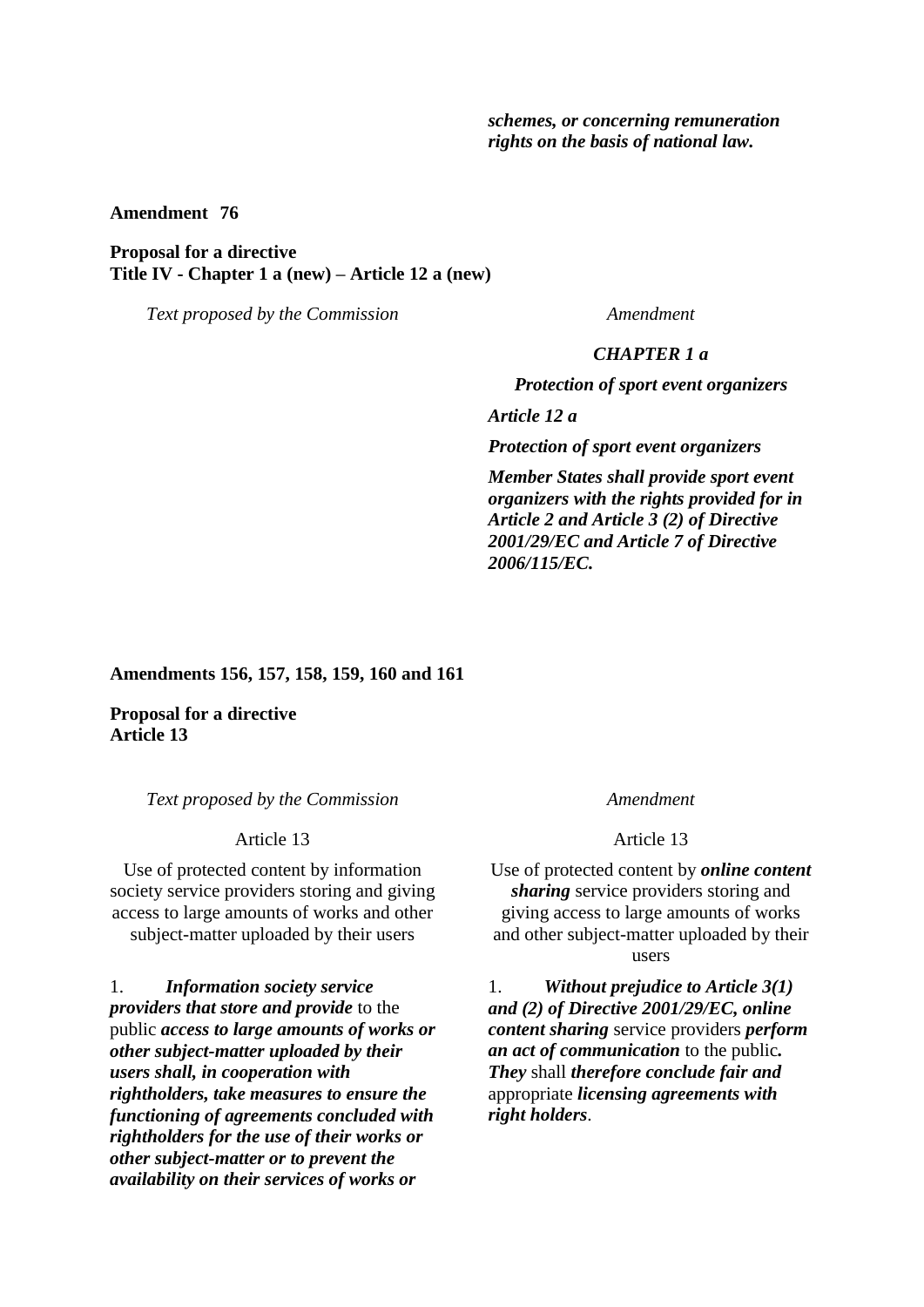*other subject-matter identified by rightholders through the cooperation with the service providers. Those measures, such as the use of effective content recognition technologies,* shall *be*  appropriate *and proportionate. The service providers shall provide rightholders with adequate information on the functioning and the deployment of the measures, as well as, when relevant, adequate reporting on the recognition and use of the works and other subject-matter.*

2. *Member States shall ensure that the* service providers referred to in paragraph 1 *put in place complaints and redress mechanisms that are available to*  users *in case of disputes over the application of the* measures referred to in paragraph 1*.*

2. *Licensing agreements which are concluded by online content sharing* service providers *with right holders for the acts of communication* referred to in paragraph 1*, shall cover the liability for works uploaded by the* users *of such online content sharing services in line with the terms and conditions set out in the licensing agreement, provided that such users do not act for commercial purposes*.

*2a. Member States shall provide that where right holders do not wish to conclude licensing agreements, online content sharing service providers and right holders shall cooperate in good faith in order to ensure that unauthorised protected works or other subject matter are not available on their services. Cooperation between online content service providers and right holders shall not lead to preventing the availability of non-infringing works or other protected subject matter, including those covered by an exception or limitation to copyright.*

*2b. Members States shall ensure that online content sharing service providers referred to in paragraph 1 put in place effective and expeditious complaints and redress mechanisms that are available to users in case the cooperation referred to in paragraph 2a leads to unjustified removals of their content. Any complaint filed under such mechanisms shall be processed without undue delay and be subject to human review. Right holders shall reasonably justify their decisions to*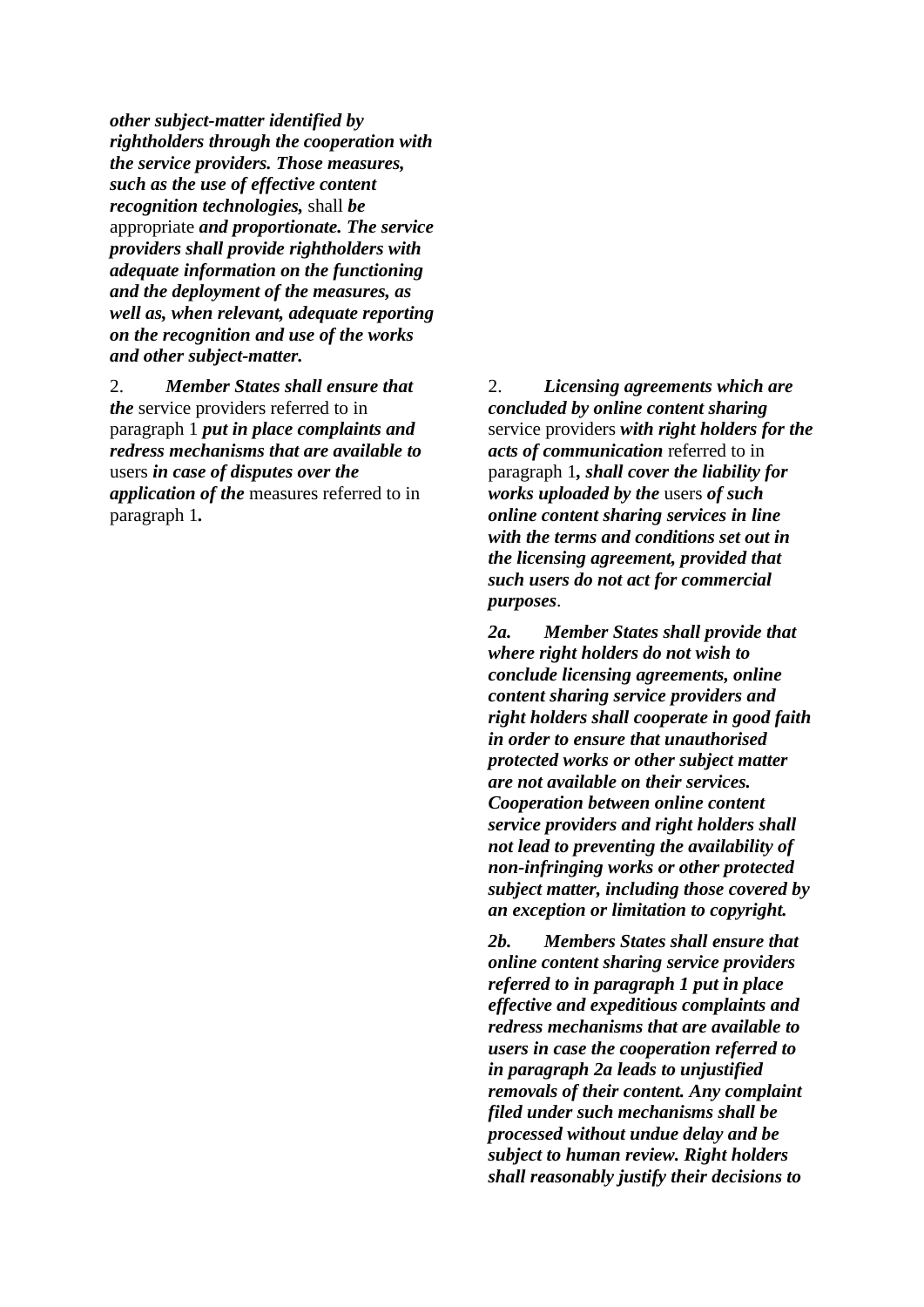3. Member States shall *facilitate, where appropriate*, *the cooperation*  between *the information society service providers and rightholders through stakeholder* dialogues to define best practices, *such as* appropriate *and proportionate content recognition technologies,* taking into account, among others, the nature of the services, the availability of the technologies and their effectiveness in light of technological developments.

*avoid arbitrary dismissal of complaints. Moreover, in accordance with Directive 95/46/EC, Directive 2002/58/EC and the General Data Protection Regulation, the cooperation shall not lead to any identification of individual users nor the processing of their personal data. Member States shall also ensure that users have access to an independent body for the resolution of disputes as well as to a court or another relevant judicial authority to assert the use of an exception or limitation to copyright rules.*

3. *As of [date of entry into force of this directive], the Commission and the* Member States shall *organise* dialogues between *stakeholders to harmonise and* to define best practices *and issue guidance to ensure the functioning of licensing agreements and on cooperation between online content sharing service providers and right holders for the use of their works or other subject matter within the meaning of this Directive. When defining best practices, special account shall be taken of fundamental rights, the use of exceptions and limitations as well as ensuring that the burden on SMEs remains* appropriate and *that automated blocking of* content *is avoided*.

**Amendments 78 and 252**

**Proposal for a directive Article 13 a (new)**

*Text proposed by the Commission Amendment*

## *Article 13a*

*Member States shall provide that disputes between successors in title and information society services regarding the application of Article 13(1) may be subject to an alternative dispute resolution system.*

*Member States shall establish or designate an impartial body with the necessary expertise, with the aim of*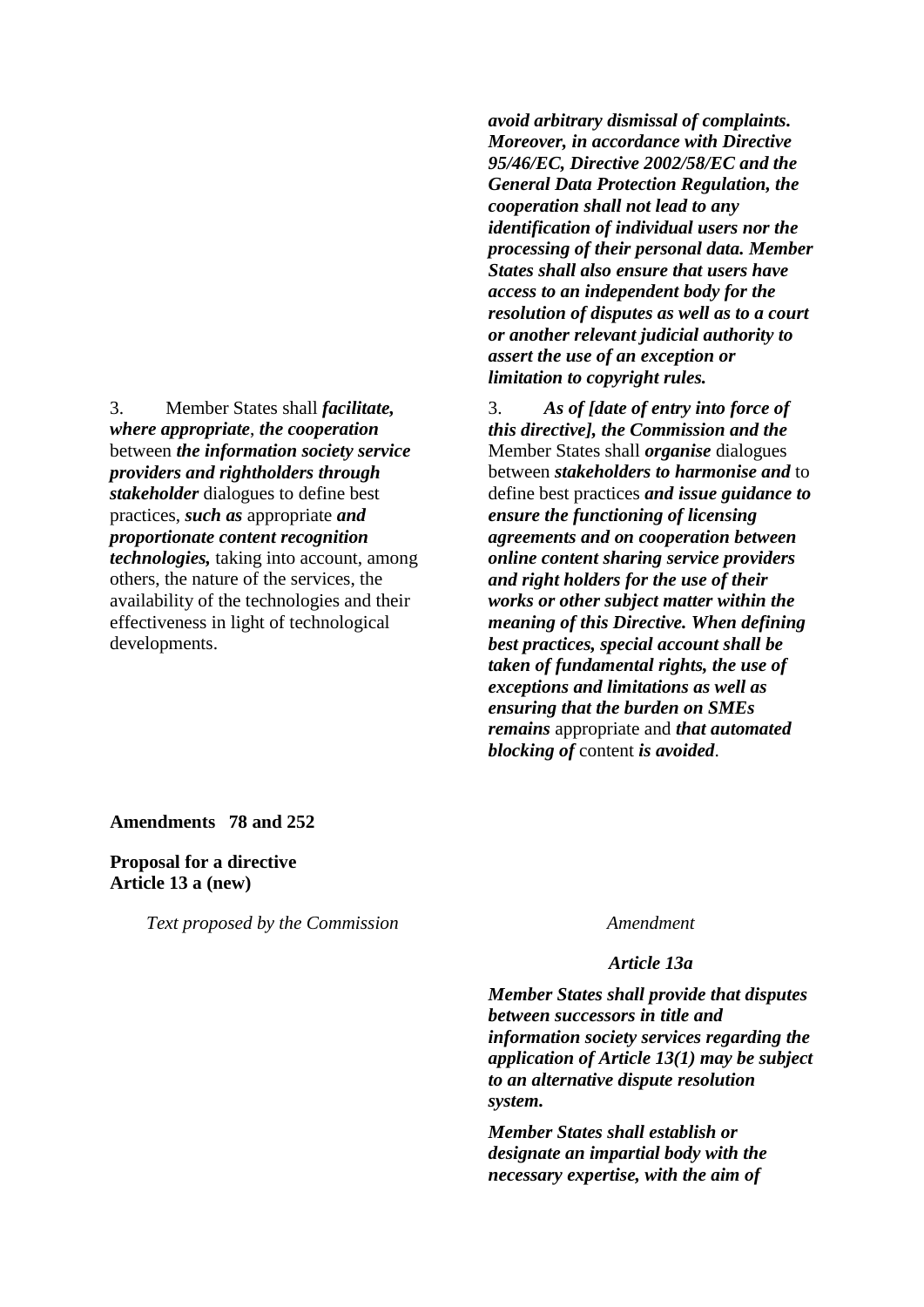*helping the parties to settle their disputes under this system.*

*The Member States shall inform the Commission of the establishment of this body no later than (date mentioned in Article 21(1)).*

## **Amendment 79**

## **Proposal for a directive Article 13 b (new)**

*Text proposed by the Commission Amendment*

*Article 13b*

*Use of protected content by information society services providing automated image referencing*

*Member States shall ensure that information society service providers that automatically reproduce or refer to significant amounts of copyrightprotected visual works and make them available to the public for the purpose of indexing and referencing conclude fair and balanced licensing agreements with any requesting rightholders in order to ensure their fair remuneration. Such remuneration may be managed by the collective management organisation of the rightholders concerned.*

**Amendment 80**

**Proposal for a directive Chapter 3 –Article -14 (new)**

*Text proposed by the Commission Amendment*

*Article -14*

*Principle of fair and proportionate remuneration*

*1. Member States shall ensure that authors and performers receive fair and proportionate remuneration for the*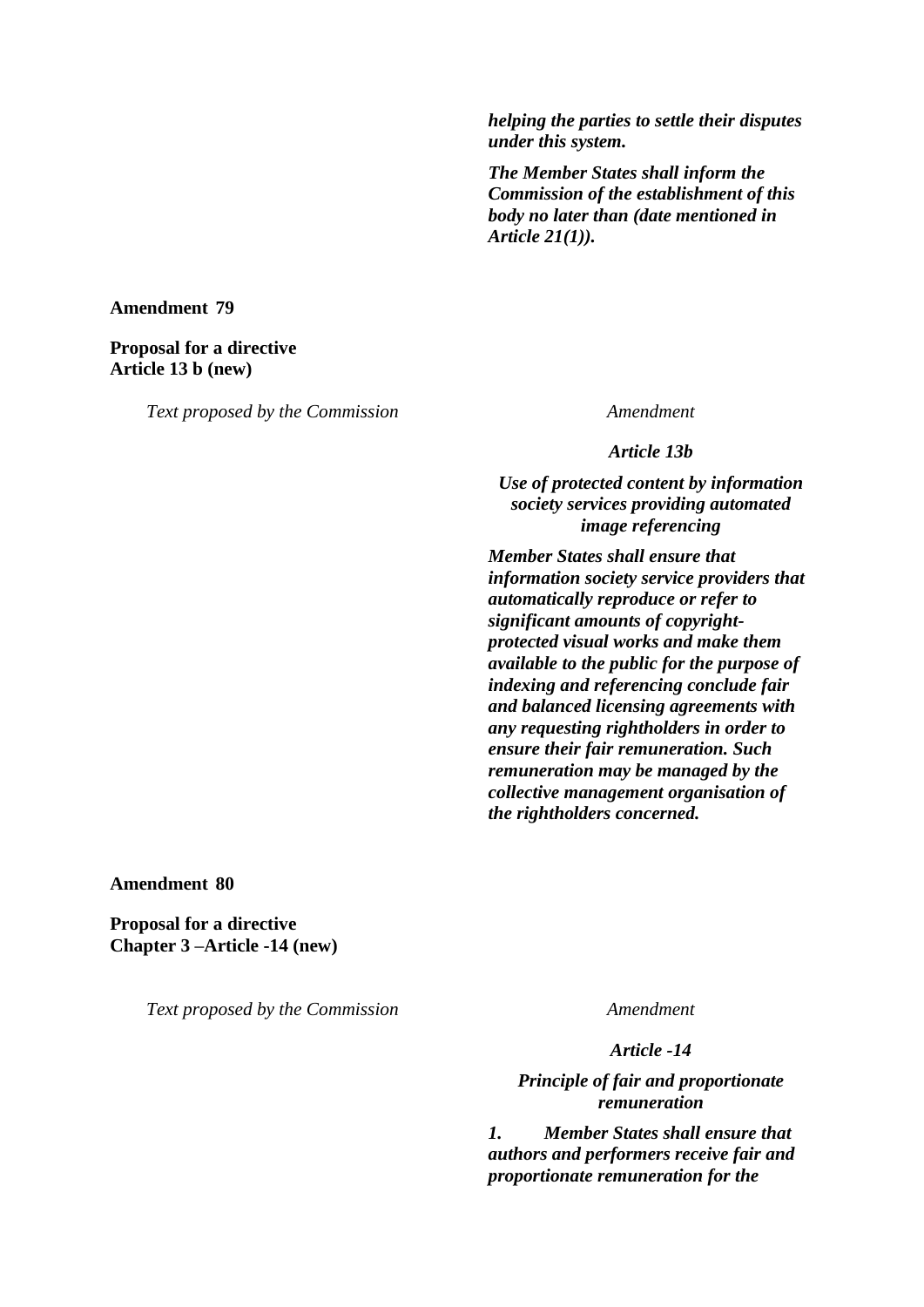**Amendment 81**

**Proposal for a directive Article 14**

*Text proposed by the Commission Amendment*

Article 14 Article 14

Transparency obligation Transparency obligation

1. Member States shall ensure that authors and performers receive on a regular basis and taking into account the specificities of each sector, timely, *adequate and sufficient* information on the exploitation of their works and performances from those to whom they have licensed or transferred their rights, notably as regards modes of exploitation, revenues generated and remuneration due.

*exploitation of their works and other subject matter, including for their online exploitation. This may be achieved in each sector through a combination of* 

*agreements, including collective bargaining agreements, and statutory* 

*2. Paragraph 1 shall not apply where an author or performer grants a non-exclusive usage right for the benefit* 

*of the specificities of each sector in encouraging the proportionate remuneration for rights granted by* 

*4. Contracts shall specify the* 

*3. Member States shall take account* 

*remuneration applicable to each mode of* 

*remuneration mechanisms.*

*of all users free of charge.*

*authors and performers.*

*exploitation.*

1. Member States shall ensure that authors and performers receive on a regular basis, *not less than once a year*, and taking into account the specificities of each sector *and the relative importance of each individual contribution*, timely*, accurate, relevant and comprehensive* information on the exploitation of their works and performances from those to whom they have licensed or transferred their rights, notably as regards modes of exploitation*, direct and indirect* revenues generated, and remuneration due.

*1a. Member States shall ensure that where the licensee or transferee of rights of authors and performers subsequently licenses those rights to another party,*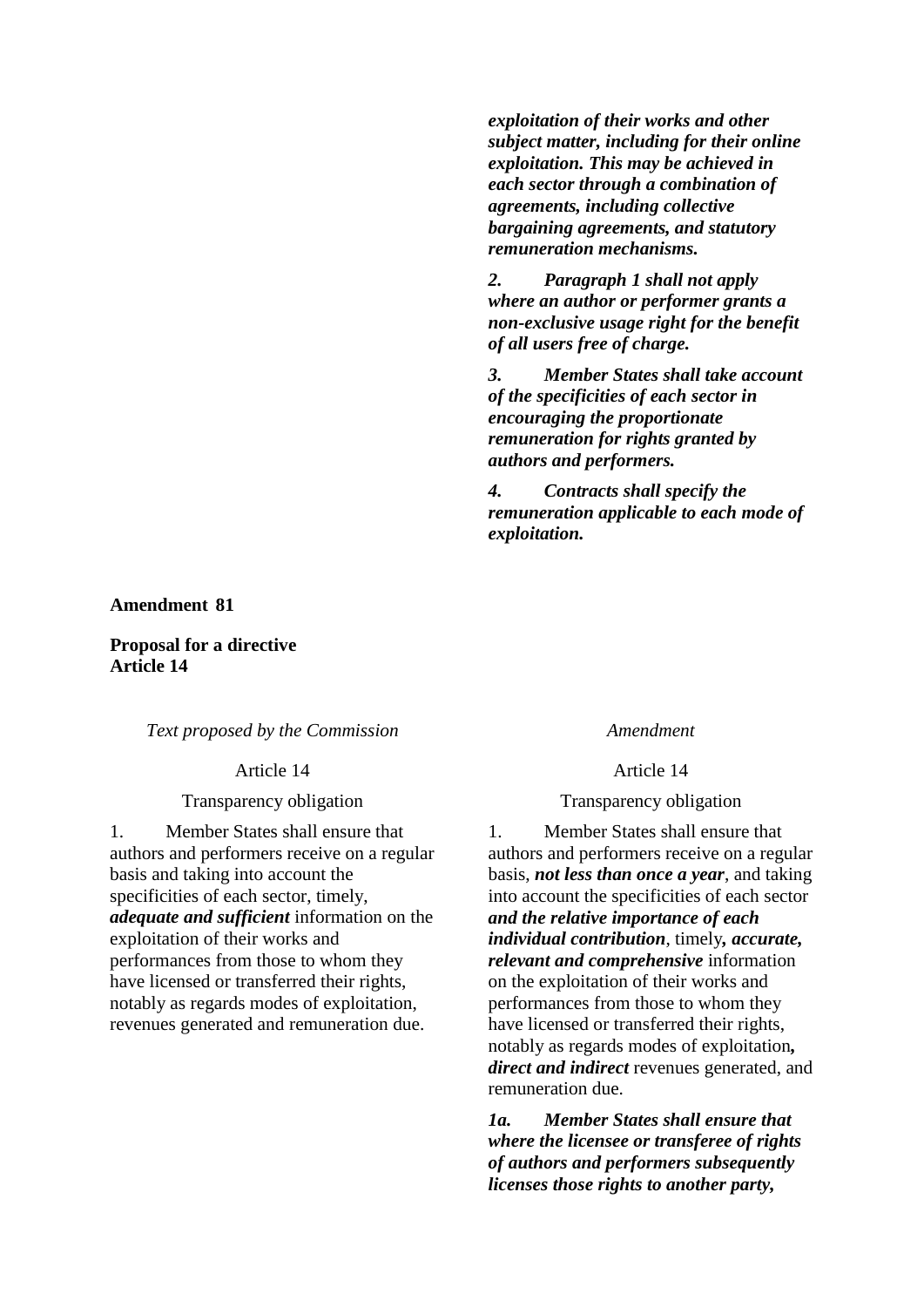2. The obligation in paragraph 1 shall be proportionate and effective and shall ensure *an appropriate* level of transparency in every sector. However, in those cases where the administrative burden resulting from the obligation would be disproportionate in view of the revenues generated by the exploitation of the work or performance, Member States may adjust the obligation in paragraph 1, provided that the obligation remains effective and ensures *an appropriate* level of transparency.

*3. Member States may decide that the obligation in paragraph 1 does not apply when the contribution of the author or performer is not significant having regard to the overall work or performance*.

4. Paragraph 1 shall not be applicable to entities subject to the transparency obligations established by Directive 2014/26/EU.

*such party shall share all information referred to in paragraph 1 with the licensee or transferee.*

*The main licensee or transferee shall pass all the information referred to in the first subparagraph on to the author or performer. That information shall be unchanged, except in the case of commercially sensitive information as defined by Union or national law, which, without prejudice to Articles 15 and 16a, may be subject to a non-disclosure agreement, for the purpose of preserving fair competition. Where the main licensee or transferee does not provide the information as referred to in this subparagraph in a timely manner, the author or performer shall be entitled to request that information directly from the sub-licensee.*

2. The obligation in paragraph 1 shall be proportionate and effective and shall ensure *a high* level of transparency in every sector. However, in those cases where the administrative burden resulting from the obligation would be disproportionate in view of the revenues generated by the exploitation of the work or performance, Member States may adjust the obligation in paragraph 1, provided that the obligation remains effective and ensures *a high* level of transparency.

4. Paragraph 1 shall not be applicable to entities subject to the transparency obligations established by Directive 2014/26/EU *or to collective bargaining agreements, where those obligations or agreements provide for transparency requirements comparable to those referred to in paragraph 2.*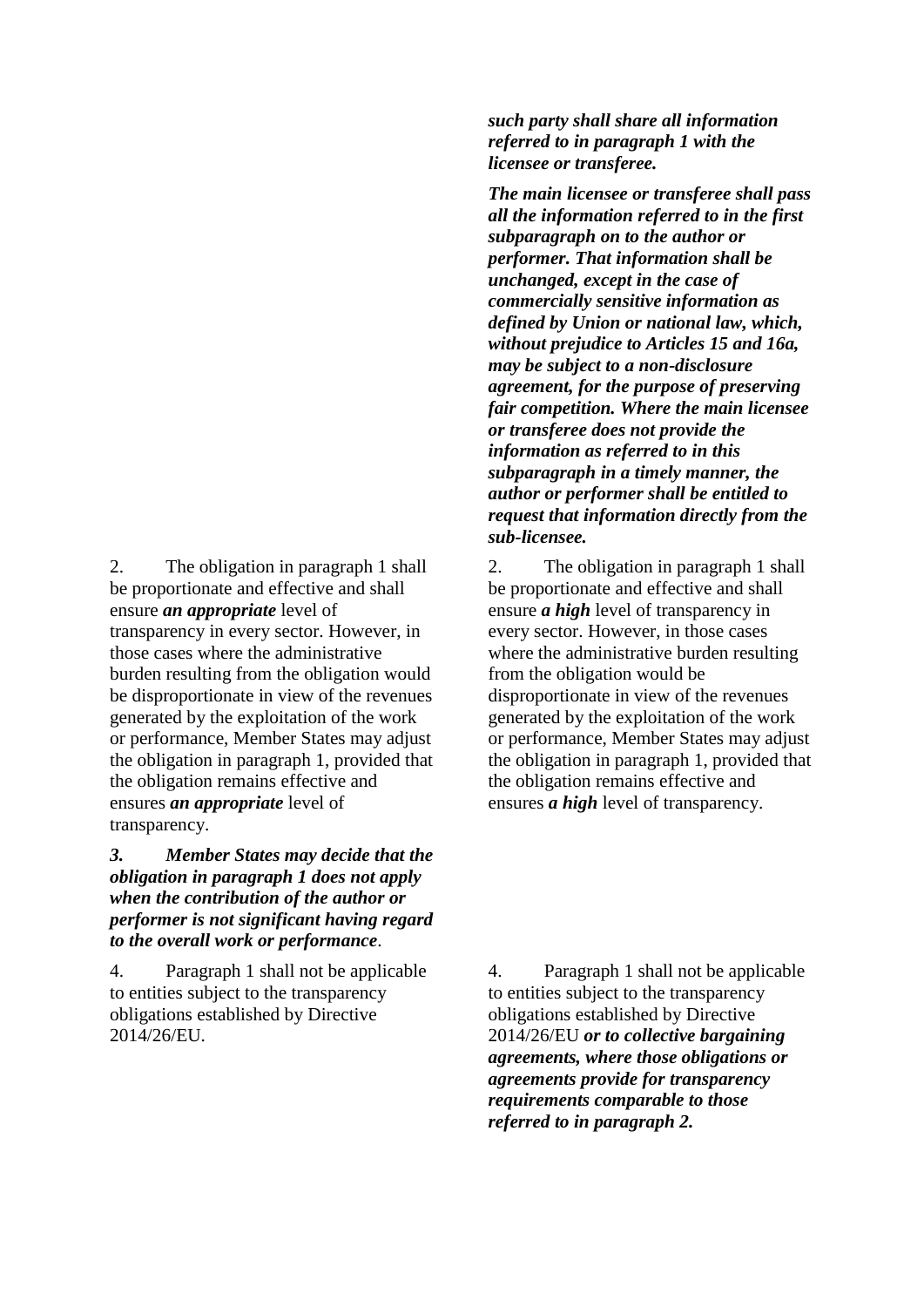### **Amendment 82**

## **Proposal for a directive Article 15 – paragraph 1**

## *Text proposed by the Commission Amendment*

Member States shall ensure that authors and performers are entitled to *request* additional, appropriate remuneration from the party with whom they entered into a contract for the exploitation of the rights when the remuneration originally agreed is disproportionately low compared to the subsequent relevant revenues and benefits derived from the exploitation of the works or performances.

Member States shall ensure*, in the absence of collective bargaining agreements providing for a comparable mechanism,*  that authors and performers *or any representative organisation acting on their behalf* are entitled to *claim* additional*,* appropriate *and fair* remuneration from the party with whom they entered into a contract for the exploitation of the rights when the remuneration originally agreed is disproportionately low compared to the subsequent relevant *direct or indirect* revenues and benefits derived from the exploitation of the works or performances.

**Amendment 83**

**Proposal for a directive Article 16 – paragraph 1**

### *Text proposed by the Commission Amendment*

Member States shall provide that disputes concerning the transparency obligation under Article 14 and the contract adjustment mechanism under Article 15 may be submitted to a voluntary, alternative dispute resolution procedure.

Member States shall provide that disputes concerning the transparency obligation under Article 14 and the contract adjustment mechanism under Article 15 may be submitted to a voluntary, alternative dispute resolution procedure. *Member States shall ensure that representative organisations of authors and performers may initiate such procedures at the request of one or more authors and performers.*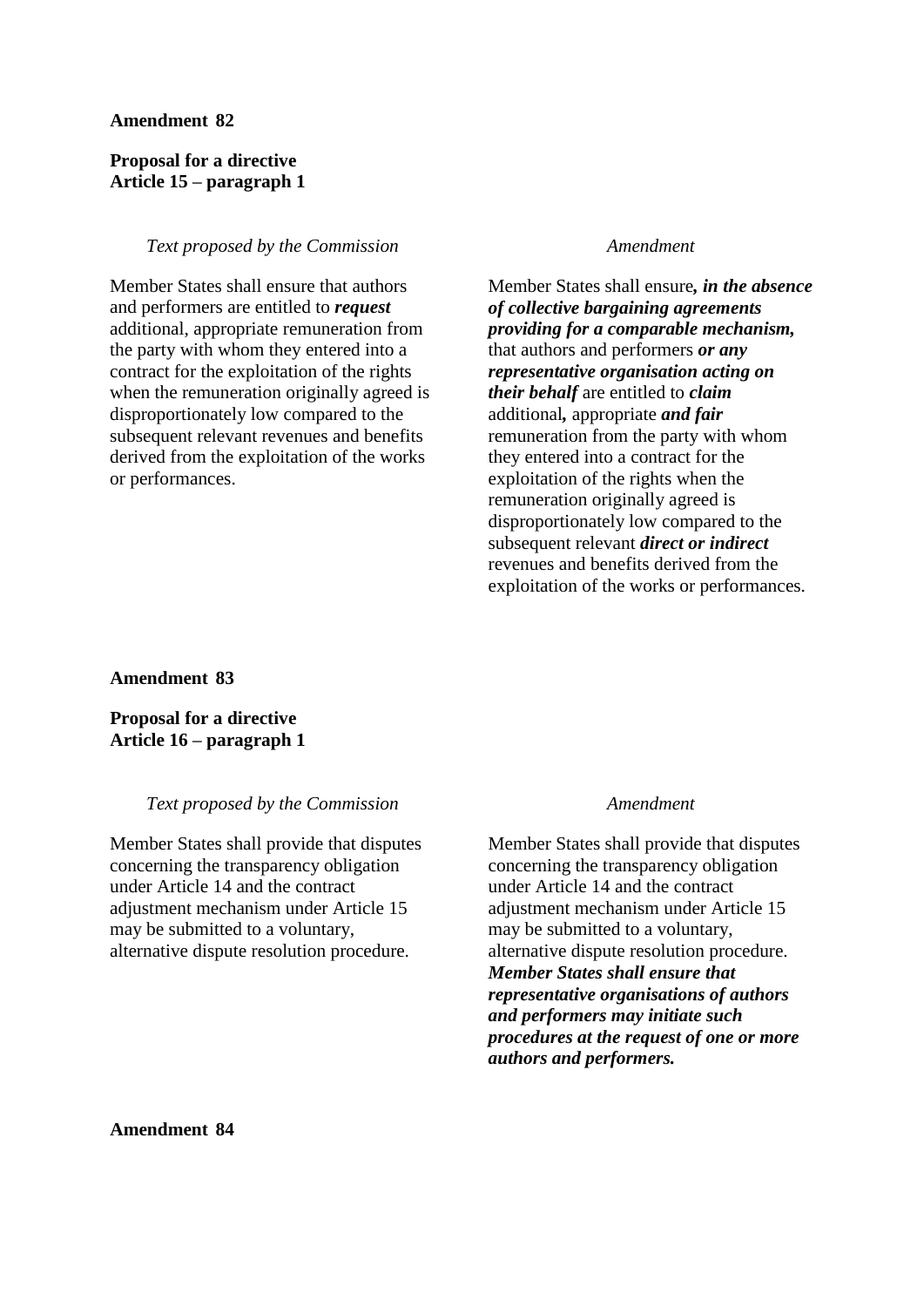*Text proposed by the Commission Amendment*

## *Article 16 a*

## *Right of revocation*

*1. Member States shall ensure that where an author or a performer has licensed or transferred her or his rights concerning a work or other protected subject-matter on an exclusive basis, the author or performer has a right of revocation where there is an absence of exploitation of the work or other protected subject matter or where there is a continuous lack of regular reporting in accordance with Article 14. Member States may provide for specific provisions taking into account the specificities of different sectors and works and anticipated exploitation period, notably provide for time limits for the right of revocation.*

*2. The right of revocation provided for in paragraph 1 may be exercised only after a reasonable time from the conclusion of the licence or transfer agreement, and only upon written notification setting an appropriate deadline by which the exploitation of the licensed or transferred rights is to take place. After the expiration of that deadline, the author or performer may choose to terminate the exclusivity of the contract instead of revoking the rights. Where a work or other subject-matter contains the contribution of a plurality of authors or performers, the exercise of the individual right of revocation of such authors or performers shall be regulated by national law, laying down the rules on the right of revocation for collective works, taking into account the relative importance of the individual contributions.*

*3. Paragraphs 1 and 2 shall not apply if the non-exercise of the rights is*